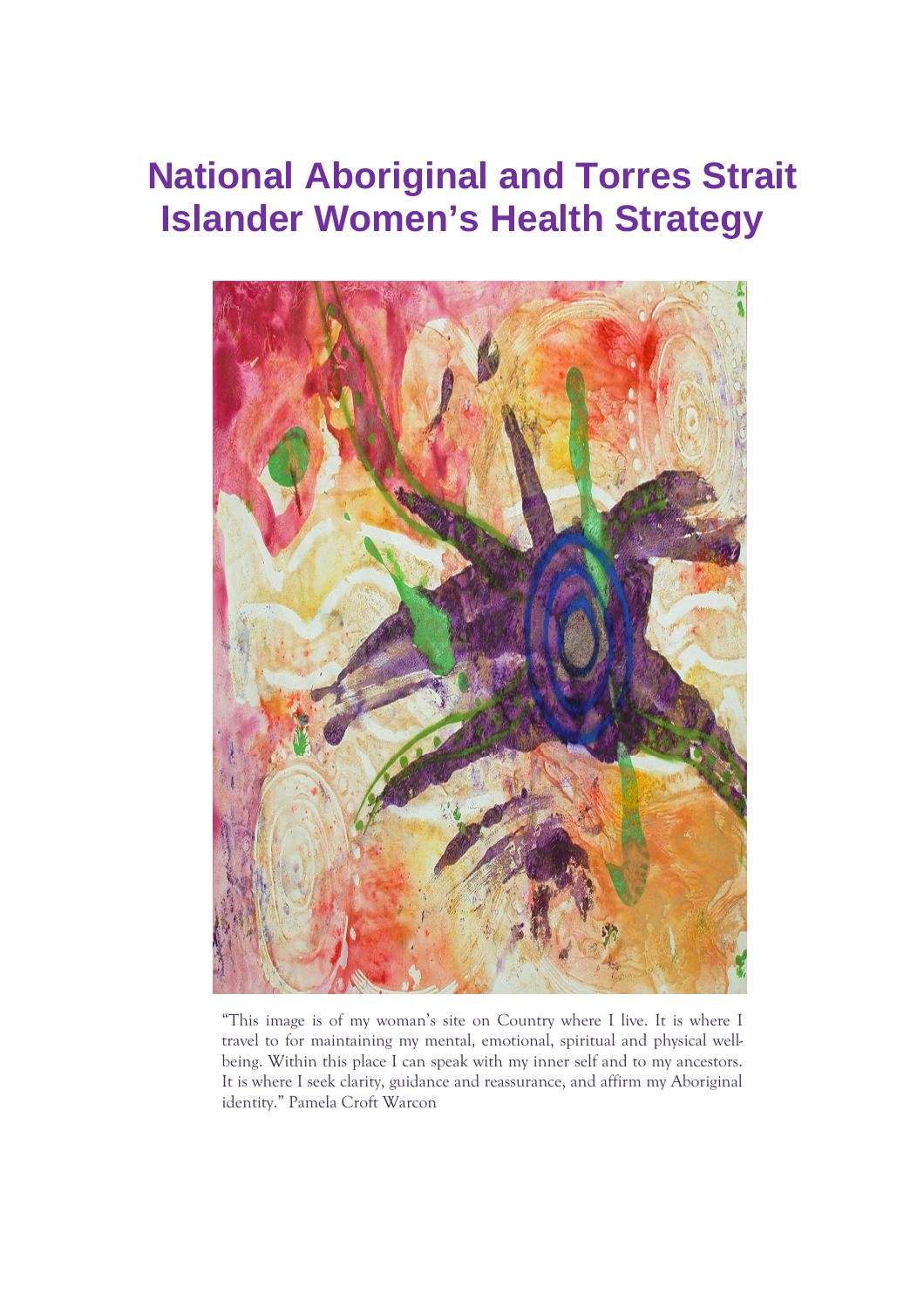## **Australian Women's Health Network**

#### **Artwork**

Women's Site in Country, 2002. Pamela Croft Warcon, Kooma Clan of the Uralarai People of South Western Queensland

The work is from Pamela Croft Warcon's Stories, Histories and Memories Mud Map series undertaken in 2002-2003. This Mud Map mono-print represents an exploration of the interconnected and intertwined stories, histories and memories that lay within our heartland – mother earth. Within this series, Pamela Croft Warcon explores and experiments with mono-prints and mixed media (oil, acrylic and ochres) to map connections to place. In doing so, she creatively reveals the sets of relationships within place including the physical, physiological, social, spiritual and metaphysical.

#### **Suggested Citation**

Fredericks, Bronwyn, Adams, Karen, Angus, Sandra & the Australian Women's Health Network Talking Circle. 2010. National Aboriginal and Torres Strait Islander Women's Health Strategy. Australian Women's Health Network, Melbourne, Victoria.

#### **Copy Editor**

Judy Gregory, Information Design Centre, Ph: 07 33567466, www.infodesigncentre.com.au.

Australian Women's Health Network GPO Box 1160 Melbourne VIC 3000 awhn.org.au



The Australian Women's Health Network Aboriginal Women's Talking Circle has been funded by the Australian Government through the Women's Leadership and Development Program.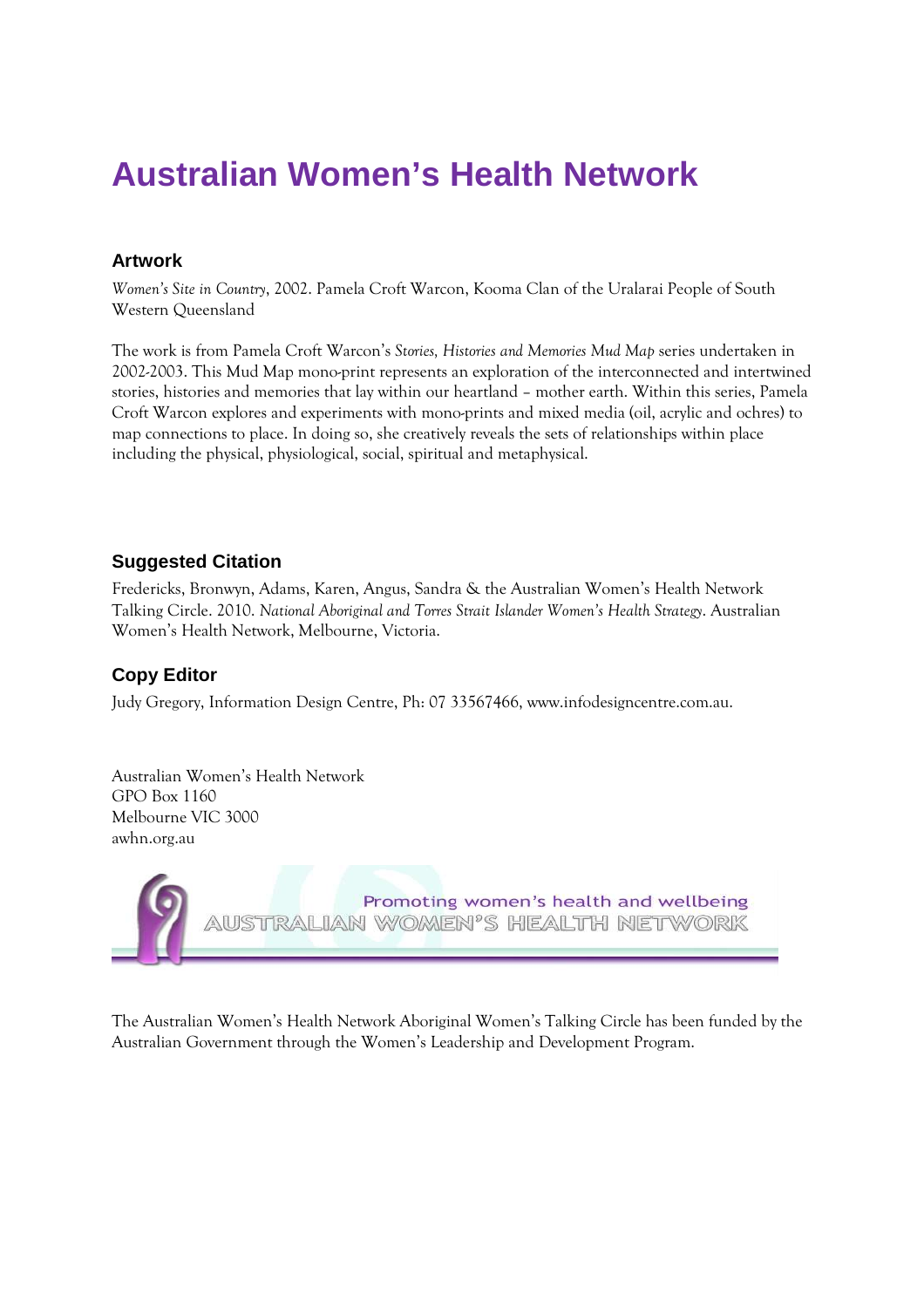## **Contents**

|                                                                                               | 4                |
|-----------------------------------------------------------------------------------------------|------------------|
|                                                                                               |                  |
|                                                                                               |                  |
|                                                                                               | 10               |
|                                                                                               |                  |
|                                                                                               |                  |
|                                                                                               |                  |
|                                                                                               |                  |
|                                                                                               |                  |
|                                                                                               |                  |
|                                                                                               |                  |
| Action area C: Recommendations and Measures/Monitoring ___________________________________ 34 |                  |
|                                                                                               |                  |
|                                                                                               | $\frac{1}{2}$ 36 |
| Action Area D: Recommendations and Measures/Monitoring ___________________________________ 36 |                  |
|                                                                                               |                  |
|                                                                                               | 43               |
|                                                                                               | 45               |
|                                                                                               | 47               |
| <b>Appendix Three: Workshop Participants</b>                                                  | 48               |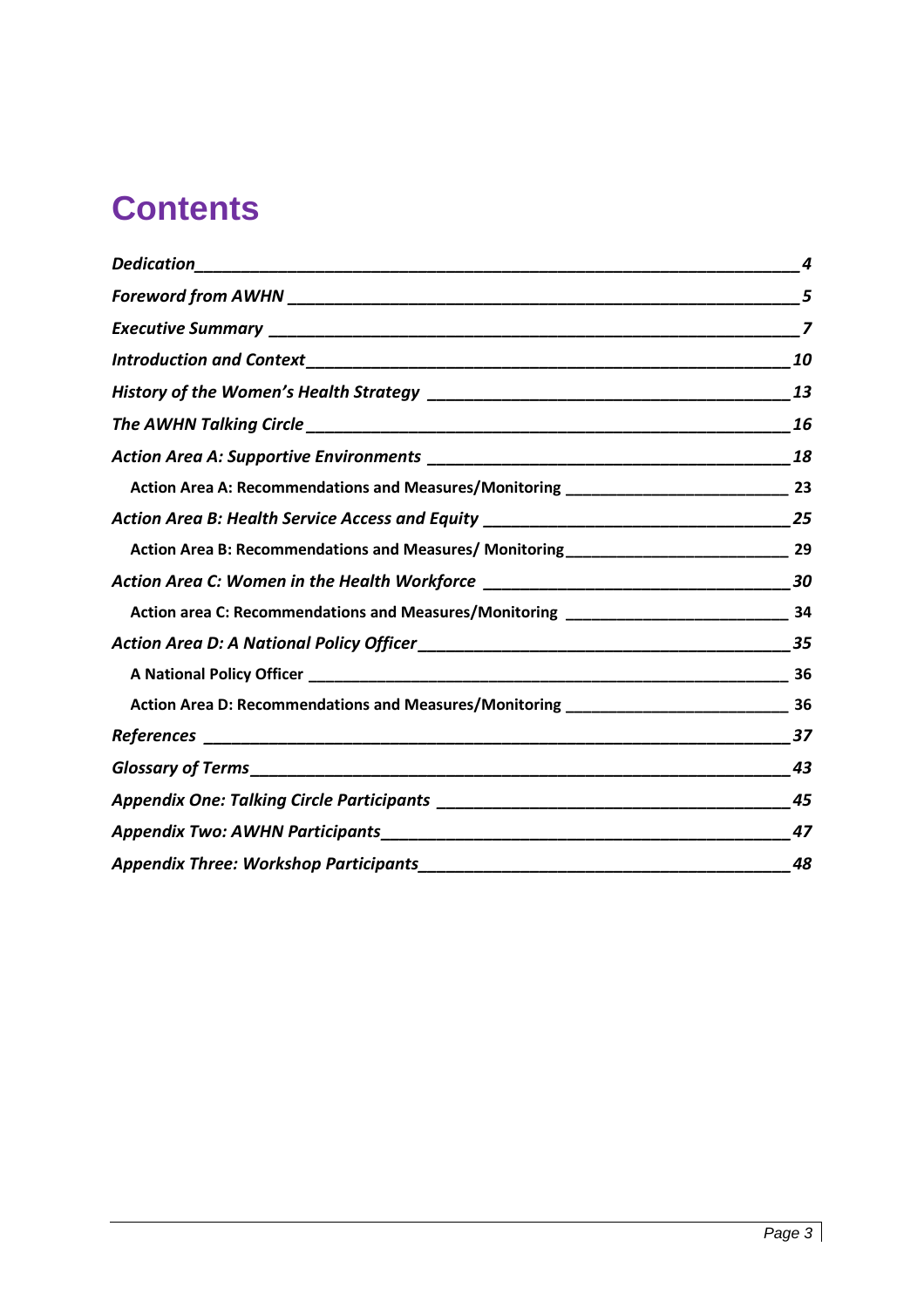# **Dedication**

We sincerely thank and dedicate this report to all the Aboriginal and Torres Strait Islander women who provided important input into this Strategy.

We would like to acknowledge all Aboriginal and Torres Strait Islander women working in women's health for their continued work and dedication to the Aboriginal and Torres Strait Islander community.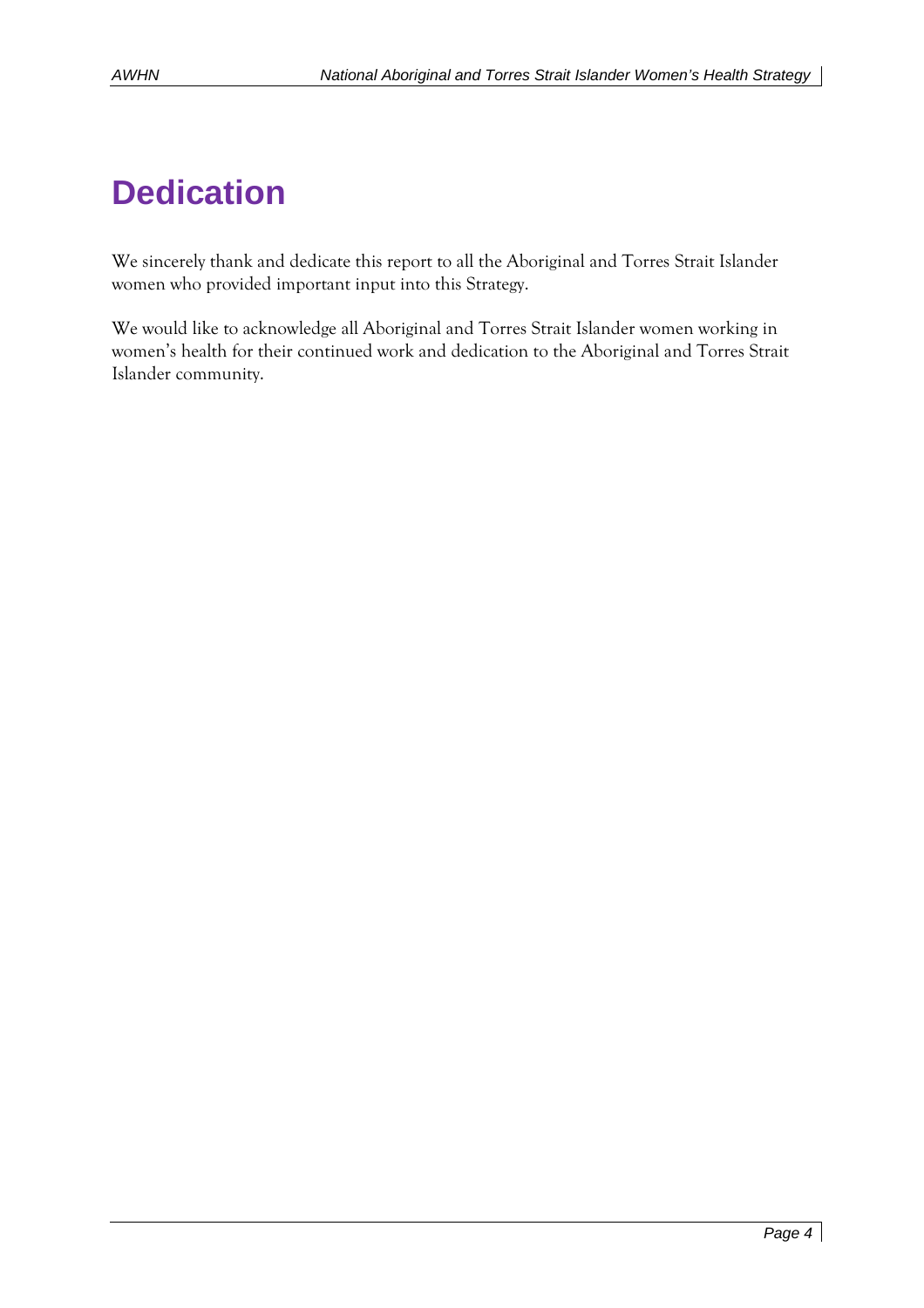# **Foreword from AWHN**

When compared with other women in Australia, Aboriginal and Torres Strait Islander women are considered the most socially and economically disadvantaged and have the poorest health status. As research on the social determinants of health shows, socio-economic disadvantage is strongly associated with poor health outcomes.

For this reason, the Australian Women's Health Network (AWHN) has always endorsed a social view of health, and therefore supports the social determinants perspective adopted by the Commonwealth consultation paper, Development of a New National Women's Health Policy (2009). AWHN recognises that the social determinants of health intersect – particularly race, gender, culture and socio-economic conditions. One of the major social determinants, minority group status (including that associated with colonisation), is a root cause of serious health inequalities. Gender is also a basic social determinant. AWHN stresses that the new National Women's Health Policy (NWHP) must focus on these determining factors so that the health needs of those with the greatest risk of poor health can be more adequately met, especially the health needs of Aboriginal and Torres Strait Islander women.

AWHN received funding from the Australian Government through the Women's Leadership and Development Program in 2009 to undertake consultation with Aboriginal and Torres Strait Islander women and provide input into the submission process for the new NWHP. The resulting documents – AWHN's Submission to the Development of a New National Women's Health Policy (AWHN 2009), the AWHN Talking Circle Submission (Angus et al. 2009) and this Strategy – together make a valuable contribution to the developing women's health agenda.

AWHN understands that immediate, medium and long-term action needs to be taken to address the gap between Aboriginal and Torres Strait Islander and non-Indigenous women's health. A whole-of-government approach is required, not just action within the health portfolio. A first step has been made in listening to what Aboriginal and Torres Strait Islander women see and understand to be main issues, and in facilitating an articulation of these views. We hope to see these views reflected in forthcoming policy documents.

It is important to note that this Strategy does not replace other national or State and Territory documents which identify priorities and needs. The aim is to supplement existing work.

Thanks go to all the Aboriginal and Torres Strait Islander women who participated in the consultations and workshops leading up to the writing of this document. Over 400 Aboriginal and Torres Strait Islander women identified health issues, gaps and barriers to services in 2009. More Aboriginal and Torres Strait Islander women have been involved in 2010, including those who attended a national workshop in Brisbane on 30 April. Others sought to be involved, but time ran out. Thanks go to the non-Indigenous women who worked alongside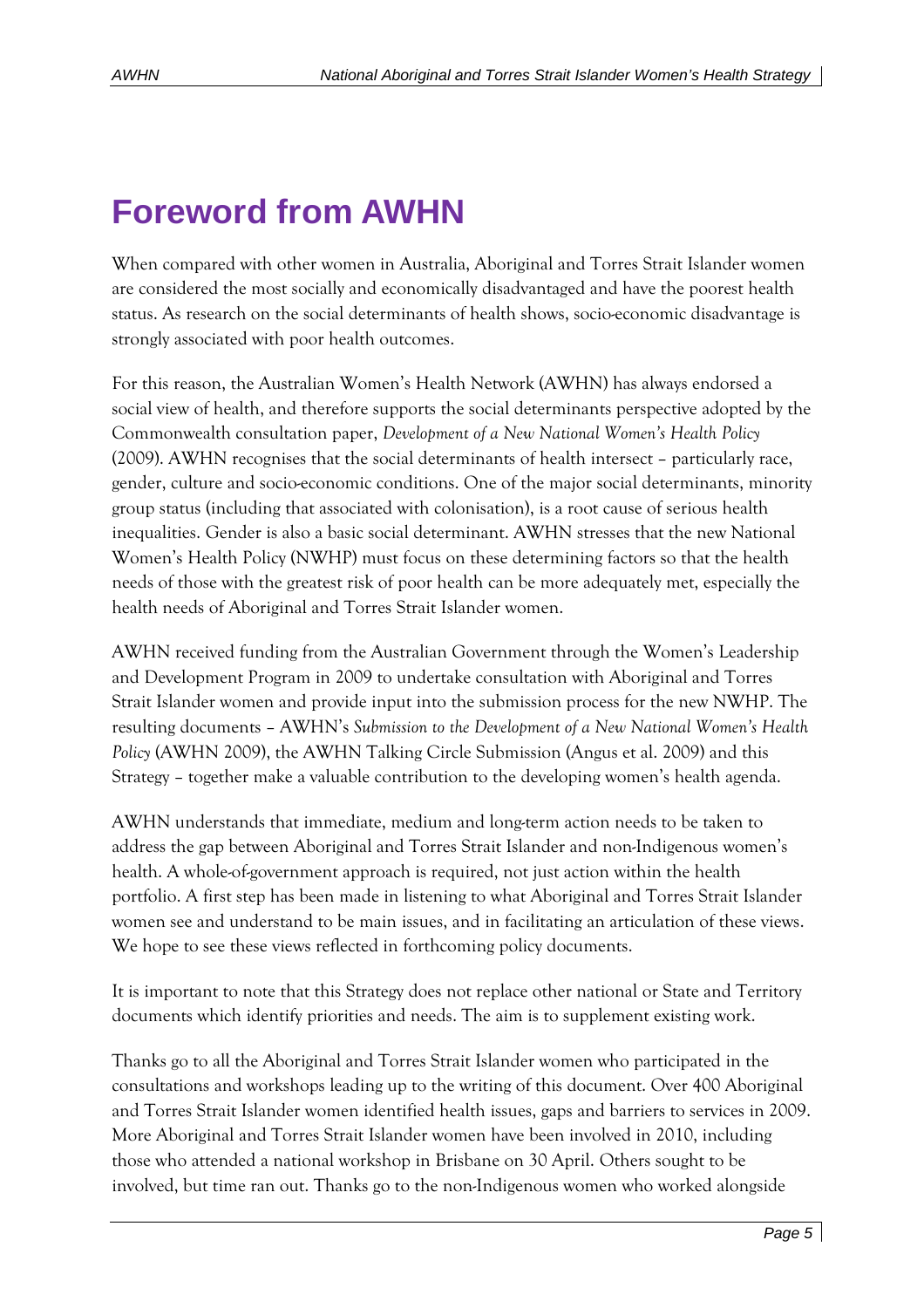Aboriginal and Torres Strait Islander women in support of the project. I thank the women of the Australian Women's Health Network Talking Circle personally for undertaking this work and maintaining momentum.

I would like to say a special thank you to Bronwyn Fredericks, Karen Adams and Sandy Angus for bringing all the previous work together in this document, which can now be used by health advocates in policy development processes.

What is now required is the political will to endorse and appropriately fund the recommendations. We call on the Commonwealth government and other governments to take appropriate action as part of the strategy to 'close the gap'.

I wendo dyn Gray

Gwendolyn Gray National Convenor Australian Women's Health Network (AWHN)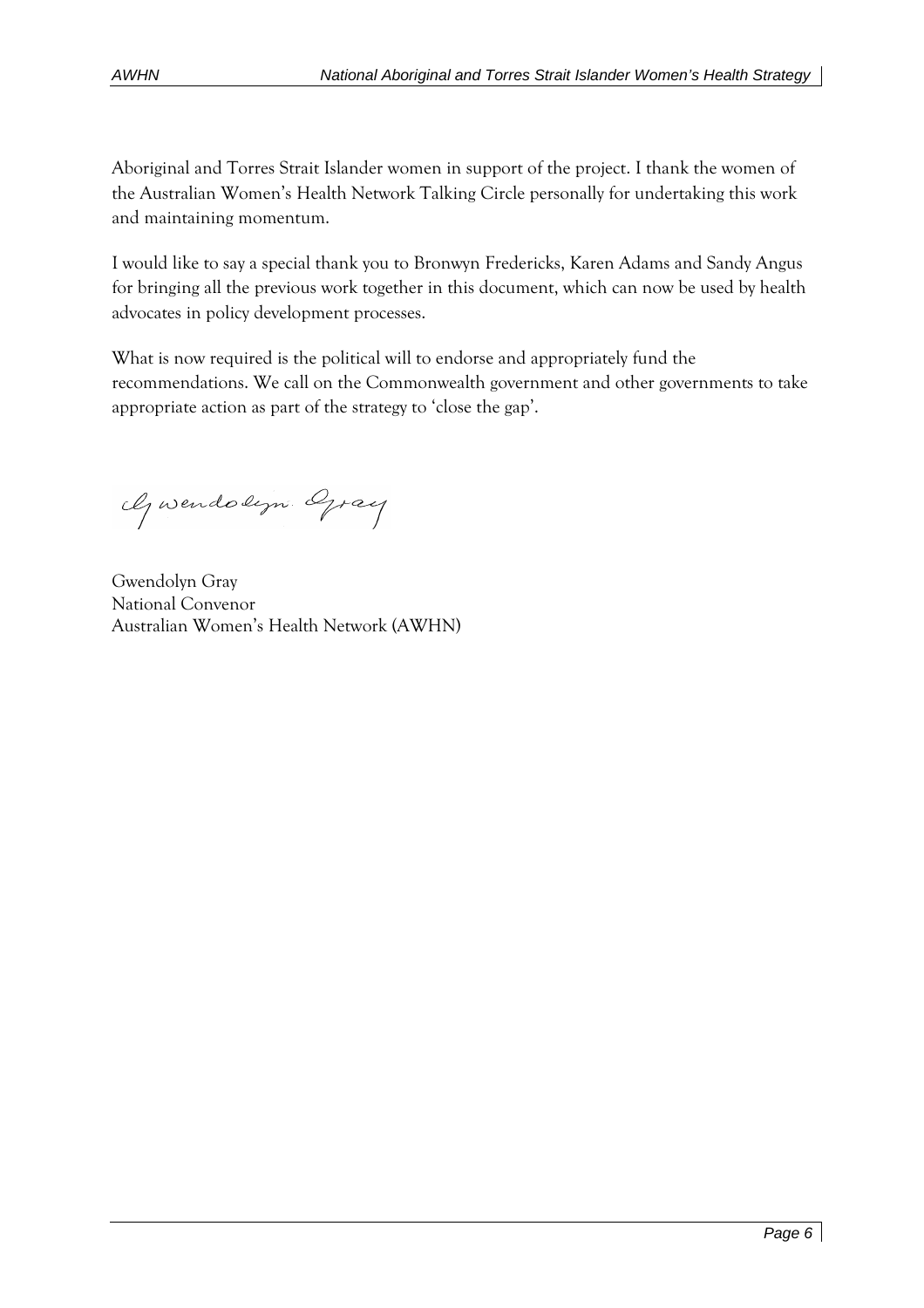## **Executive Summary**

The Strategy presented in this report was developed through the Australian Women's Health Network Talking Circle in 2009-2010. Over 400 Aboriginal and Torres Strait Islander women were involved in the consultations. The Action Areas and Recommendations presented in this Strategy were raised and discussed by the women who contributed to the Talking Circle.

This Strategy is not intended to replace any other national or state/territory identified priorities or needs. Instead, this Strategy supplements other work.

Aboriginal and Torres Strait Islander women experience extremely poor health outcomes. They have a right to determine for themselves what their health system will look like. This Strategy is part of that process. If Aboriginal and Torres Strait Islander women continue to have their sense of identity marginalised and eroded, they will continue to have the poorest health of any group of women in Australian society.

### **Recommendations**

Action area A: Supportive environments

- 1. Include childcare in Aboriginal and Torres Strait Islander employment and education programs.
- 2. Deliver Aboriginal and Torres Strait Islander women's leadership programs aimed at development and advancement.
- 3. Ensure Aboriginal and Torres Strait Islander boards and committees have equal numbers of male and female Aboriginal and Torres Strait Islander members (including government and statutory authority boards and committees).
- 4. Provide community development opportunities to de-normalise violence in Aboriginal and Torres Strait islander communities. For example, promoting the value of Aboriginal and Torres Strait Islander women in the community, men supporting Indigenous women in the community, and healthy cultural forms of communication.
- 5. Involve Aboriginal and Torres Strait Islander women in the planning, design, development and monitoring of buildings, houses and services, including the choice of sites and building type.
- 6. Organisations and agencies to employ and support career advancement of equal numbers of male and female Aboriginal and Torres Strait Islander employees within structural levels.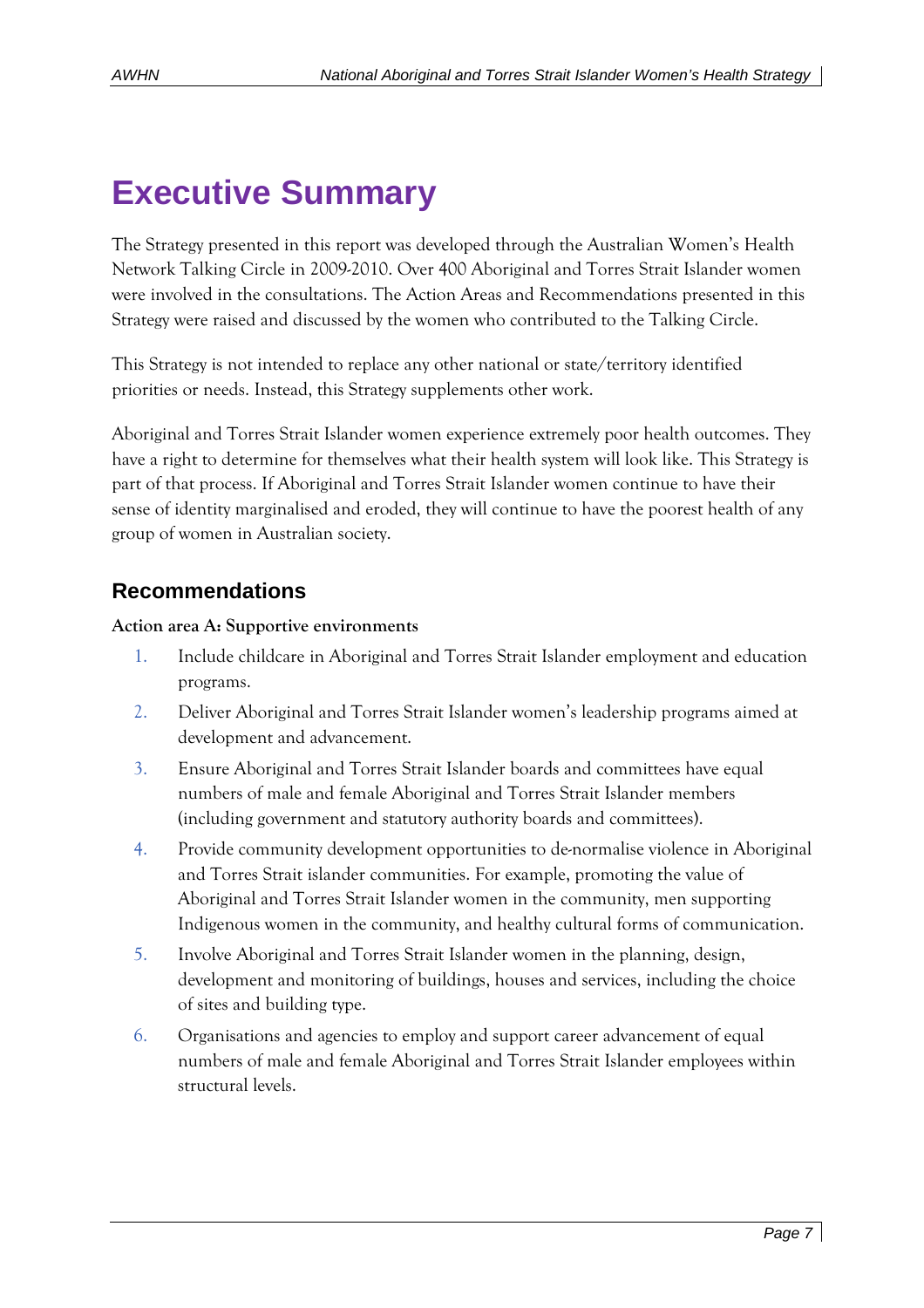#### Action area B: Health service access and equity

- 1. Implementation of cultural safety accreditation and annual audit by women's health providers. This should include policy review, physical environment review (such as Aboriginal and Torres Strait Islander relevant posters, artwork, flags and pamphlets), staff cultural competency training, partnerships with Aboriginal and Torres Strait Islander health services and Aboriginal and Torres Strait Islander women members of organisation boards and committees.
- 2. Implementation of premature ageing policy and programs by women's health providers for Aboriginal and Torres Strait Islander women. For instance, home and community care or rehabilitation support for women experiencing early onset of chronic conditions.
- 3. Provision of social/cultural health and peer support opportunities and programs such as basket making, textile and fibre work, shell and wood works, story work and social food gathering and cooking.
- 4. Report on Aboriginal and Torres Strait Islander women's participation and outcomes in women's health services, such as, cancer screening, STIs & BBVs notifications, birth outcomes, chronic disease outcomes etc.

#### Action area C: Women in the health workforce

- 1. Promote the role and importance of Aboriginal and Torres Strait Islander Health Workers working in women's health.
- 2. Increase the number of Aboriginal and Torres Strait Islander women working and studying in the health workforce particularly in women's health areas.
- 3. Biannual Aboriginal and Torres Strait Islander women's health conference.

#### Action area D:

1. Employ a National Aboriginal and Torres Strait Islander Women's Health Senior Policy Officer.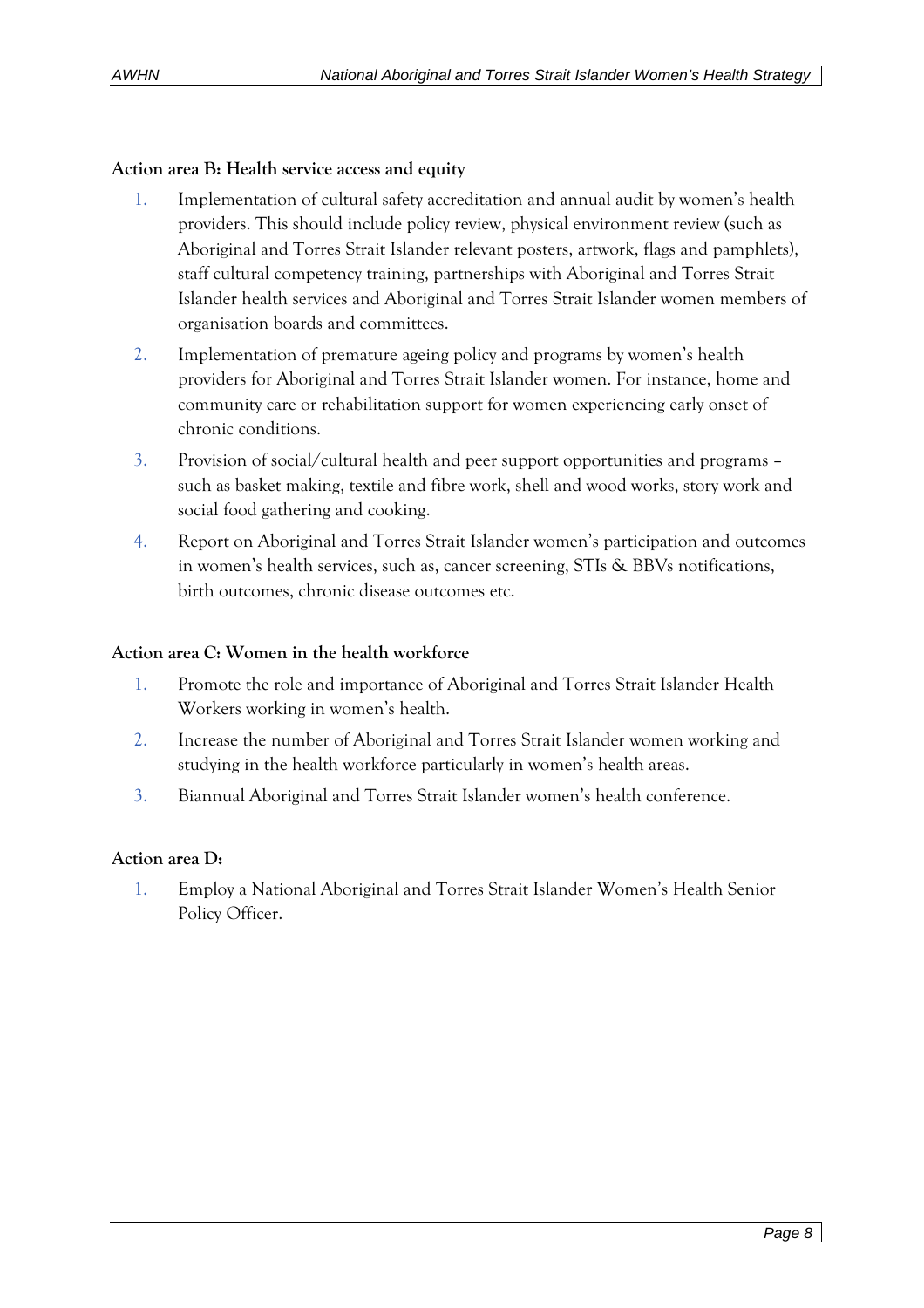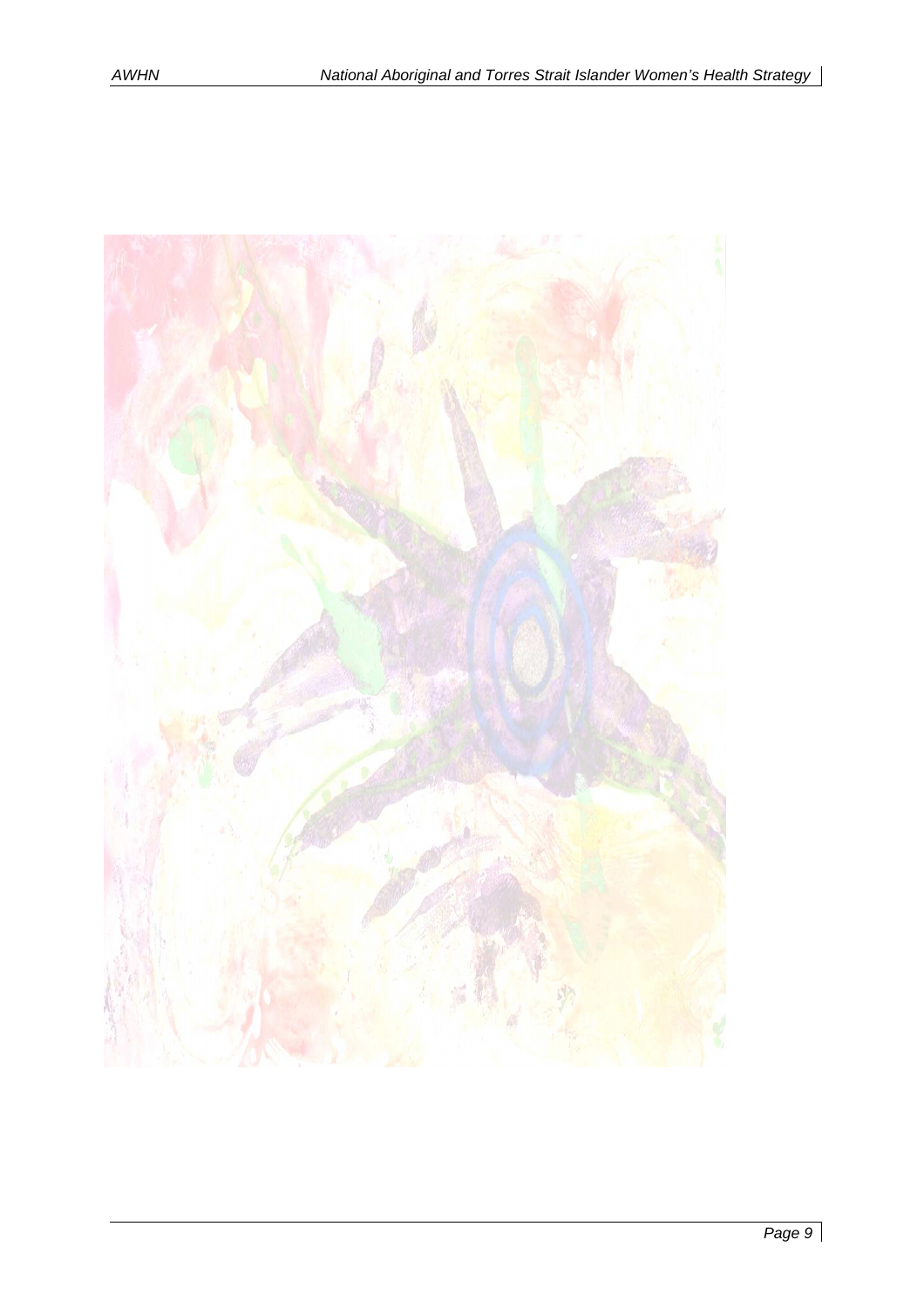## **Introduction and Context**

It is the right of Aboriginal and Torres Strait Islander women to determine for themselves what their health system will look like. Aboriginal and Torres Strait Islander women and their organisations must have a pivotal role in consulting, designing, developing, implementing and evaluating health services for Aboriginal and Torres Strait Islander women.

In this project, Aboriginal and Torres Strait Islander women who work in women's health areas and in health services were invited to talk about their health priorities. This oral evidence was used in collaboration with evidence from other sources to develop a national health strategy for Aboriginal and Torres Strait Islander women.

The oral evidence for this project was gathered through the Australian Women's Health Network Talking Circle (AWHN-TC). It involved a series of gatherings throughout Australia in 2009 and culminated with a workshop in Brisbane on 30 April 2010. In this report, the Aboriginal and Torres Strait Islander Women's Health Strategy is presented through three priority action areas, each with a set of recommendations and measures:

- Supportive environments
- ◆ Health service access and equity
- $\bullet$  Women in the health workforce
- ♦ Employment of a National Senior Policy Officer.

### **Historical context**

Prior to 1788, Aboriginal and Torres Strait Islander women generally had a relatively good lifestyle and generally good health (Saggers & Gray 1991: 59). Thomson claims that, when Australia was invaded in 1788, Aboriginal Australians were 'physically, socially and emotionally healthier than most Europeans of that time' (1984: 939). This is also noted in the National Aboriginal and Torres Strait Islander Health Strategy, Consultation Draft (NATSIHC 2001: 5).

Information relating to the pre-invasion health of Aboriginal and Torres Strait Islander peoples is based upon historical records, impressions and observations made by European explorers, and it presents a consistent picture of the health of Aboriginal peoples. Captain James Cook, said to have 'discovered Australia' in non-Indigenous historical accounts, outlined on several occasions the status of Aboriginal peoples he observed: 'of middle stature straight bodied slender-limb'd the Colour of Wood soot or of dark chocolate... Their features are far from disagreeable' (Clark 1966: 51). Phillip, Australia's first Governor of the land mass, had similar impressions (as outlined in Stone 1974: 20). Eyre, a European explorer writing on the Murray river area, described the Aboriginal people of that area as 'almost free from diseases and wellshaped in body and limb' (quoted in Cleland 1928). There are other similar accounts in historical records (Elphinstone 1971: 295; Dampier in Abbie 1976: 5).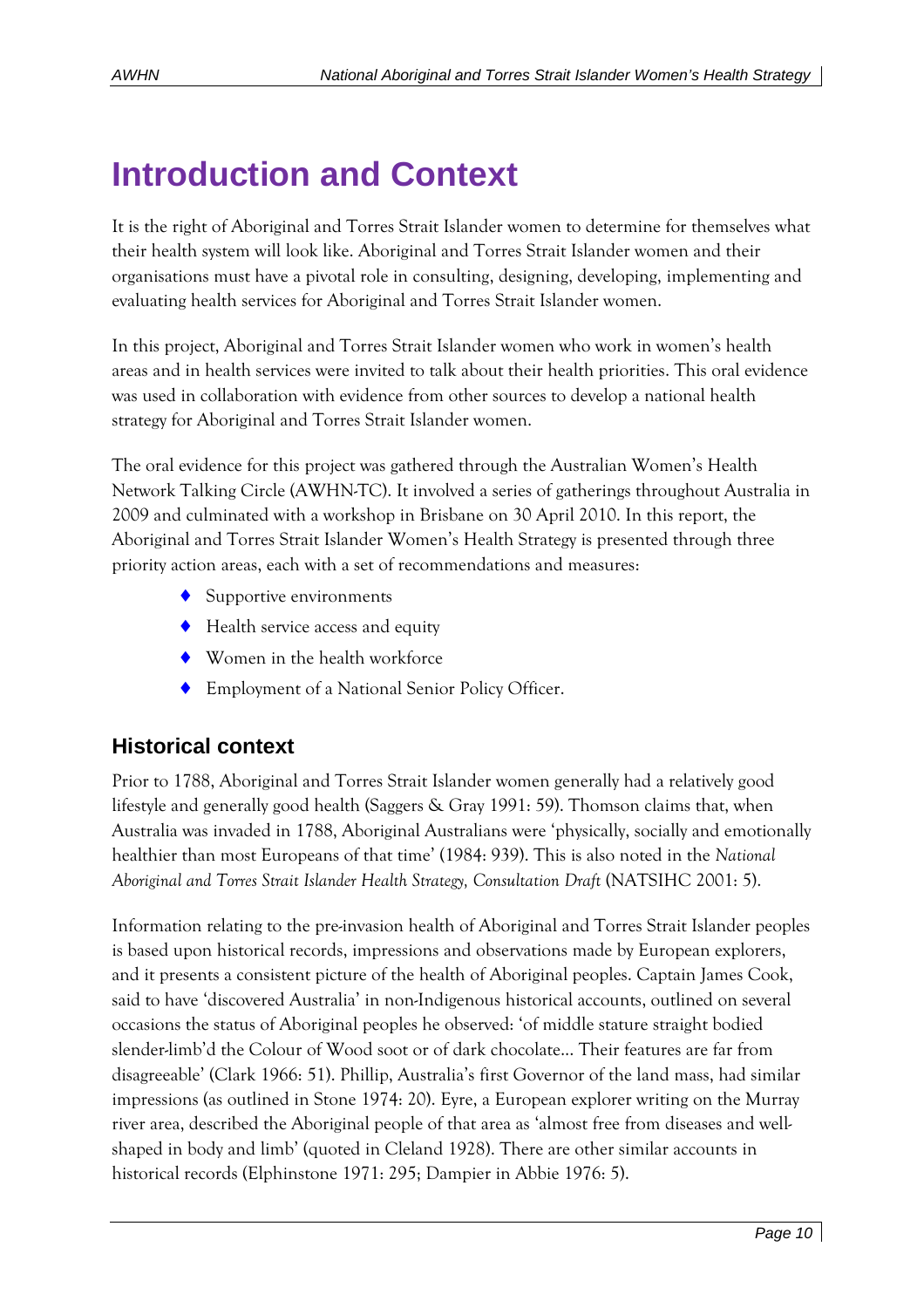This is not to say that, prior to colonisation, Australia's Aboriginal and Torres Strait Islander peoples were without illness or that they did not experience health issues. For example, the National Aboriginal and Torres Strait Islander Health Council (NATSIHC) (2001: 3) and Franklin and White (1991: 3) report there were probably high rates of infant and child mortality. This was also true of European cultures at the time. What is clear and without question is that, prior to invasion, Aboriginal and Torres Strait Islander peoples were solely responsible for carrying out health practices through traditional healing, using health and healing practitioners. The health practices carried out were embedded within the cultural and spiritual values of Aboriginal and Torres Strait Islander peoples (NATSIHC 2001: 5). It is also clear that Aboriginal and Torres Strait Islander peoples were of generally good health prior to invasion and the subsequent colonisation.

The colonisation of Australia had a profound impact on Aboriginal and Torres Strait Islander women. The invasion, with the establishment of the British penal colony at Botany Bay, began a destruction of Aboriginal and Torres Strait Islander lifestyles and cultures through colonisation, and involved killings and massacres, and the removal of children, peoples, lands and islands (Blainey 1994; Evans, Cronin & Saunders 1975; Lippmann 1994; Rintoul 1993; Rosser 1985).

Past government policies and practices – which included interventions, colonisation processes, missions, massacres, separations and abuses – were focused on denying rights. They particularly denied the right of 'Indigenous peoples being Indigenous peoples', that is, the right to live as Aboriginal and Torres Strait Islander peoples, practice culture as Aboriginal and Torres Strait Islander peoples, and exist and be Aboriginal and Torres Strait Islander peoples on Aboriginal and Torres Strait Islander land. Such policies were premised on assumptions of Indigenous peoples as 'heathen', 'uncivilised, 'primitive' and 'immoral' (Henderson 2000). Documents of the early 20th Century reveal the belief that Australian Aboriginal and Torres Strait Islander peoples would be exterminated or assimilated as time went by (Kidd 1997).

### **Current context**

Aboriginal and Torres Strait Islander women know that they are collectively sicker, poorer, less educated, more unemployed, less skilled, face greater numbers of their families in jail, die younger, attend a greater number of funerals in any one year, are subject to higher levels of violence and racism and sexism, and are regarded as marginal and a minority more than non-Indigenous Australian women. A plethora of reports, policies, practices and interventions, national/state/territory and regional health strategies, issues-based health strategies and health reforms address the health status of Indigenous people. Together, they go further than ever before in linking the impacts of colonisation, social and emotional well-being issues, and general health and well-being for Aboriginal and Torres Strait Islands peoples (NATSIHC 2001). These issues are still current and still need addressing.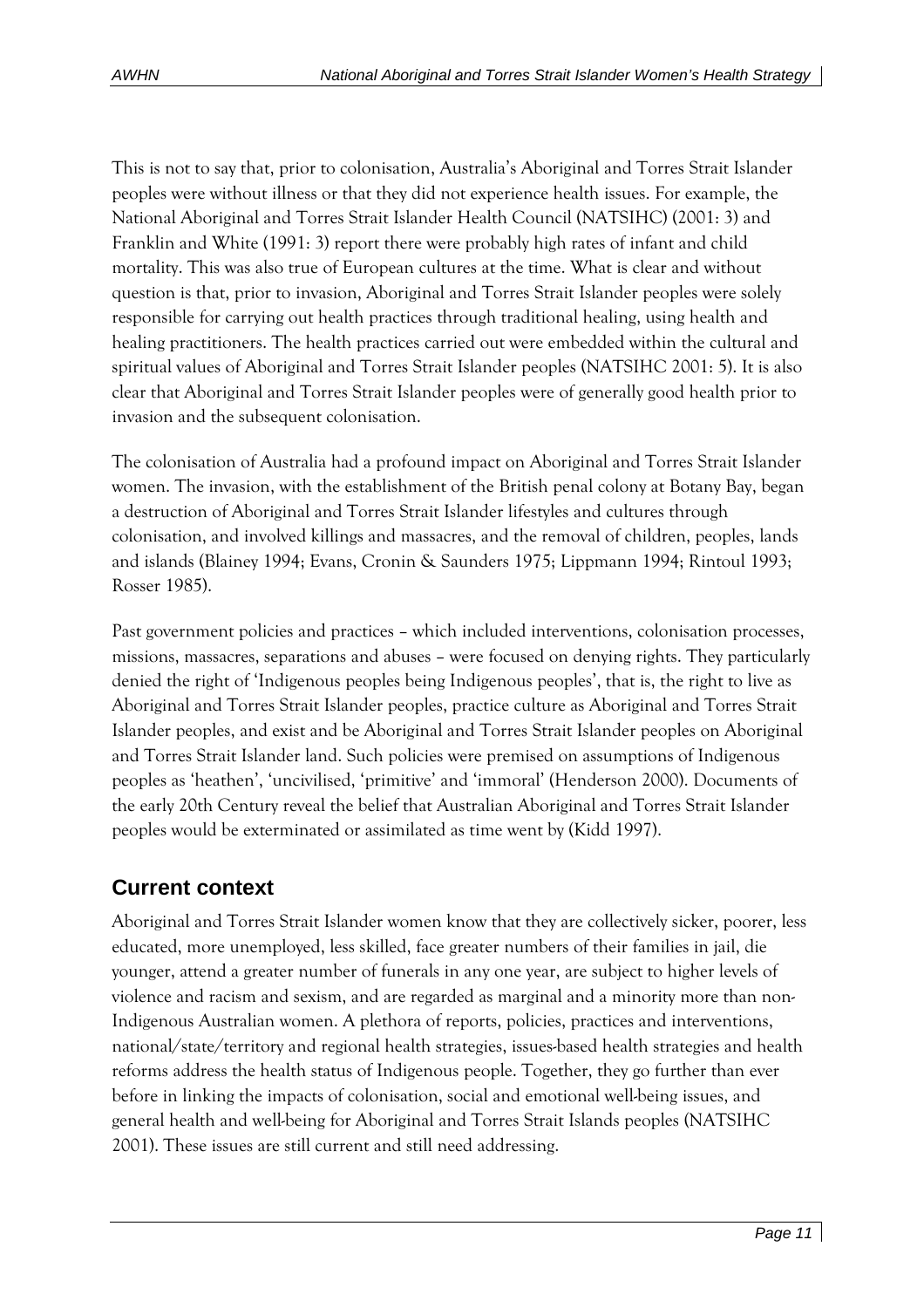So what would good health for Aboriginal women and Torres Strait Islander women look like? Be like? Be experienced as? The National Aboriginal Health Strategy (NAHS 1989) provided the following definition of Aboriginal and Torres Strait Islander peoples' perception of health, which is most commonly referred to in reports and presentations: 'Health is not just the physical well-being of the individual but the social, emotional, and cultural well-being of the whole community. This is a whole-of-life view and it also includes the cyclical concept of lifedeath-life' (NAHS 1989: ix). For Aboriginal and Torres Strait Islander women this means:

Health .... is a matter of determining all aspects of their life, including control over their physical environment, of dignity, of community self-esteem, and of justice. It is not merely a matter of the provision of doctors, hospitals, medicines or the absence of disease and incapacity. (NAHS 1989: ix)

In 1993, the National Aboriginal Community Controlled Health Organisation (NACCHO) issued a Manifesto on Well-Being from which all policy direction and work was directed. The Manifesto includes a position on Aboriginal women's health, which argues that health for Aboriginal and Torres Strait Islander women is linked to the restoration of Aboriginality, dignity, respect, roles, responsibilities, self-determination, participation, coming to terms with law, lore and culture and to regaining 'a state of well-being at least equal to that which existed prior to colonisation and as referred to in the NACCHO definition of health' (1993: 13). In the NACCHO Manifesto, the positioning of Aboriginal and Torres Strait Islander women's health is clear and concise. The underlying premise of these statements is that the cultural and human rights of Aboriginal and Torres Strait Islander women are tied to their health and wellbeing.

This is, in essence, what underpins this Strategy. It is based on a belief that, unless Aboriginal and Torres Strait Islander women are empowered and affirmed as Aboriginal and Torres Strait Islander women, few gains will be made in their health status. In this way, it reaffirms what Indigenous women have articulated in numerous other national, state and territory documents over the years (see, for example, Daylight & Johnstone 1986; Kirk et al. 1998; 2000a; 2000b; and The Aboriginal and Torres Strait Islander Women's Task Force on Violence 2000, to name a few). If Aboriginal and Torres Strait Islander women continue to have their sense of Aboriginality and Torres Strait Islander identity marginalised and eroded, and are further disempowered, they will continue to have the poorest health of any group of women in Australian society. As explained in the above documents and others, identity, land, history and improvements in Aboriginal and Torres Strait Islander health are integrally linked. Furthermore, that they are 'as central to improving Indigenous health status as are adequate infrastructure and health care service' (Baum 2002: 253).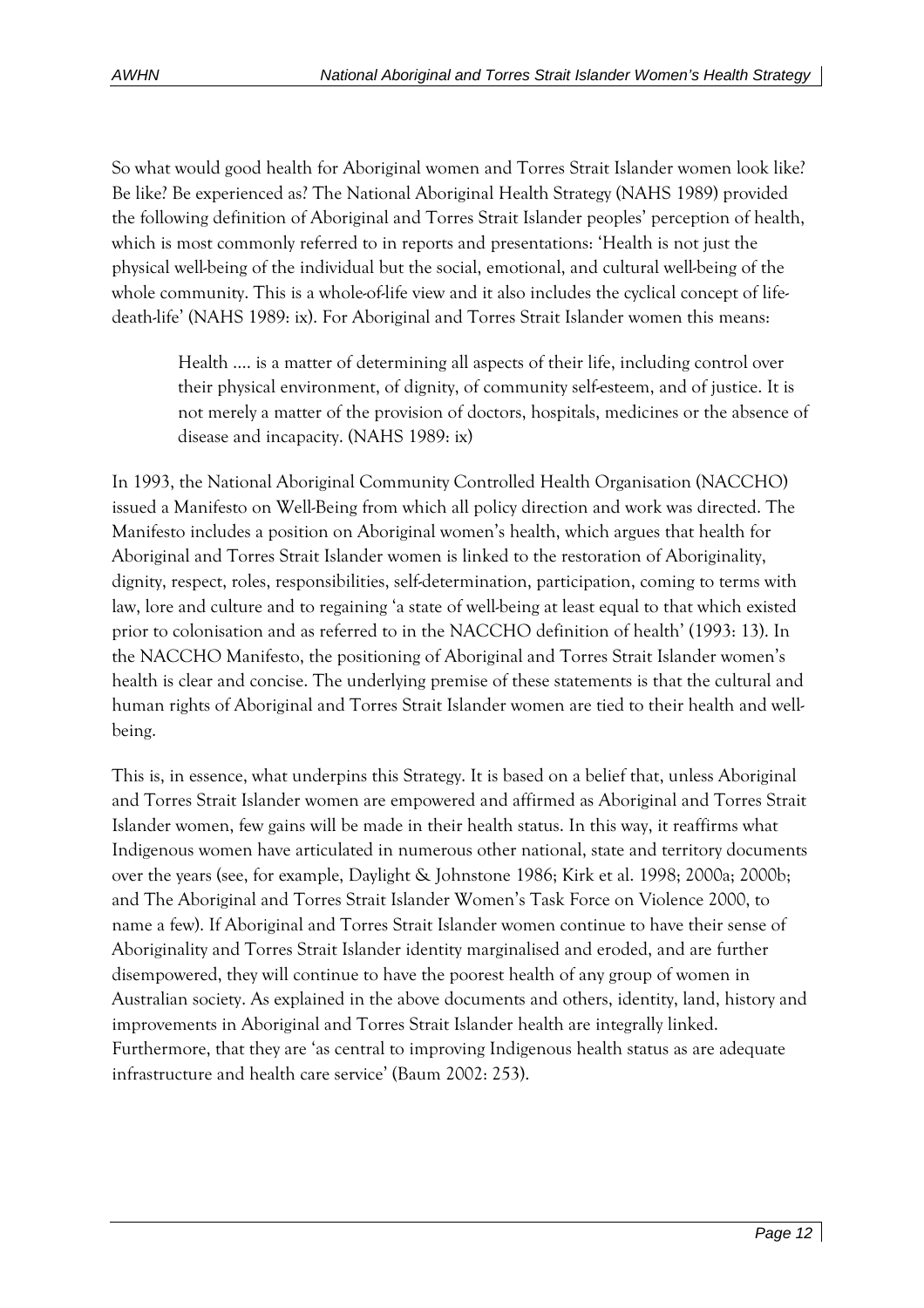## **History of the Women's Health Strategy**

In the 1970s, the women's health movement gathered momentum, encompassed under the broader women's movement. Around the same time, a number of health developments were taking place, including the community health movement, the Aboriginal community health movement, and the focus on 'consumers' within the health field. The women's health movement was able to use the new directions in 'public health', and the terms of liberation and injustice, to successfully become stakeholders in the direction of health in Australia (Broom 1999: 2). As a result, a number of women's health services, programs and centres were established throughout Australia.

According to Wass (1992: 51), the women's health philosophy is based on the premise that women cannot control their lives until they control their bodies. Thus, some feminists who were active in the women's movement in the early phase focused on women-only health centres, where women could make decisions about their own bodies and health care. This also included concepts of sexuality, which Tong argues was crucial for radical feminists (1989: 110). Tong suggests that, as sexuality is part of a woman's identity, a violation of a woman's body is a violation of that woman's identity and of her autonomy over her own body (1989: 110). She notes that radical feminists perceive heterosexual relationships as legitimising domination and subordination linked to male and female behaviour of dominant and aggressive, and submissive and passive (1989: 110).

Fredericks (2003) argues that the heterosexual relationships described by Tong symbolise and reflect western patriarchal viewpoints of relationships and western perceptions of male and female behaviours. She argues that there can be cultural differences (and sometimes similarities) in the behaviours and practices which may be understood to be female (Fredericks 2003). Huggins (1994; 1993; 1991) and Moreton-Robinson (2000) clearly articulate relevant issues for Aboriginal and Torres Strait Islander women, including the experiences of multiple interrelated oppressions, which can be linked back to health service access.

The women's health movement, in the initial stages, focused on gynaecological and reproductive concerns and especially highlighted access to contraceptive measures. The movement later went on to address a wide range of health issues and health care. In recent times, there have been further developments within the women's health movement which have led to variations between services, programs and centres. Some of the differences include the levels of participation by women, and the balance between clinical, health promotion and education programs (including well-being programs, sexual assault counselling, programs specifically for younger women or older women, 'complementary therapies' (also called 'alternative therapies'), lesbian and/or bisexual support programs and a range of others).

The women's health movement has generally adopted the social model of health and the primary health care model of health care delivery. These models, while linked, extend well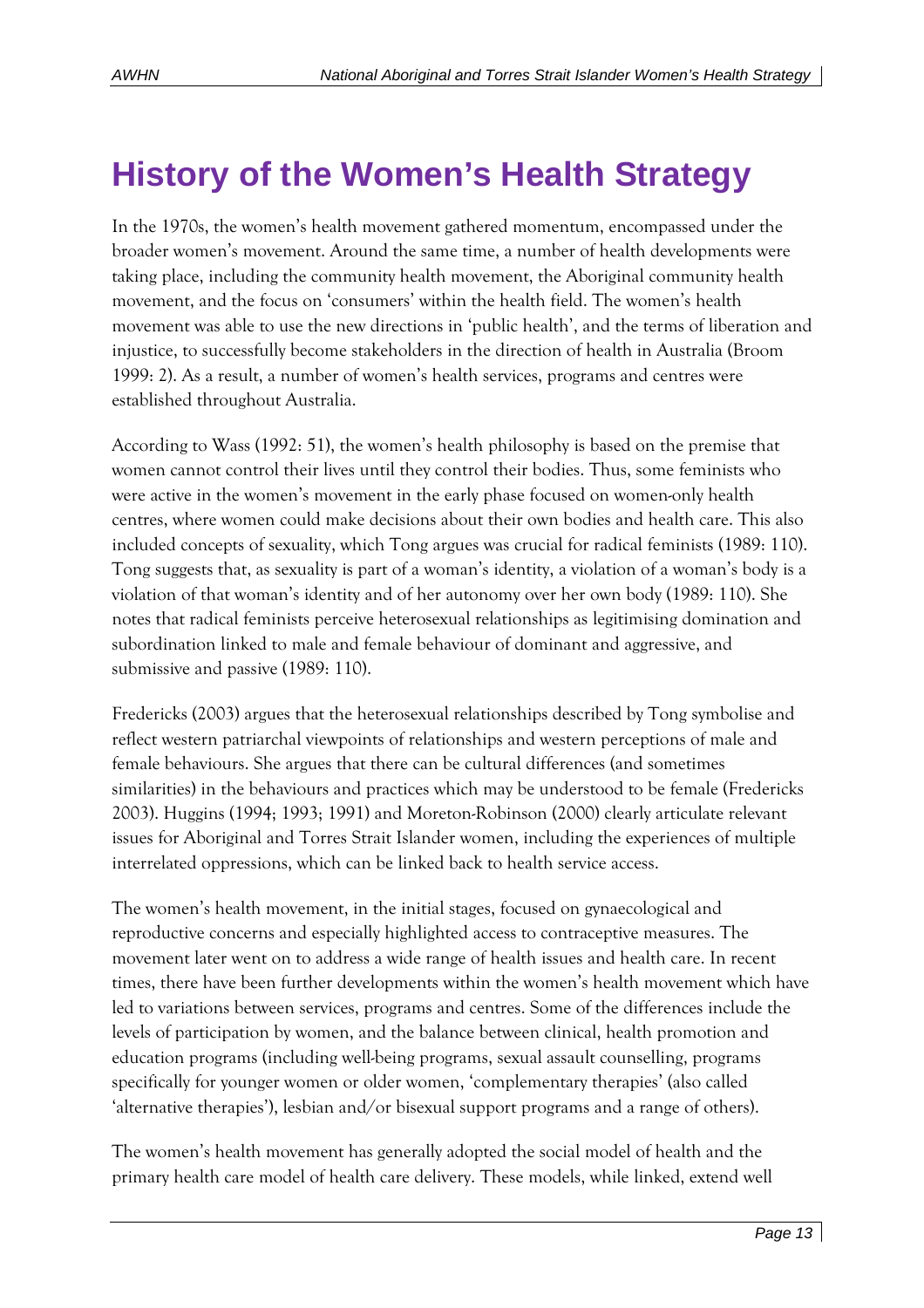beyond the reductionist and individualistic approaches that are so entrenched within the traditional biomedical model of health care. Aboriginal and Torres Strait Islander women benefit most through initiatives and programs that are delivered through a social model of health and comprehensive primary health care (as demonstrated by the Aboriginal and Torres Strait Islander health movement).

In the late 1980s, The Federal Government acknowledged the inequalities that Australian women experienced within the health system and, in 1989, the National Women's Health Policy (NWHP) was published (under Labor Prime Minister Bob Hawke). This was developed after a '20-year process of lobbying by women's groups to make the health system more responsive to the needs of women' (Wass 1998: 33).

The NWHP was the result of a consultation process with women's groups and Wass (1998) states that it was 'built on the recognition of the social model of health and the impact that the social environment has on health and health choices' (p. 33). It is unclear how many Aboriginal and Torres Strait Islander women were engaged in the process of developing the NWHP. The Policy was directed at reproductive health and sexuality, the health of ageing women, emotional and mental health, violence against women, occupational health and safety, the health needs of women as carers, and the effects on women's health as a result of sex role stereotyping (Commonwealth of Australia 1989).

Alongside the NWHP, several government jurisdictions developed women's health policies. For example, Queensland Health developed the document Towards a Queensland Women's Health Policy – Social Justice for Women, for the purpose of preliminary planning (1992). Program responses to the NWHP and various State and Territory policies took the form of women's health centres, mobile women's health programs, sexual assault programs, women's cancer prevention programs and alternative birthing programs. When the NWHP was launched, the only States without women's health centres were Queensland and Tasmania (Broom 1991: 81).

According to Weeks (1994), women's services developed from two different sources: one being a direct result of the women's movement responding to women in crisis (for example, women's refuges), and the other from women in the community coming together for self-help, to network and for social action on issues (1994: 36). As funding became available via both the Commonwealth and State/Territory governments, women's collectives aimed their activities towards accessing the funds. Aboriginal and Torres Strait Islander women benefited through some of the advocacy action undertaken by the women's health movement – particularly strategies around control over their bodies and highlighting the inappropriateness of the biomedical model of health for women. However, Aboriginal and Torres Strait Islander women had limited access to funding and, when they did, it was mostly for birthing programs and centres (Dorman 1997; Harrison 1991), sexual assault programs and shelters.

Overall, the women's health agenda has varied in its ability to incorporate the health and wellbeing needs of Aboriginal and Torres Strait Islander women. Women's health policy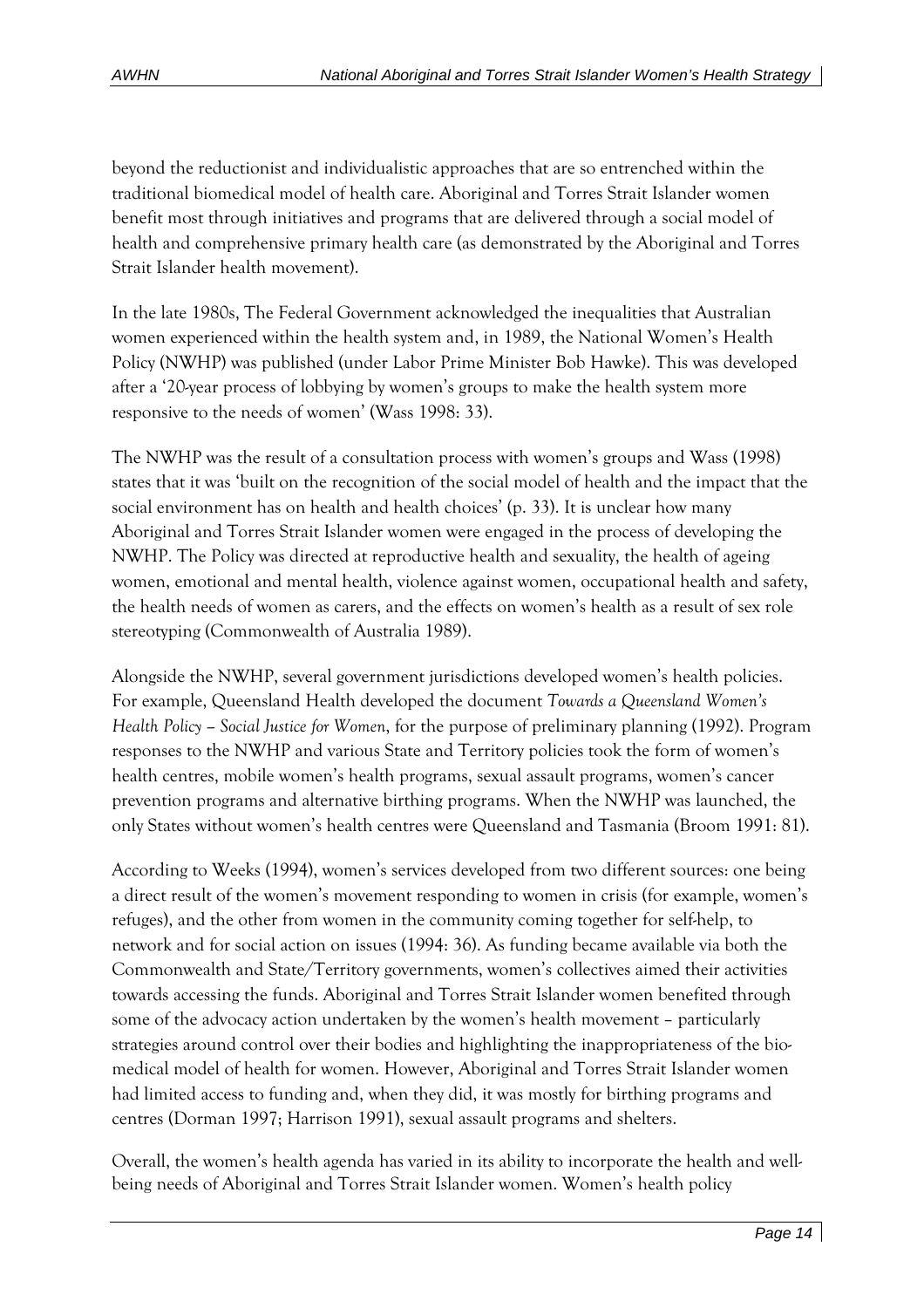documents, women's health centres and women's services that generalise about all women's oppression have, to varying degrees, minimised the position of different groups of women, including Aboriginal and Torres Strait Islander women. By marginalising Aboriginal and Torres Strait Islander women in this way, Aboriginal and Torres Strait Islander women's needs are sometimes overlooked. Aboriginal and Torres Strait Islander women should not have to feel like they need to make a choice between womanhood and identity when trying to access services. Aboriginal and Torres Strait Islander women cannot have culture without womanhood. To attempt to split ethnicity from womanhood, or womanhood from ethnicity is a European - North American dualistic form of reasoning (Fredericks 2003). Pitting these against one another does not allow them to exist together. Moreover, it does not allow Aboriginal and Torres Strait Islander women to demonstrate their resilience, capacity or the ability to exercise their rights to make health decisions as Aboriginal and Torres Strait Islander women. Furthermore, it does not allow Aboriginal and Torres Strait Islander women to exercise their rights as sovereign Aboriginal and Torres Strait Islander women.

Both the Government and the women's health agenda and women's movement need to understand that Aboriginal and Torres Strait Islander women's health should be the benchmark for all women in Australia and for Australian society. That is, by focusing on the health needs and improvements in health status of Aboriginal and Torres Strait Islander women, the overall health status of all Australian women, as reflected in the statistics, will show an improvement.

In 2007, the then Opposition Leader Kevin Rudd made an election commitment to develop a new National Women's Health Policy. In response to this commitment, the Australian Government released the Development of a New National Women's Health Policy Consultation Discussion Paper 2009 (Commonwealth of Australia 2009). The Consultation Discussion Paper argues that the new policy will 'recognise gender as a basic determinant of health, which gives rise to different health outcomes and different needs for women and men' (2009: 1). It states that the new policy will 'emphasise prevention, health inequalities and the social determinants of those inequalities' (p. 1) including the needs of Aboriginal and Torres Strait Islander women.

In developing the new National Women's Health Policy, the Australian Government has undertaken a range of consultations with women, community groups, health service providers and State and Territory governments. The Australian Women's Health Network contributed to the submission process through a Submission to the Commonwealth Government on the New National Women's Health Policy (AHWN 2009). The Strategy outlined in this report, on behalf of the AHWN Talking Circle, complements the AWHN Submission. The authors hope that the new National Women's Health Policy will establish work to 'close the gap' between the health status and health outcomes of Aboriginal and Torres Strait Islander women and non-Indigenous women in Australia (see NACCHO & Oxfam 2007; SCRGSP 2009).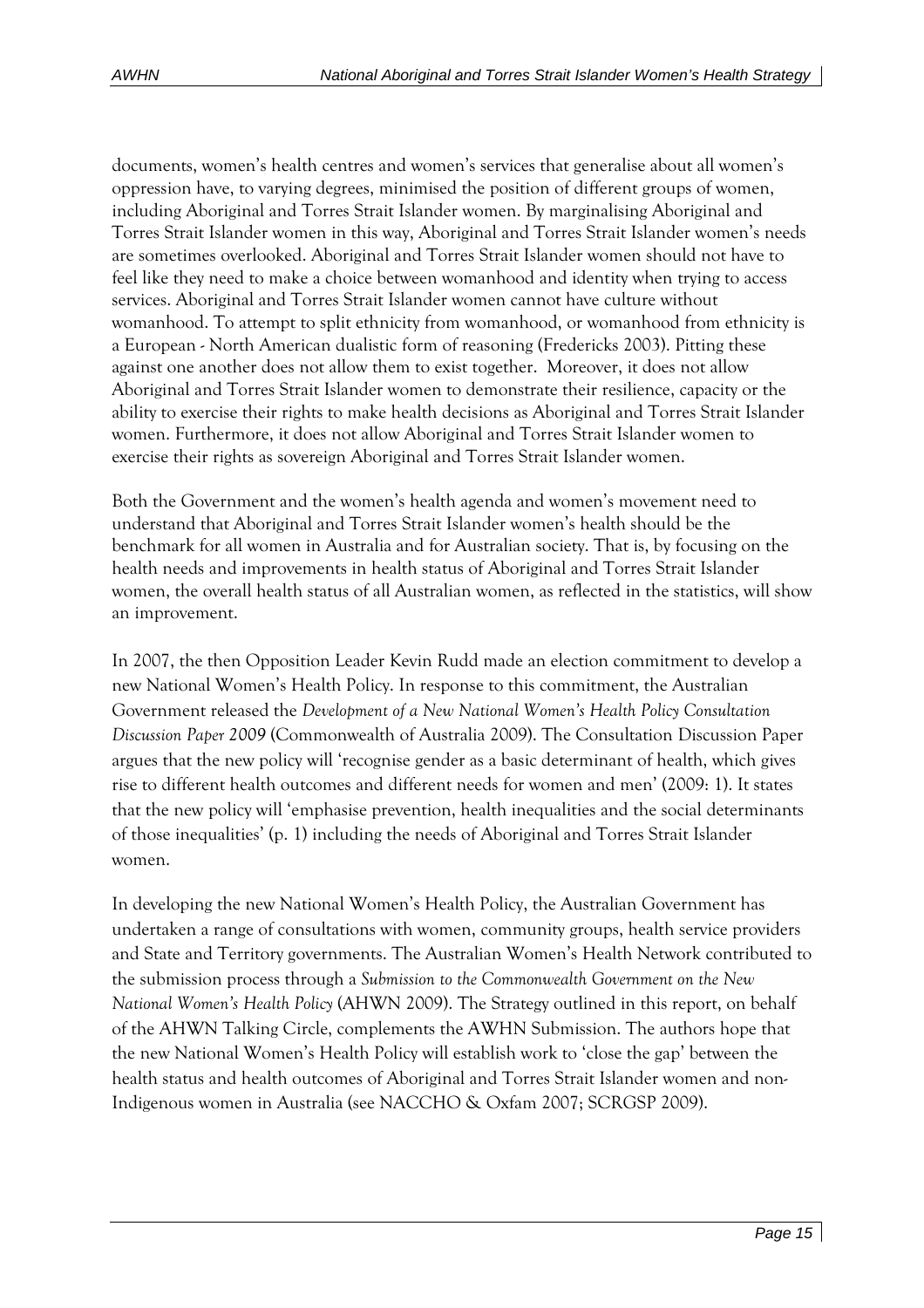# **The AWHN Talking Circle**

The Australian Women's Health Network Talking Circle (AWHN-TC) was established to develop the National Aboriginal and Torres Strait Islander Women's Health Strategy outlined in this report.

The AWHN-TC included representative Indigenous women from each State and Territory. Throughout the project, the AWHN-TC members actively sought to increase their membership, and to encourage greater Torres Strait Islander representation.

The AWHN-TC was organised by joint-convenors – an Aboriginal convenor and a non-Indigenous convenor – who worked in partnership to recruit members and increase support. They sought to strengthen the capacity for long-term sustainability of the group to ensure that Aboriginal and Torres Strait Islander women's voices would be included in present and future Australian women's health policy and initiatives.

The AWHN employed Ms Sandy Angus as its Project Officer from June – August 2009 to implement the Talking Circle and facilitate gatherings and consultations with Aboriginal and Torres Strait Islander women. The Talking Circle's work included face-to-face meetings, telephone discussions, word-of-mouth reports, focus groups, broadcasts and email, all used in a supportive and culturally safe way to share stories, wisdom and knowledge of Aboriginal and Torres Strait Islander women's issues.

The Talking Circle gatherings took place in non-government organisations, government department offices and Aboriginal and Torres Strait Islander Community Health/Medical Services. Others took place in coffee shops and restaurants, hospital board rooms, communitycontrolled meeting and board rooms, health service meeting rooms, common rooms attached to residential complexes, hospital staff rooms and under trees away from other people. Meetings took place in urban areas, capital cities and rural areas. Examples include Shepparton in Victoria, Alukura Women's Health and Birthing Centre in Alice Springs and in the Deed of Grant in Trust Community of Cherbourg, Queensland. Over 400 Aboriginal and Torres Strait Islander women were involved in the consultations leading up to the development of the Submission. The women who participated are noted in Appendix One.

During the active work phase of the Talking Circle, members made every effort to consult with a broad and diverse group of Aboriginal and Torres Strait Islander women. However, throughout most of the process, very few Torres Strait Islander women were involved. Towards the end of the process, every effort was made to ensure that Torres Strait Islander women were engaged and active participants, particularly at the national face-to-face meeting in Brisbane on 30 April 2010. In addition, very few smaller rural and remote communities were able to be visited during the Project. To address this, some community-controlled organisations,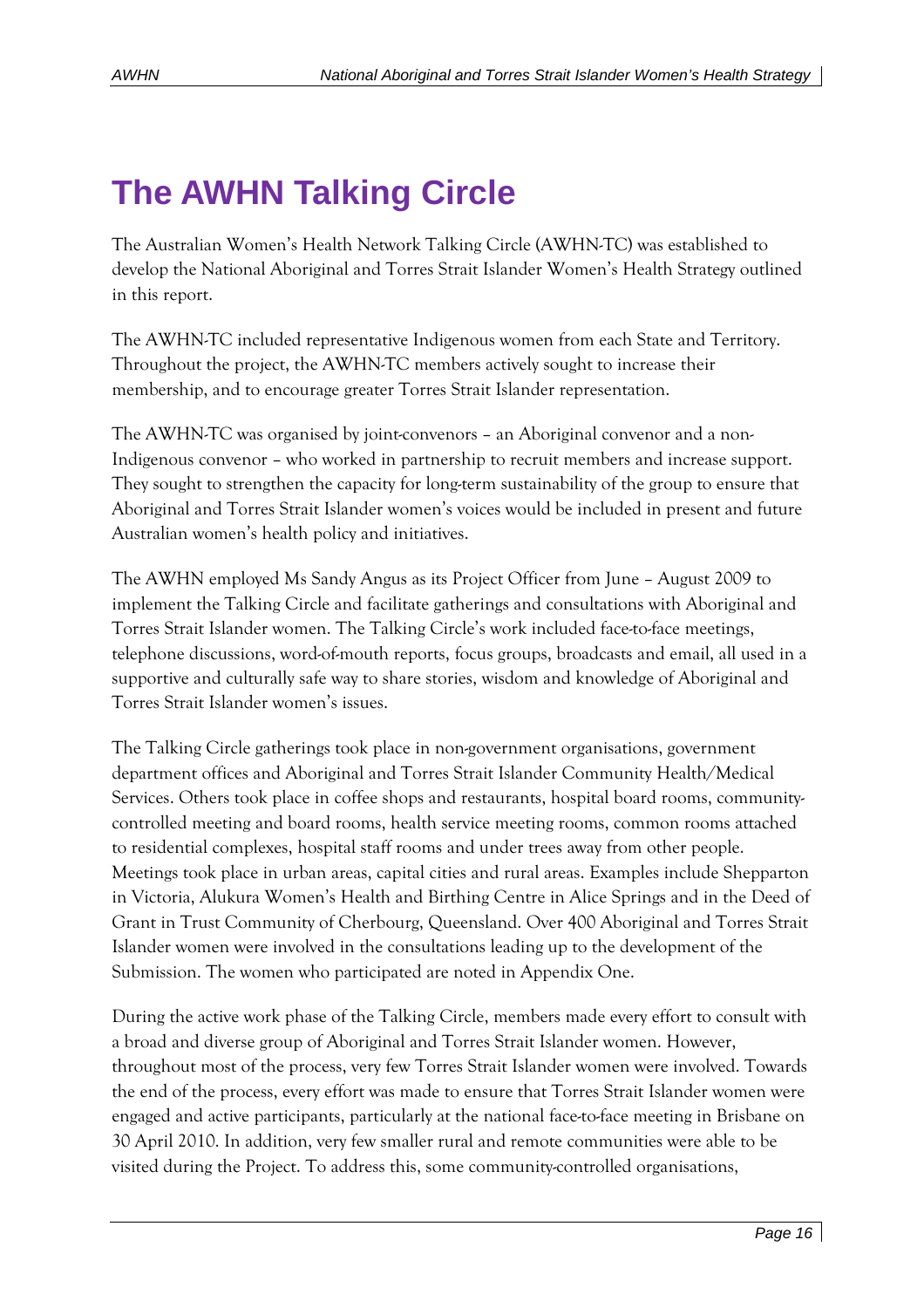including the executive staff employed in Aboriginal and Torres Strait Islander Community Health Services and other community-controlled organisations were consulted. Some organisations have yet to participate, including representatives of the NACCHO State and Territory affiliated bodies such as the Aboriginal Health Council Western Australia, the Victorian Aboriginal Community Controlled Health Organisation (VACCHO) and the Queensland Aboriginal and Islander Health Council (QAIHC). They were contacted a number of times during this project, but were unable to participate due to other priorities or the tight timeframe.

The aim of the Talking Circle process was to engage Aboriginal and Torres Strait Islander women in the identification and development of a set of priorities and key actions to improve the holistic health status of Aboriginal and Torres Strait Islander women and their extended families and community members. Sandy Angus was responsible for undertaking the consultations and, as an Aboriginal woman, was able to utilise Aboriginal ways of working and networking to her best advantage. Moreover, she was able to 'talk up' the project and encourage Aboriginal and Torres Strait Islander women to 'talk up' (Fredericks 2008a; Moreton-Robinson 2000). Talkin' up in this context means to speak up – outwardly and back to one another and to others. Aileen Moreton-Robinson (2000: 187) in her book, Talkin' Up to the White Women, explained the term as 'speaking back'. Within this process demonstrations of resilience and forms of empowerment and re-empowerment can take place with and for Aboriginal and Torres Strait Islander women. Redbird (1995) explains that Indigenous women need to speak of re-empowerment from the perspective that the process of colonisation, which subordinated Indigenous women, has been a process of disempowerment. Drawing on Redbird's work, re-empowerment additionally implies the rebuilding and reviving Aboriginal and Torres Strait Islander women's spiritual and cultural practices accompanied by healing and the claiming of and taking back power (Fredericks 2008b; 2010). As was evidenced during the Talking Circle gatherings and discussions, Aboriginal and Torres Strait Islander women are undertaking their healing work through cultural and creative processes and reclaiming their power through standing up and naming their issues and exercising their sovereignty.

Sandy Angus prepared the Submission (Angus et al. 2009) which outlined the health priorities and plans of action articulated by Aboriginal and Torres Strait Islander women involved in this project. The Submission was used to inform and guide the development of this Strategy.

The Action Areas and Recommendations that follow are based on the issues that Aboriginal and Torres Strait Islander women articulated as being of importance to them and their health and well-being. These issues were raised and discussed during the talkin'up. Each section also includes statistics and evidence to support and frame the argument being made. It is important to note that these Action Areas do not replace any other national or State and Territory identified priorities or needs. This Strategy supplements those identified priorities and needs as articulated by Aboriginal and Torres Strait Islander women.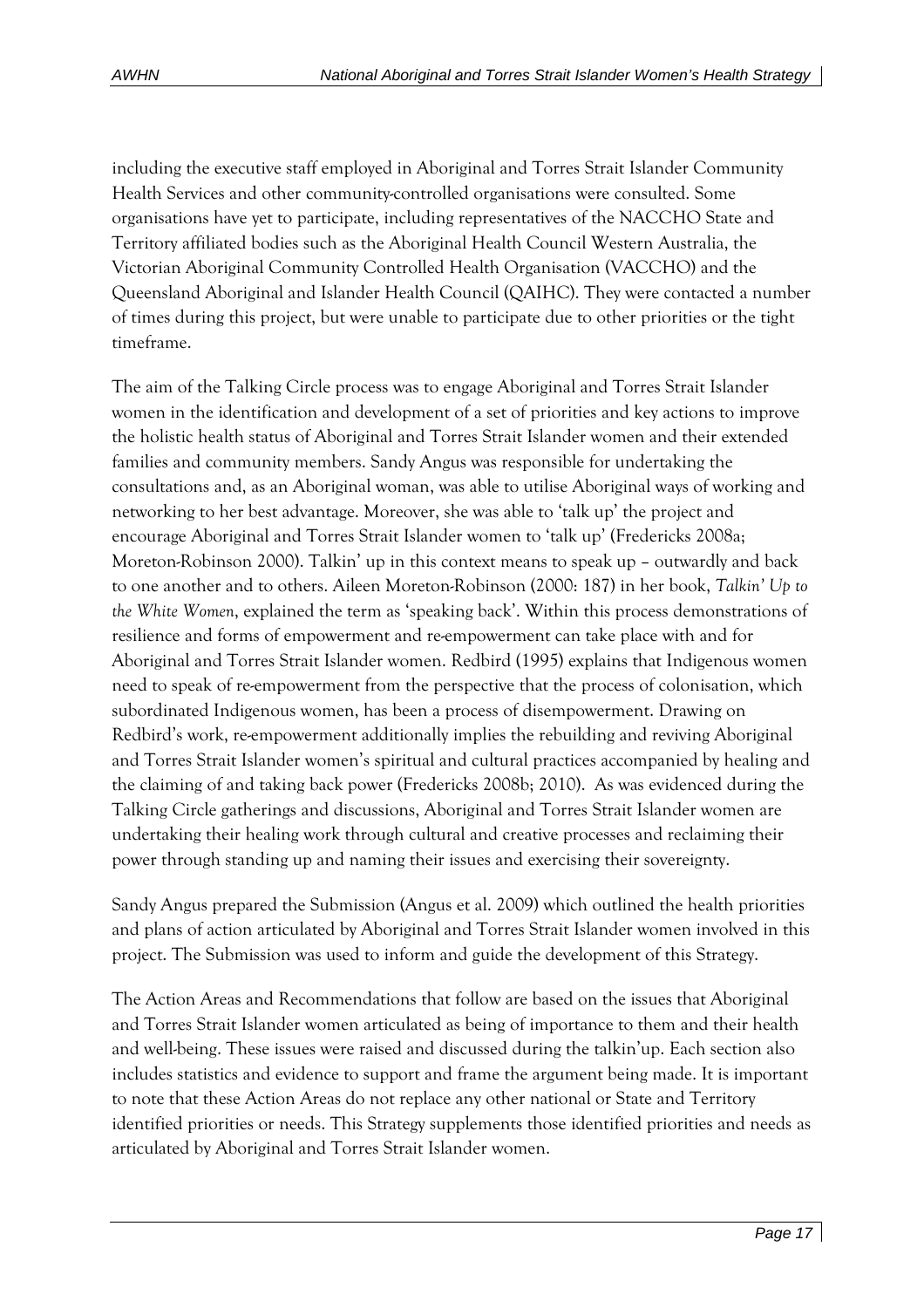# **Action Area A: Supportive Environments**

Aboriginal and Torres Strait Islander women often live in unsupported and stressful

environments. Aboriginal and Torres Strait Islander women are twice as likely as non-Indigenous women to report high to very-high levels of psychological distress. They also report more of this level of psychological distress than Aboriginal and Torres Strait Islander men (32% compared with 21%).

**Indigenous women who are employed or have an adequate income are more likely to be happy.** 

### **Family patterns**

Supportive environments appear to be responsive to family approaches rather than individual approaches. For example, Aboriginal and Torres Strait Islander women who have children are more likely to complete higher education: 40% of Aboriginal and Torres Strait Islander women without children reported Year 12 as their highest level of school completed, compared to 20% on Indigenous women with children (Australian Insititute of Health and Welfare 2006). This suggests that an important element of a supportive education environment is consideration of the family rather than the individual. Therefore, education institutions need to consider that Aboriginal and Torres Strait Islander women are part of families and ensure that they are family friendly and supportive of families. In addition, there is a need for child care to be available within these institutions and within work places. It needs to be recognised that, while Aboriginal and Torres Strait Islander children are present for much community business, there are times when they need care so that adults can attend to community business, education and employment.

There are particular Aboriginal and Torres Strait Islander family patterns which indicate that Aboriginal and Torres Strait Islander women are more likely to be caring for others than non-Indigenous women. The Aboriginal and Torres Strait Islander population has more one parent families with dependent children (30% compared with 10% for non-Indigenous), fewer one parent families without dependants (about 33% compared with 53%) and a similar percentage of families that are couples with dependent children (about 37%) (Australian Bureau of Statistics 2006 ). Indigenous households are also larger than other households (an average of 3.3 persons per household, compared with 2.5).

On average, Aboriginal and Torres Strait Islander women have more children than non-Indigenous women (2.8 compared with 2.0). Aboriginal and Torres Strait Islander women are younger when they have their children, with almost half (49%) of Aboriginal and Torres Strait Islander women aged 20-24 years having at least one child, compared with 13% of non-Indigenous women (Australian Bureau of Statistics 2008).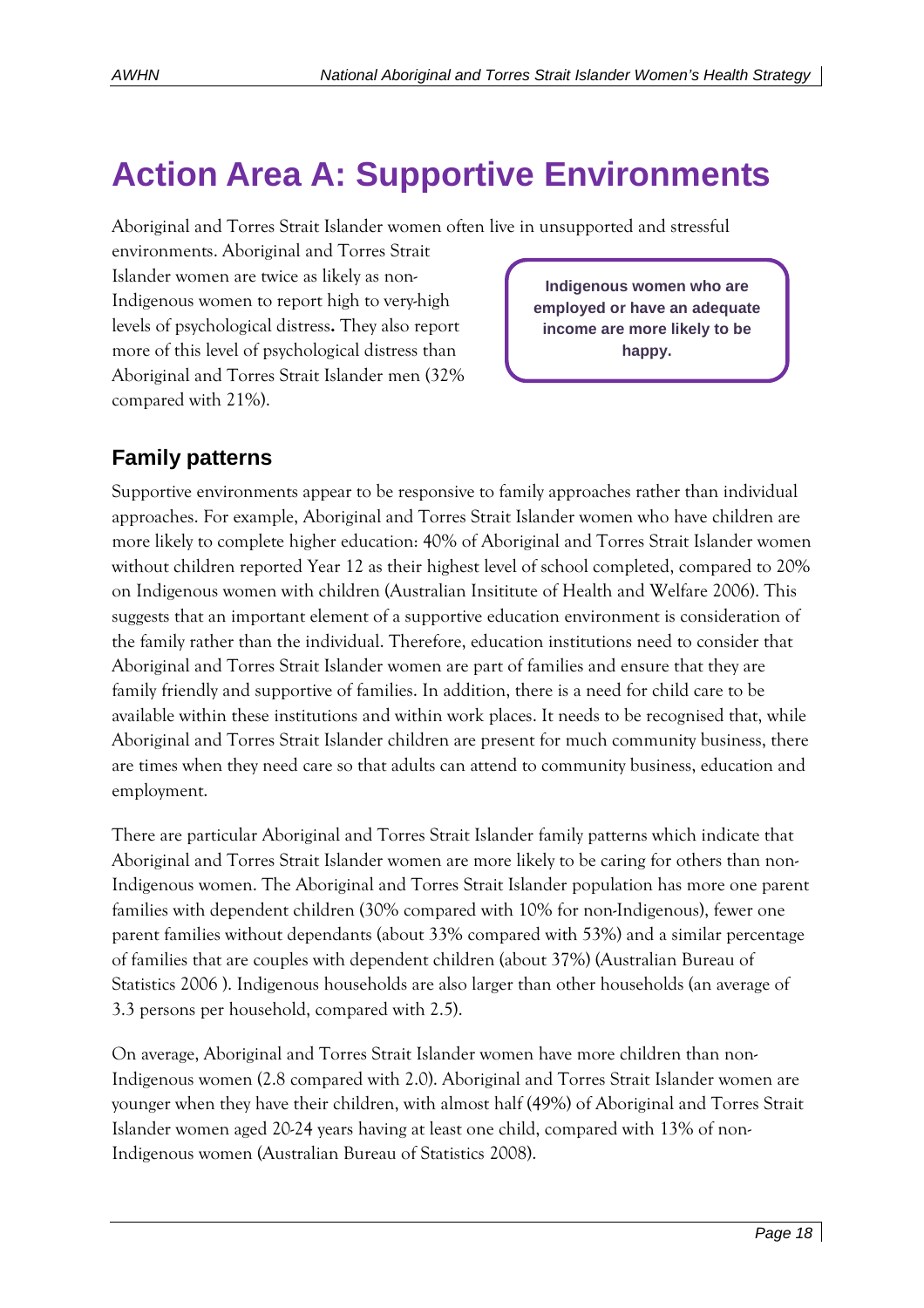### **Housing and violence**

Housing was identified as a priority. Aboriginal and Torres Strait Islander women experience homelessness and a need for housing support at a higher rate than non-Indigenous women. On average, 1 in every 14 Aboriginal and Torres Strait Islander woman is client of a Supported Accommodation Assistance Program (SAAP), and 1 in every 13 Aboriginal and Torres Strait Islander children accompany their parent or carer to a SAAP agency. These rates are considerably higher than the 1 in 169 for non-Indigenous women and the 1 in 98 for non-Indigenous children (Australian Insititute of Health and Welfare 2009). If basic shelter and other physical needs such as food, water, sleep and safety are problematic for Aboriginal and Torres Strait Islander women and their children then it is problematic and difficult for them to consider other needs or issues such as employment or education (Maslow 1943).

Linked to homelessness is the experience of family violence. Aboriginal and Torres Strait Islander females and males are 35 and 22 times more likely to be hospitalised due to family violence-related assaults than their non-Indigenous counterparts. Aboriginal and Torres Strait Islander hospitalisation rates for family violence-related assault are highest among females and people aged 25–34 years. For Aboriginal and Torres Strait Islander females, one in two hospitalisations for assault are related to family violence, compared to one in five for males. Most hospitalisations (82%) for female family violence-related assault are a result of spouse or partner violence, compared to 38% in males (Al-Yaman, Van Doeland & Wallis 2006).

Throughout the consultations for this project, Aboriginal and Torres Strait Islander women stressed the importance of a holistic approach to addressing violence within their lives and within communities. For example, they wanted family support and counselling, and support for the perpetrators of the violence and the people that support them (sisters, brothers, mothers and aunties), not just support for themselves as a victim of violence.

#### **What did women at the Talking Circle say ...**

I announced that I was going to retire at 45 years of age and my work colleagues were stunned. I was 43 years old and my colleagues remarked that I had years left in me. What they did not know is that I had lost three babies before any of them reached 5 years of age, seen the passing of a sister and brother, been adopted as a child, lived in violent relationships and had a range of liver and kidney health problems. I was taking stock of my life and planning for some enjoyment.

The reality is that some of us are going to die before we can access the benefits of superannuation contributions and may therefore make the choice not to make any voluntary payments to superannuation schemes but to utilise the money while we are alive ...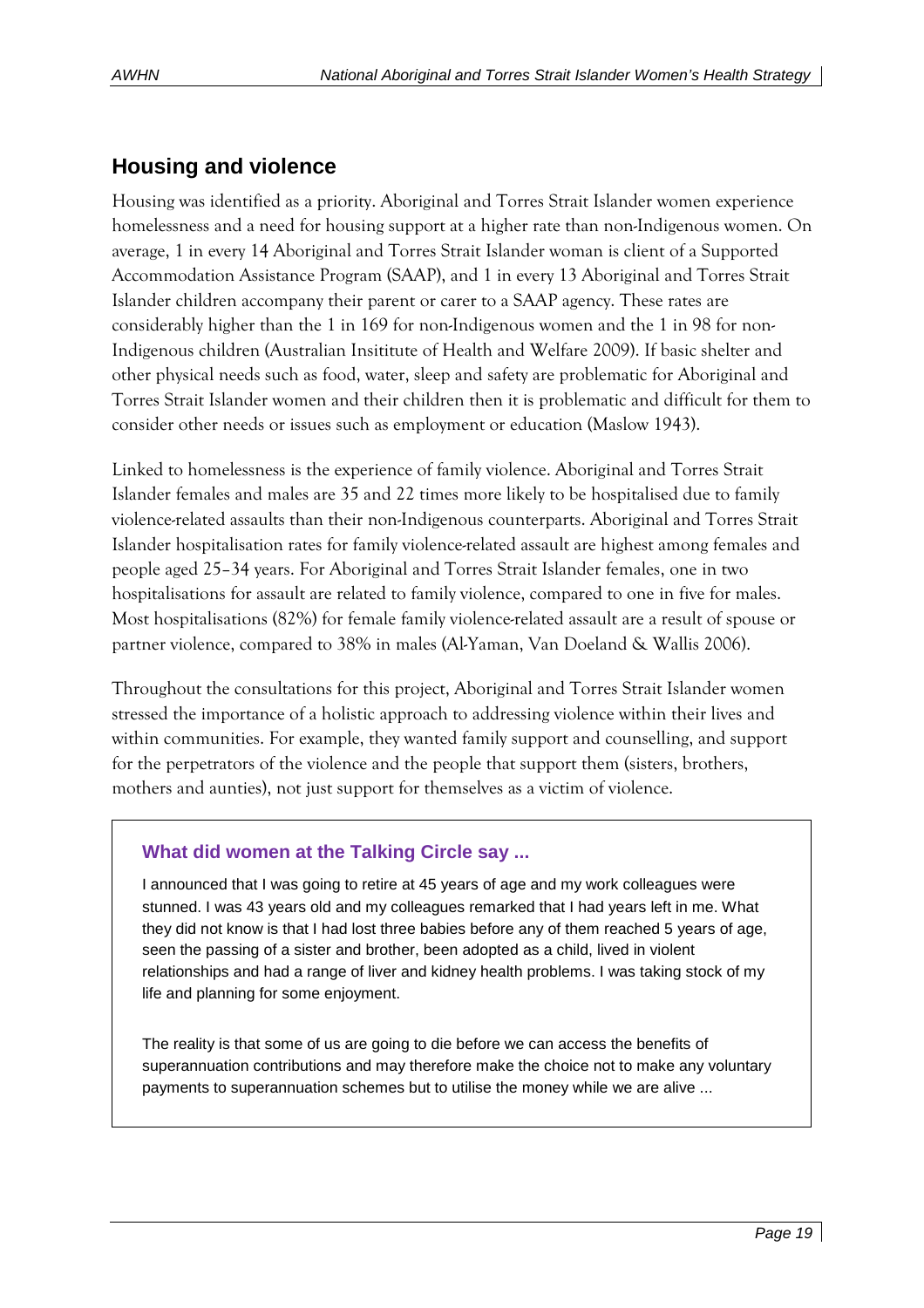### **Employment and income**

An important aspect of having a supportive environment is access to employment and income. Aboriginal and Torres Strait Islander women who report feeling happy all/most of the time are more likely than those who reported feeling happy a little/none of the time to be employed (47% compared with 35%) and to have access to higher household incomes (27% compared with 16%) (Australian Bureau of Statistics 2007).

Aboriginal and Torres Strait Islander women earn less than their male counterparts, even though they are more likely to complete tertiary education. For example, the median income of full-time employed Aboriginal and Torres Strait Islander women was 95% of the median income of Aboriginal and Torres Strait Islander men working full-time (\$680 compared to \$718) (Australian Bureau of Statistics 2006 ). But

| <b>Median income</b> |       |
|----------------------|-------|
| Indigenous woman     | \$680 |
| Indigenous man       | \$718 |
| Non-Indigenous woman | \$791 |
| Non-Indigenous man   | \$941 |
|                      |       |

more Aboriginal and Torres Strait Islander females than males complete a postgraduate degree (0.6% compared with 0.2%) or undergraduate degree (2.7% compared with 1.5%).

Although the disparity between gendered incomes was less between Aboriginal and Torres Strait Islander women and men, Aboriginal and Torres Strait Islander women's incomes are far less than that of non-Indigenous women and men. For non-Indigenous women, the median income for those working full-time was 84% of the male non-Indigenous median income (\$791 compared with \$941) (Australian Bureau of Statistics 2006 ). More Aboriginal and Torres Strait Islander men than women report employment (58% compared with 44%), and more Aboriginal and Torres Strait Islander men than women report unemployment (11% compared with 8%) (Australian Insititute of Health and Welfare 2006).

When Aboriginal and Torres Strait Islander women participate in employment, they are seen to be participating in the broader market economy. In contrast, as Walter (2007) explains, those who are not employed and are 'marginalised from the market economy become "social problems" external to the system, and the solution to those problems is deemed to lie in the reform of the individual who constitutes the problem' (2007: 162). That is, Aboriginal and Torres Strait Islander people being unemployed is presented as the problem and therefore interventions are required to address the problem. The Howard Government introduced a range of new welfare reform measures that have come to be known by the terms 'Mutual Obligation', 'Income Management' and 'The Intervention' (Moreton-Robinson 2009; Cronin 2007). These 'new' welfare reform measures have been maintained by the current Rudd Government. Cronin (2007) demonstrates how Aboriginal and Torres Strait Islander people are maintained as recipients of welfare reform rather than as sovereign people with rights. He argues (as does Moreton Robinson and Walter) that this results in little change, even with successive governments who argue from different political angles or points of view (Cronin 2007: 179-200; Moreton-Robinson 2009; Walter 2007; 2009).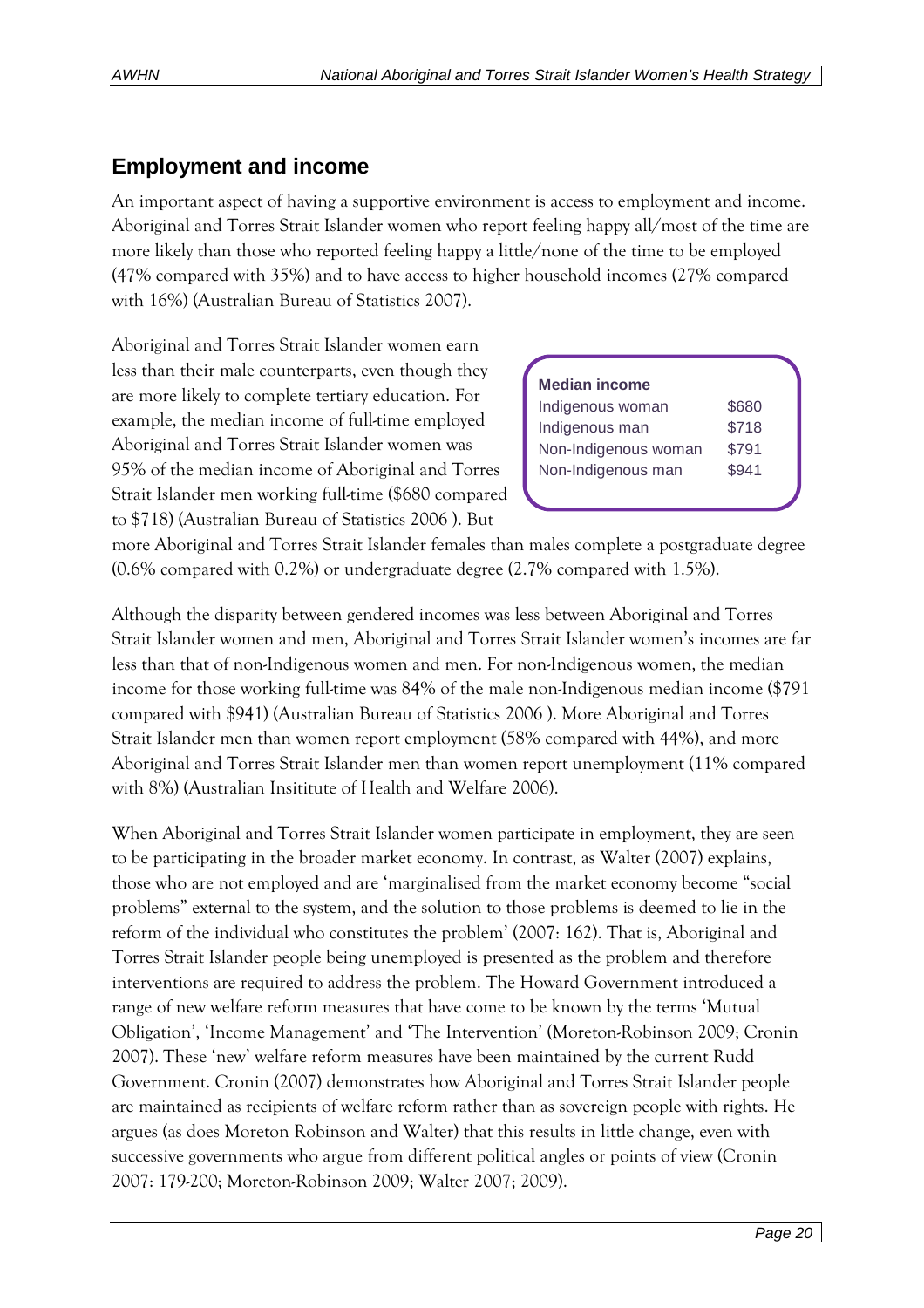### **Health services**

Health services, and the sites they operate from and with, are neither politically innocent nor neutral. Furthermore, they can work to marginalise and oppress, or to include and engage (Fredericks 2009a). Health services and health environments are 'instruments of the political: they are embedded with power and unwritten laws informing women, including Aboriginal and Torres Strait Islander women whether they belong or they don't belong' (ibid, p.41).

If Aboriginal and Torres Strait Islander women feel that they do not belong at health services, this will have a direct impact on whether they believe that the services are supportive environments and whether they might access those services. However, if thought, time and energy is built into the design and development of health service environments; then aspects around belonging and ownership can be addressed. Carefully designed health spaces and places can be a successful part of the equation in servicing the health needs of Indigenous women. But carefully designed health services require a commitment from governments and staff to see their services more comprehensively than they presently do. Careful design goes beyond just having the service and how it is delivered, to include issues about from what point or site the service is delivered. Weisman (1992: 10) explains that 'design is a reflection of prevailing social, political and economic values and is often symbolic of the place that each individual holds in society'.

Health services need to look for ways to improve and empower Indigenous women, rather than constrain them. They need to be Indigenous-women friendly, rather than being sites where the dominant culture controls all within the environment and reinscribes colonial stereotypes (Fredericks 2009a). To address this, planners, designers and managers of health spaces and health places need consider how Aboriginal and Torres Strait Islander women access spaces and places. For example, Dyck (1995) and Dyck, Lewis and McLafferty(2003) explore how women manage the physical, social and economic consequences of their illnesses, along with the complex layering of social, economic and political relations that frame their health. Their work suggests that culture and racism impact on the way in which Aboriginal and Torres Strait Islander women experience and engage with places that offer health services. This is supported by Fredericks (2009a: 41), who argues that if Aboriginal and Torres Strait Islander women 'are not part of the design process they are reflected within the social, political and economic values by their absence'.

It is very clear that environments – along with memory, representations, symbols and images – have a major role in showcasing who is of value and who is not. Aboriginal and Torres Strait Islander women can be left feeling marginalised, excluded, under-valued and not supported. They view these environments as unsupportive. Ultimately, unsupportive health service environments impact on and maintain the poor health status of Aboriginal and Torres Strait Islander women, and limit improvements to their health and well-being (Fredericks 2009a; 2009b).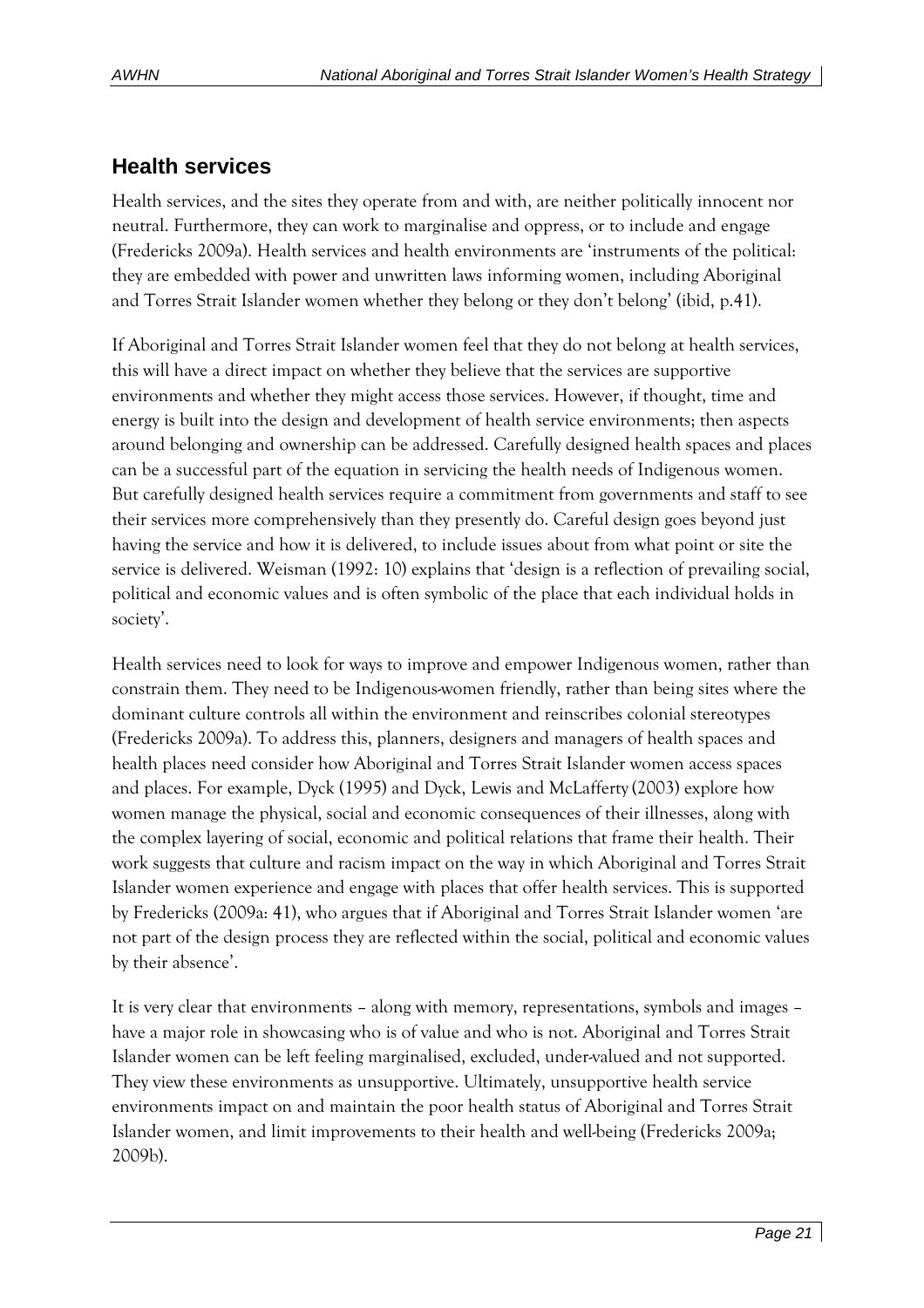Aboriginal and Torres Strait Islander women need to feel welcome, comfortable, secure and culturally safe if they are going to access and use health services openly, freely and happily, and in an informed and empowered manner. This is supported in research by Kirk et al. (1998), through their research focusing on Aboriginal and Torres Strait Islander women and cervical cancer in Queensland. It was also identified in research focusing on breast cancer screening, diagnosis, treatment and care for Aboriginal and Torres Strait Islander women in Queensland (Kirk et al. 2000a; 2000b). These type of strategies and considerations assist in Aboriginal and Torres Strait Islander women feeling cared about, valued and included and works towards meeting needs (Maslow 1943). It tells Aboriginal and Torres Strait Islander women that they are important too.

#### **What did women at the Talking Circle say ...**

I haven't been to any woman's health sites here where they deliver health services for us as Aboriginal women ... there is nothing really here for Aboriginal women, just for us. ... I've done all the baby business so I'm not going there (baby clinic). ... There is nothing here, not even an ethnic or migrant space. I've been to ethnic or migrant spaces and I have felt comfortable..... where there are migrant and ethnic women of colour ...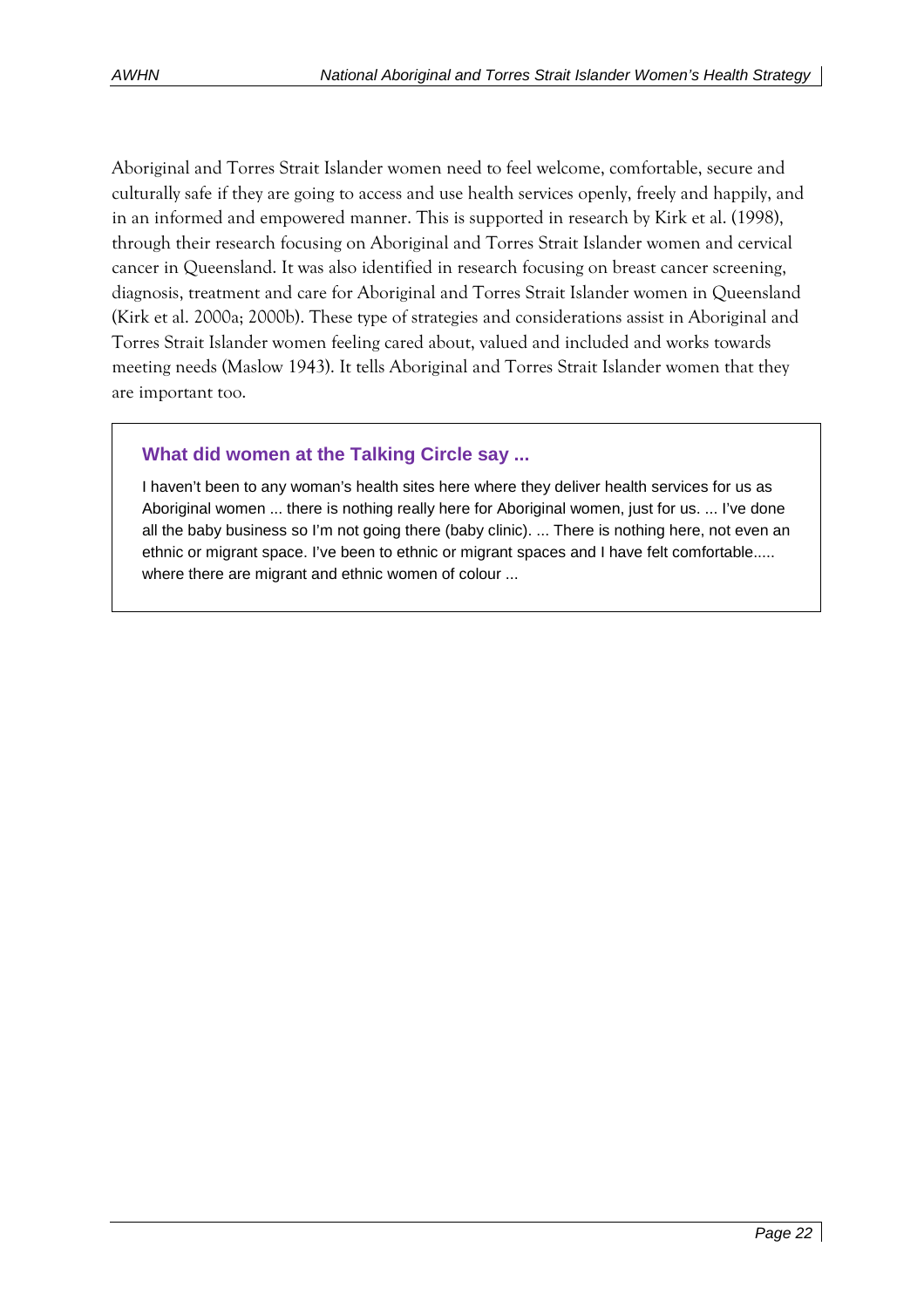### **Action Area A: Recommendations and Measures/Monitoring**

1. Include childcare in Aboriginal and Torres Strait Islander employment and education programs.

**Measure/Monitoring:** Number of Aboriginal and Torres Strait Islander employment and education programs that have family friendly policy and offer childcare support or have childcare partnerships.

2. Deliver Aboriginal and Torres Strait Islander women's leadership programs aimed at development and advancement.

**Measure/Monitoring:** Number of Aboriginal and Torres Strait Islander leadership programs and Aboriginal and Torres Strait Islander women attending leadership programs.

3. Ensure Aboriginal and Torres Strait Islander boards and committees have equal numbers of male and female Aboriginal and Torres Strait Islander members (including government and statutory authority boards and committees).

**Measure/Monitoring:** Numbers of Aboriginal and Torres Strait Islander boards and committees with equal numbers of Aboriginal and Torres Strait Islander men and women.

4. Provide community development opportunities to de-normalise violence in Aboriginal and Torres Strait islander communities. For example, promoting the value of Aboriginal and Torres Strait Islander women in the community, men supporting Indigenous women in the community, and healthy cultural forms of communication.

**Measure/Monitoring:** Number and reach of programs aiming to de-normalise violence in Aboriginal and Torres Strait Islander communities.

5. Involve Aboriginal and Torres Strait Islander women in the planning, design, development and monitoring of buildings, houses and services, including the choice of sites and building type.

**Measure/Monitoring:** Number of Commonwealth and State and Territory housing and community infrastructure programs engaging Aboriginal and Torres Strait Islander women in decision-making.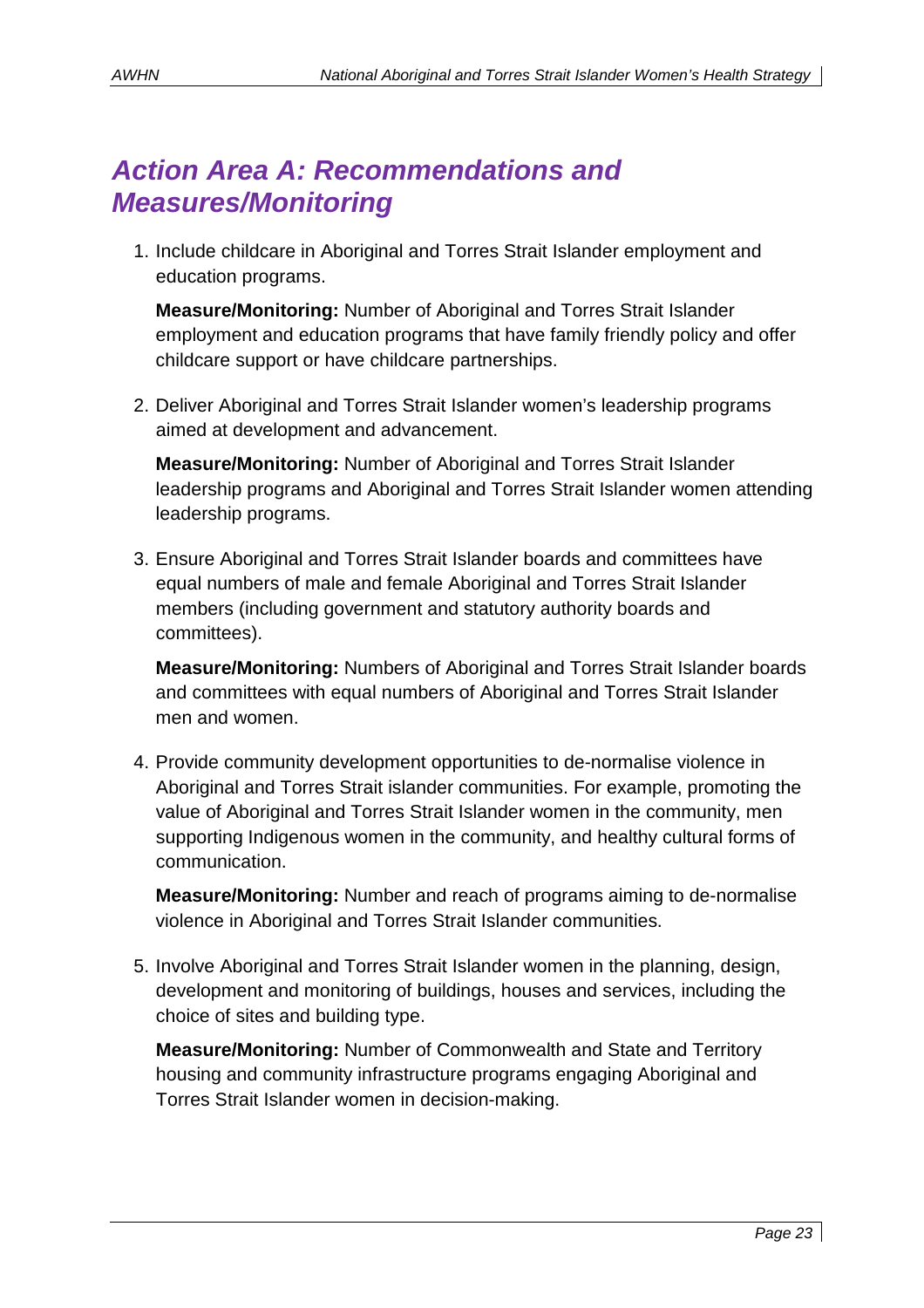6. Organisations and agencies to employ and support career advancement of equal numbers of male and female Aboriginal and Torres Strait Islander employees within structural levels.

**Measure:** Numbers of Aboriginal and Torres Strait Islander men and women in structural levels of organisations and agencies, particularly government and NGO sectors focusing on Aboriginal and Torres Strait Islander issues.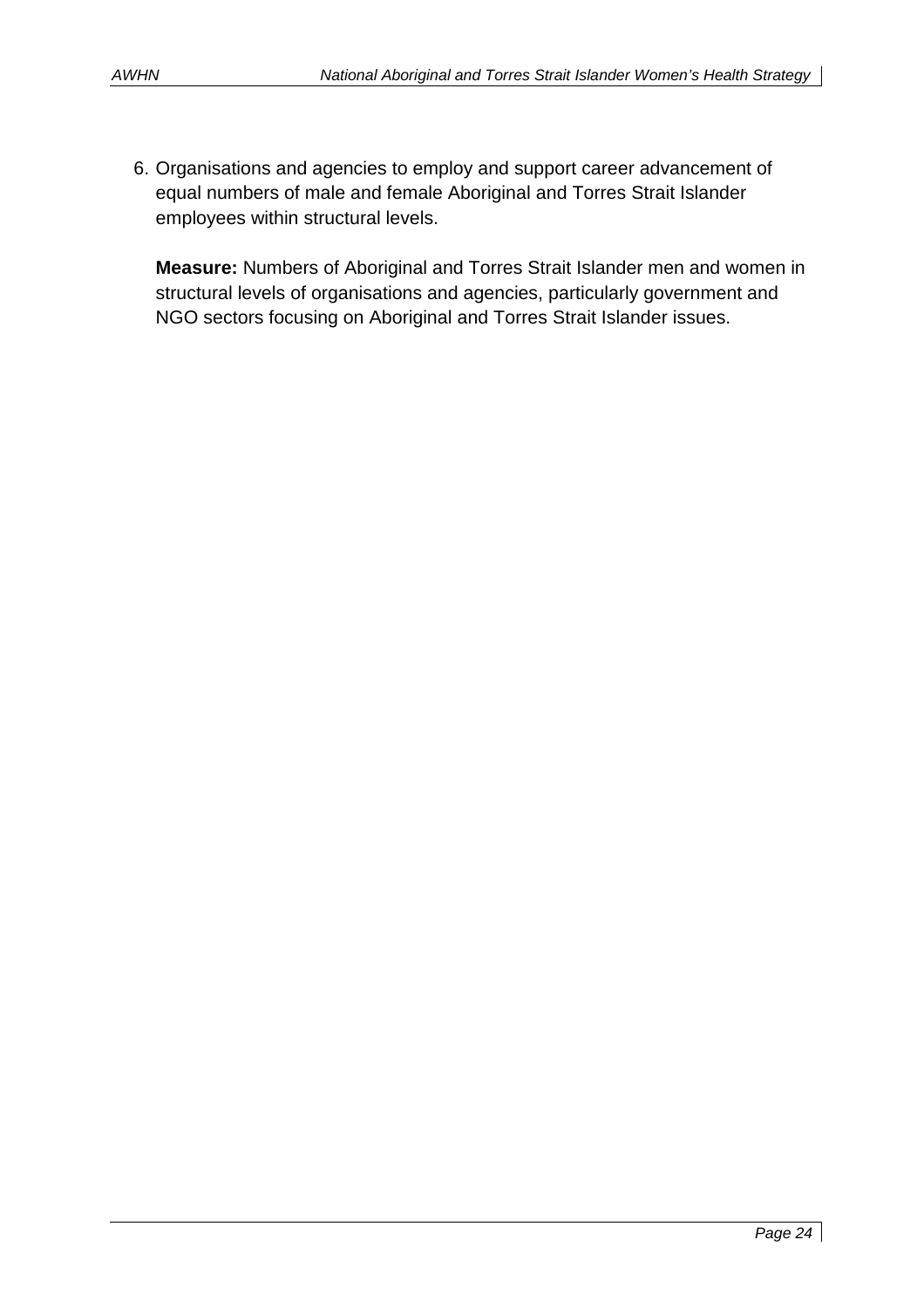## **Action Area B: Health Service Access and Equity**

Aboriginal and Torres Strait Islander women's health outcomes suggest that there are inadequate access and equity within health services. In addition, audits of women's health services suggest a lack of organisational cultural competency (Reibel and Walker 2010).

### **Long-term health conditions**

Aboriginal and Torres Strait Islander women report high levels of long-term health conditions

(85% report one or more long-term health conditions, compared with 77% of Aboriginal and Torres Strait Islander men). Their prevalence of multiple conditions is also higher, with 68% reporting two or more long-term conditions compared with 58% of Aboriginal and Torres Strait Islander men.

Indigenous women say their most common health issues are:

- Eye problems
- Back pain
- Heart and circulation
- Asthma

The most common types of health conditions reported by women are eye/sight problems (54%), back pain/symptoms (23%), heart/circulatory diseases (23%) and asthma (22%).

Compared to non-Indigenous women, Aboriginal and Torres Strait Islander women are 10 times more likely to have kidney disease, 4 times more likely to have diabetes, and almost twice as likely to have asthma (Australian Bureau of Statistics 2007).

The 2006 Census of Population and Housing (Australian Institute of Health and Welfare and Australian Bureau of Statistics 2008) outlines that approximately 4% of the Aboriginal and Torres Strait Islander respondents recorded that they needed assistance with core activities on a consistent basis (p.55). These core activities include: eating, bathing, dressing and general selfcare, mobility and communication. The level of assistance required by Aboriginal and Torres Strait Islander people was twice as high as the assistance required by the Australian population (ibid. p.55). Aboriginal and Torres Strait Islander women with long-term health conditions and disabilities are more likely to report high/very high levels of psychological distress than women with no long-term health condition (34% compared with 21%) (Australian Bureau of Statistics 2007).

#### **What did women at the talking circle say ...**

People think it will take lots of money to fix our health problems and sometimes it might but often what we need is a small but genuine and significant shift in the way services are offered and delivered.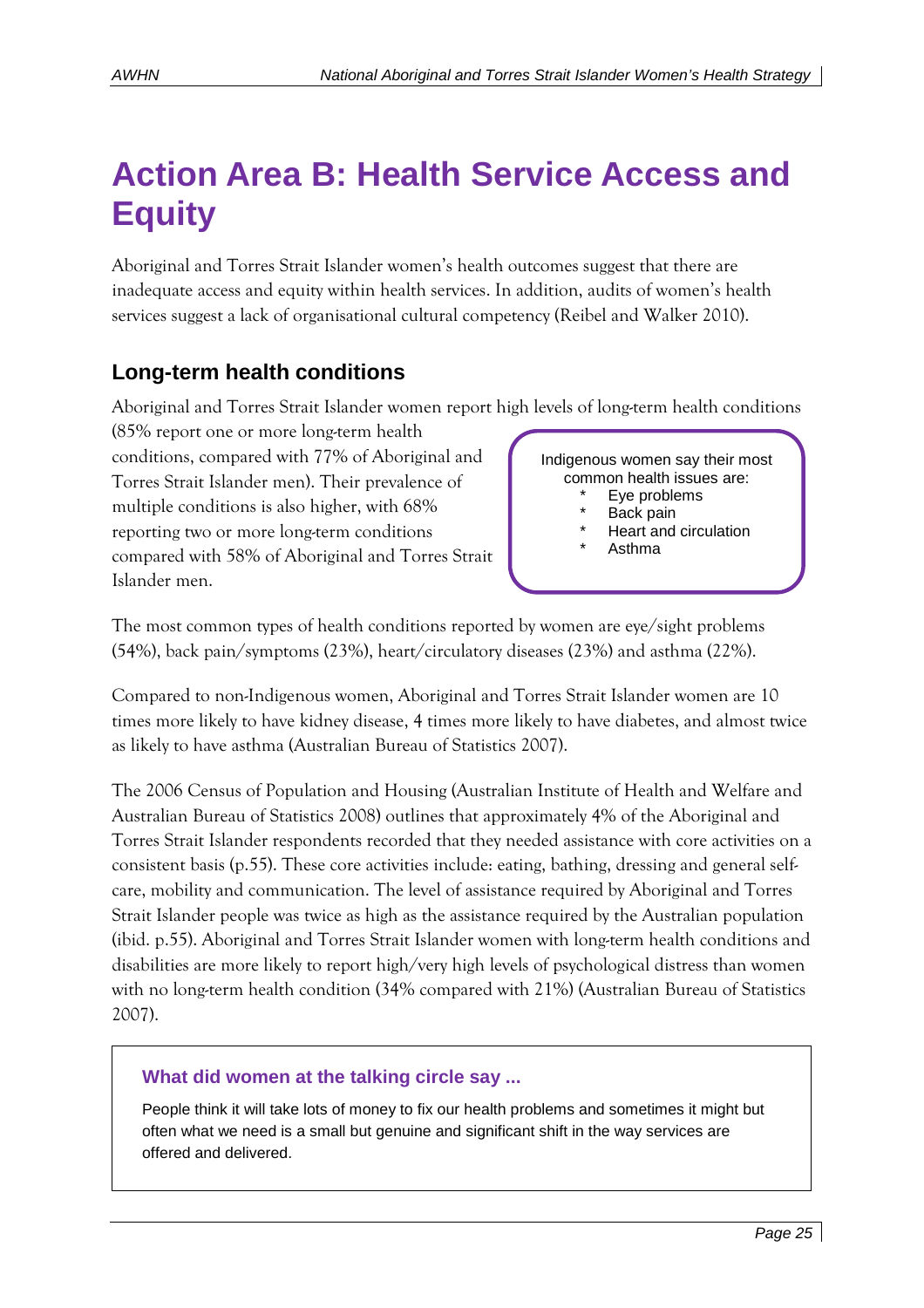### **Mortality and premature ageing**

Between 1996 and 2001, the life expectancy at birth for Aboriginal and Torres Strait Islander women was estimated to be 65 years – around 17 years lower than for all Australian females for the period 1998-2000 (Australian Bureau of Statistics & Australian Institute of Health & Welfare 2005). The three leading causes of death among Aboriginal and Torres Strait Islander women are diseases of the circulatory system; neoplasms (cancer); and endocrine, nutritional and metabolic diseases (including diabetes) (Australian Bureau of Statistics 2007). The most common neoplasms (cancers) causing death were of the respiratory and intrathoracic organs (mainly lung). Digestive organ neoplasms were each responsible for 20% of the deaths from cancer among Aboriginal and Torres Strait Islander females, and 'malignant neoplasms of the female genital organs' (mainly cervix cancer) for 17% (Australian Bureau of Statistics 2007).

In 2004-05, around one-third (32%) of Aboriginal and Torres Strait Islander women aged 40 years and over reported having regular mammograms, and just over half of those aged 18 years and over reported having had regular pap smear tests (52%) (Australian Bureau of Statistics 2006).

Disabilities and premature ageing is a particular concern for Aboriginal and Torres Strait Islander people, and younger age of chronic disease onset has been acknowledged as a barrier to accessing appropriate care – particularly as Aboriginal and Torres Strait Islander clients do not fit the normal patient profile for chronic disease and present as anomalies in a wider health system (Peiris, Patel et al. 2009).

#### **What did women at the Talking Circle say ...**

For me, closing the gap will be when I next go to my support group meeting and I am not 30 years younger than everyone else, not the only 45 year old woman sitting there, with a group of other Australian [white] women where the youngest in the group is 72 years old and the oldest in the group is 90 something years old and we are all there because we need a heart lung transplant! It shouldn't be that we are there at a much younger age and that I am the only Aboriginal women there [probably] because the rest of my sisters have already died and not made the support group or the operation. I know they have died because this is such a health problem in our communities! … And you know what? … Never in my life did I ever smoke or drink [alcohol]. So if people say it is all my fault that I have these health issues because [all] Aboriginal people are drunks then I am the evidence they need to prove them wrong….. Kathy Malera Bandjalan

### **Pregnancy and childbirth**

Pregnancy, birth and child rearing are common life experiences for Aboriginal and Torres Strait Islander women and their families. In 2003, 14.1% of babies born to Aboriginal and Torres Strait Islander mothers were preterm (before 37 weeks gestation), compared with 7.6%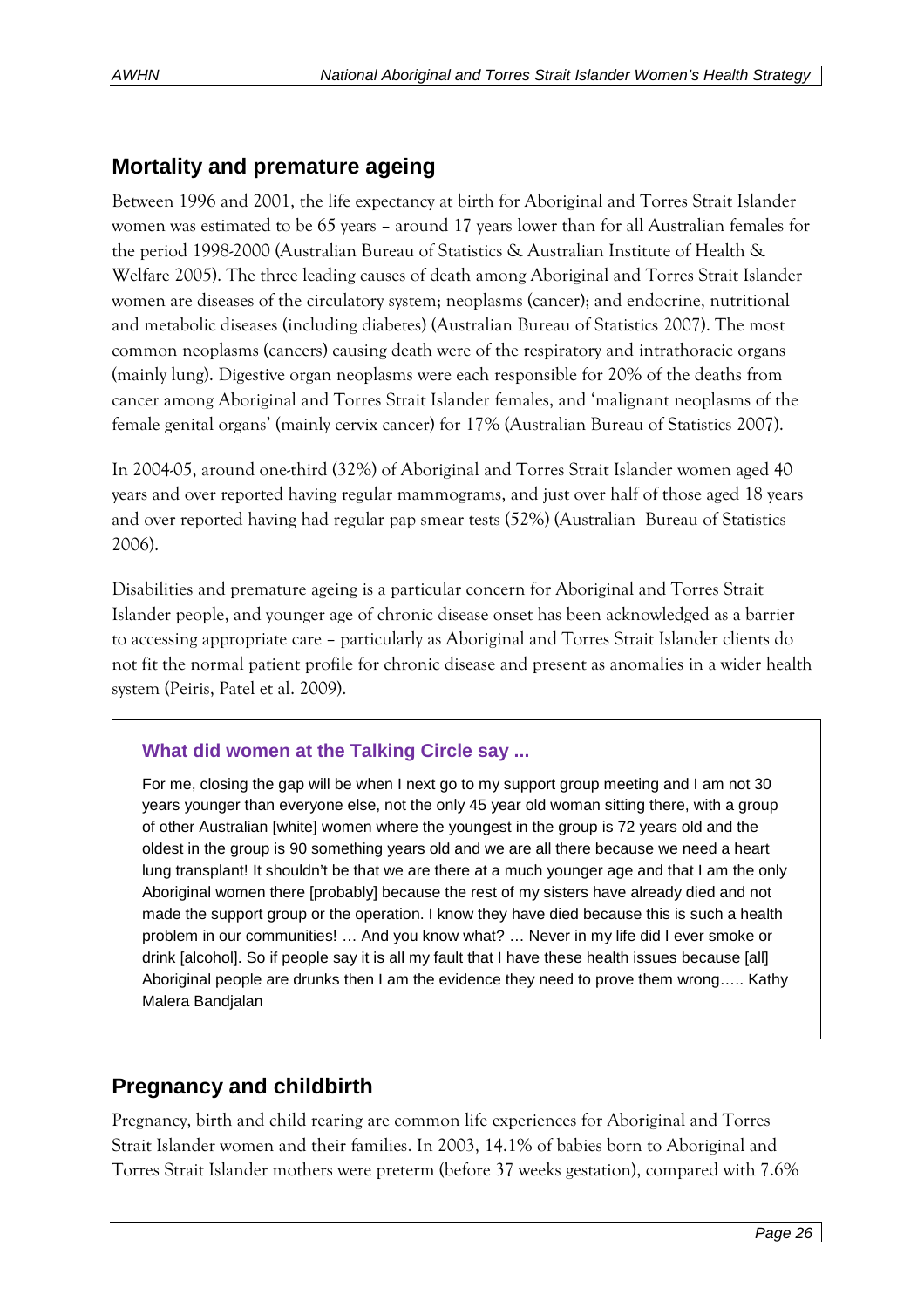of babies of other mothers. Low birth weight babies (less than 2,500 grams at birth) were also more common (13%), compared to babies born to other mothers (6%). The perinatal mortality rate for babies of Aboriginal and Torres Strait Islander women was twice that for babies born to non-Indigenous women (Australian Institute of Health and Welfare 2008). Poor antenatal care access and birth outcomes for infants is linked to the development of chronic disease later in life (Eades 2004).

### **Sexual health and blood borne viruses**

Sexual health is a key concern for Aboriginal and Torres Strait Islander women.

In 2008, the rate of chlamydia in the Aboriginal and Torres Strait Islander population in major cities was three times that among the non-Indigenous population; in remote and very remote areas, it was seven times that among the non-Indigenous population. The female to male ratio of chlamydia for Aboriginal and Torres Strait Islander and non-Indigenous people were 1.7:1 and 1.4:1.

Aboriginal and Torres Strait Islander women contract HIV at a higher rate than non-Indigenous women, suggesting a differing pattern of HIV transmission in the Aboriginal and Torres Strait Islander population. In 2008, the male to female ratio of HIV diagnoses in the Aboriginal and Torres Strait Islander population was 3.75, compared to 16.0 in the non-Indigenous population. HIV transmission in Aboriginal and Torres Strait Islander people compared to non-Indigenous people was higher for heterosexual contact (23% compared with 13%) and injecting drug use (22% compared with 3%) and lower for male homosexual contact (54% compared with 79%). Hepatitis C is also higher for Aboriginal and Torres Strait Islander women. In 2008, it was 13 times the rate for non-Indigenous females in the 15-19 age group, and 3.7 times the rate in the 20-29 age group.

### **Promoting well-being**

Aboriginal and Torres Strait Islander views of health include a strong social element, and Aboriginal and Torres Strait Islander women have many social practices associated with wellbeing promotion. Arts and crafts are an important part of expression of identity for Aboriginal and Torres Strait Islander women. They are practiced in differing forms across Australia and often involve social gatherings of women. For example, they can include basket making, shell crafts, jewellery making, possum skin cloak making and painting, to name a few. Studies of mind-body responses have found that repetitive craftwork initiates a relaxation response, lowering blood pressure and reducing chronic disease risk (Benson 2000).

Aboriginal and Torres Strait Islander women express culture and identity by regularly walking their country to gather food and observe and interact with nature, science and the land. Walking is well known to improve well-being (Pucher and Dijkstra 2003) and is also associated with relaxation response (Benson 2000). Aboriginal and Torres Strait Islander women also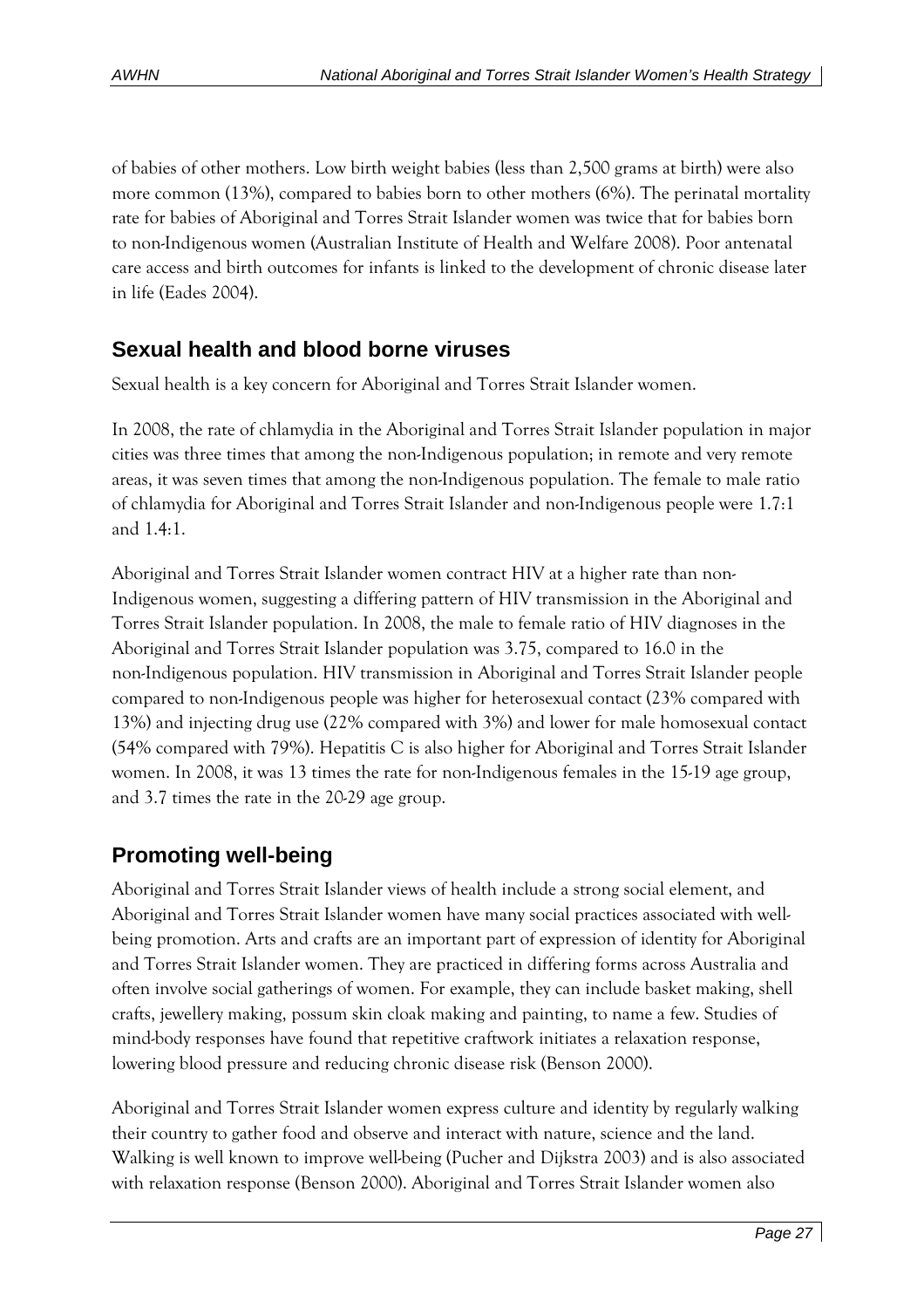express culture and women's well-being by cooking together as a group. Social connection and peer support are well documented as improving people's health in a number of ways (Callaghan and Morrissey 1993). This can all work to improve and promote Aboriginal and Torres Strait Islander women's wellbeing even while experiencing high levels of illness and disability.

#### **What did women at the Talking Circle say ...**

These are not my recreational and relaxation activities, this is my healing work … Lyn Stewart

…..Our organisation is so poor we can't afford to provide coffee and tea let alone tucker yet this works ... we appreciate that people will invite us in and sit and share some tucker and we like to do the same but we don't have that kind of funding built into any of our programs ...

There was one on one, the workers were friendly and I felt really relaxed. The worker could devote that time with you…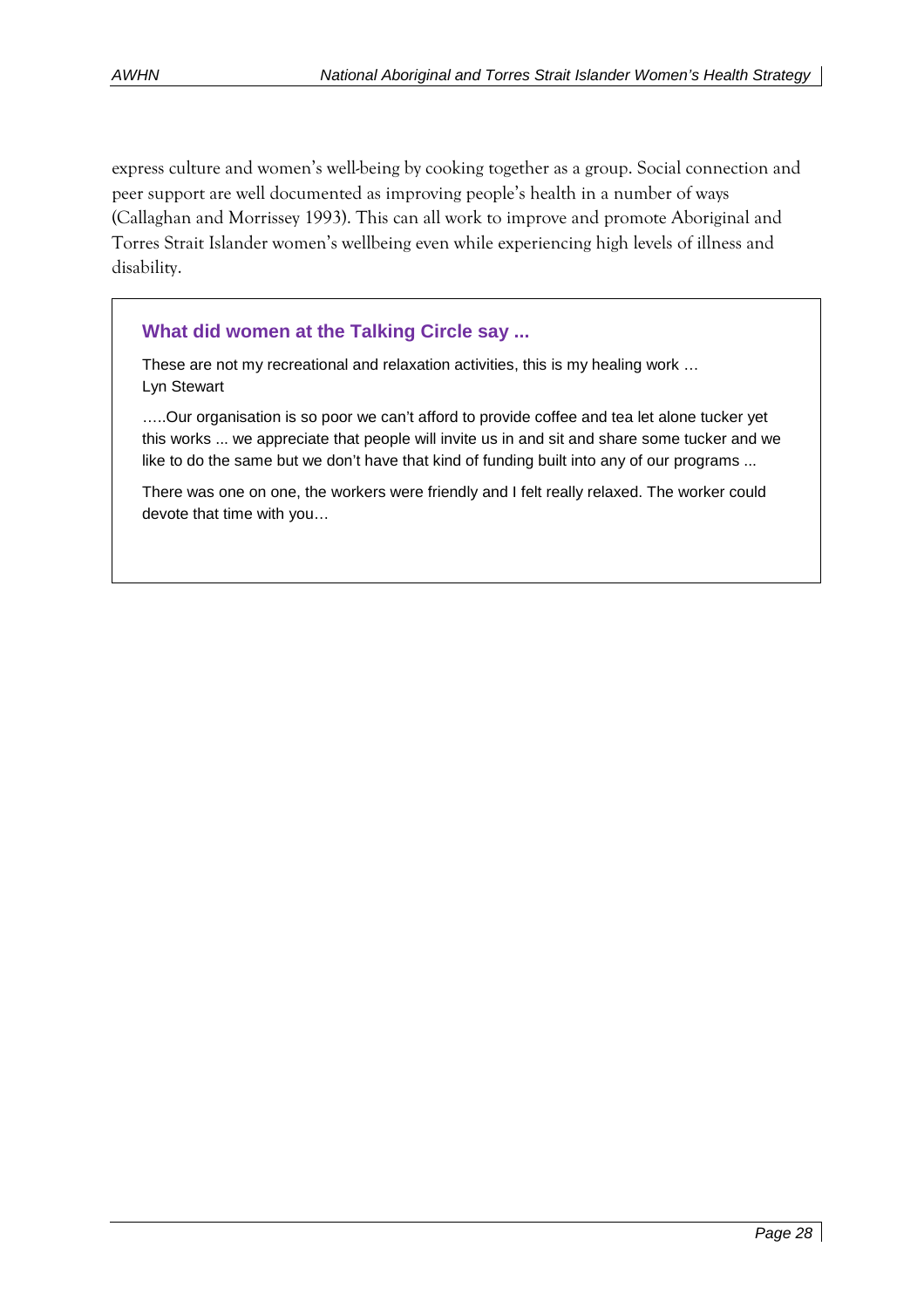$\overline{a}$ 

### **Action Area B: Recommendations and Measures/ Monitoring**

1. Implementation of cultural safety<sup>1</sup> accreditation and annual audit by women's health providers. This should include policy review, physical environment review (such as Aboriginal and Torres Strait Islander relevant posters, artwork, flags and pamphlets), staff cultural competency training, partnerships with Aboriginal and Torres Strait Islander health services and Aboriginal and Torres Strait Islander women members of organisation boards and committees.

**Measure/Monitoring**: Number of women's health services undertaking cultural safety accreditation and audits

2. Implementation of premature ageing policy and programs by women's health providers for Aboriginal and Torres Strait Islander women. For instance, home and community care or rehabilitation support for women experiencing early onset of chronic conditions.

**Measure/Monitoring:** Number of women's health services with policy and programs aimed at supporting Aboriginal and Torres Strait Islander women experiencing premature ageing.

3. Provision of social/cultural health and peer support opportunities and programs – such as basket making, textile and fibre work, shell and wood works, story work and social food gathering and cooking.

**Measure/Monitoring**: Number of social/cultural health and peer support opportunities and programs for Aboriginal and Torres Strait Islander women

4. Report on Aboriginal and Torres Strait Islander women's participation and outcomes in women's health services, such as, cancer screening, STIs & BBVs notifications, birth outcomes, chronic disease outcomes etc.

**Measure/Monitoring:** Reporting conducted on Aboriginal and Torres Strait Islander women's participation and outcomes by women's health services.

Cultural safety is a term conceived by Maori Nurse Irihapeti Ramsden which means that there is no assault on a person's identity when accessing or interacting with a service (Stout and Downey 2006).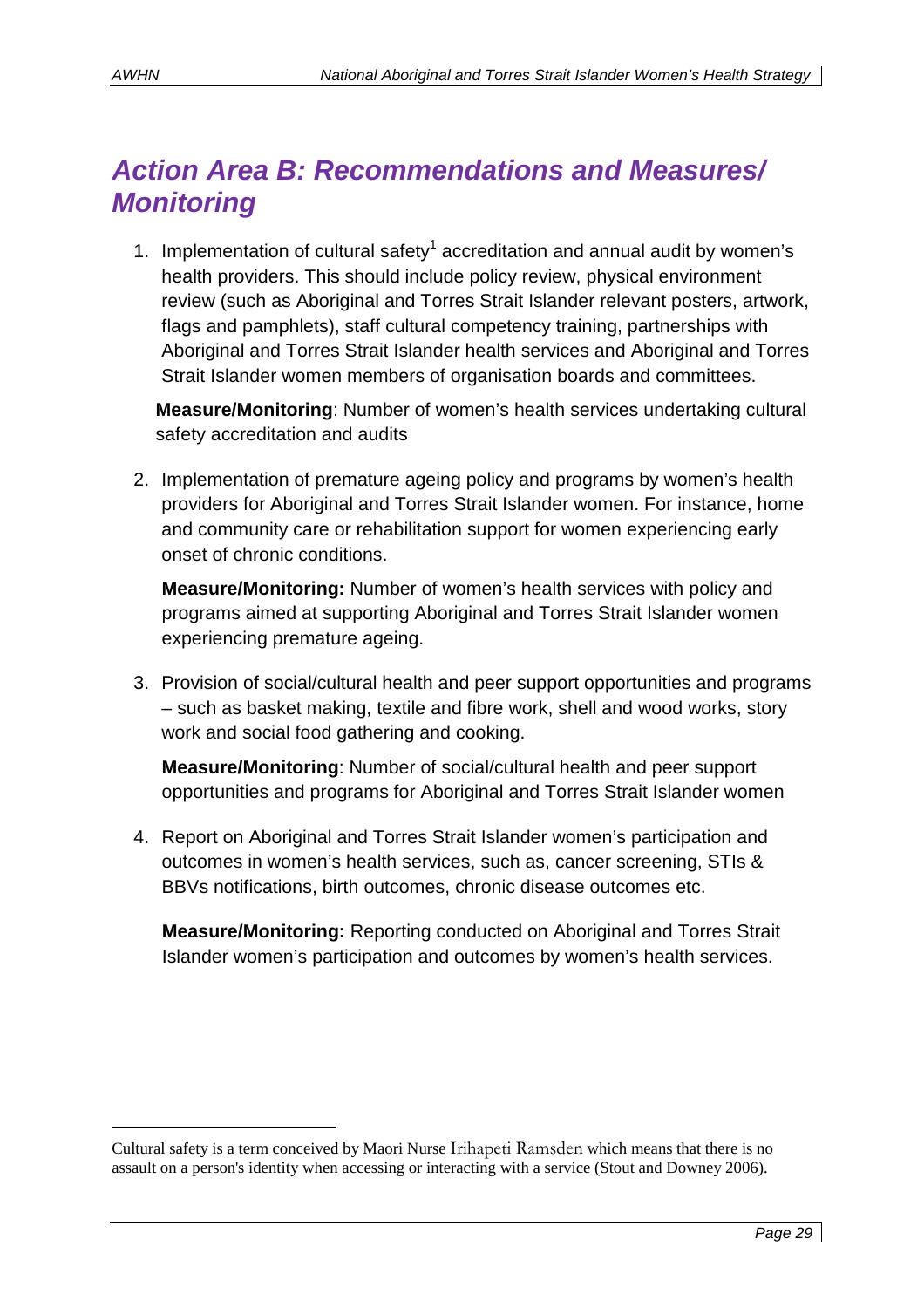## **Action Area C: Women in the Health Workforce**

Approximately 70% of the Aboriginal and Torres Strait Islander health workforce is made up of women (a total of 961). How many of these specialise in women's health areas is unknown (Australian Insititute of Health and Welfare 2009).

What we do know about Aboriginal and Torres Strait Islander Health Workers is that there is a high level of burn out and concerns about perceptions and recognition of their position within the wider health workforce and community (Tim 2002; Mitchell and Hussey 2006).

Aboriginal and Torres Strait Islander Health Workers specialising in women's health are funded by differing State and Commonwealth government programs. Professional and peer support networks for these women are limited, with this group rarely coming together for professional development or peer support opportunities. Networks tend to centre on the specific

Aboriginal and Torres Strait Islander Health Workers expressed interest in furthering their careers in their own profession as well as other professions such as nursing and medicine and allied health.

program being delivered, allowing only limited exchange and sharing of information.

#### **What did women at the Talking Circle say ...**

That's why you don't see us blackfellas there. It isn't that we are not interested in the topic if we have the money to go it is like one big long reunion except that we notice all the ones who have passed away and it's been years since we had the opportunity to catch up ... sad you know ... cuts to the heart ... and it impacts on our health.

Aboriginal and Torres Strait Islander Health Workers express interest in furthering their careers in their own profession as well as in other professions such as nursing and medicine. Barriers to further education include support, infrastructure and promotion (Felton-Busch, Solomon et al. 2009).

Apart from Aboriginal and Torres Strait Islander Health Workers, we know little about Aboriginal and Torres Strait Islander women working in the health workforce. Although numbers of Indigenous nurses and medical practitioners are reported, gender and specialist areas are not available (Australian Insititute of Health and Welfare 2009). We do know that Aboriginal and Torres Strait Islander people are underrepresented in undergraduate and postgraduate health courses and, although there has been a general trend of increasing numbers of students, a drop in numbers did occur in 2006 (Australian Insititute of Health and Welfare 2009). An estimated 2% of Aboriginal and Torres Strait Islander males and 4% of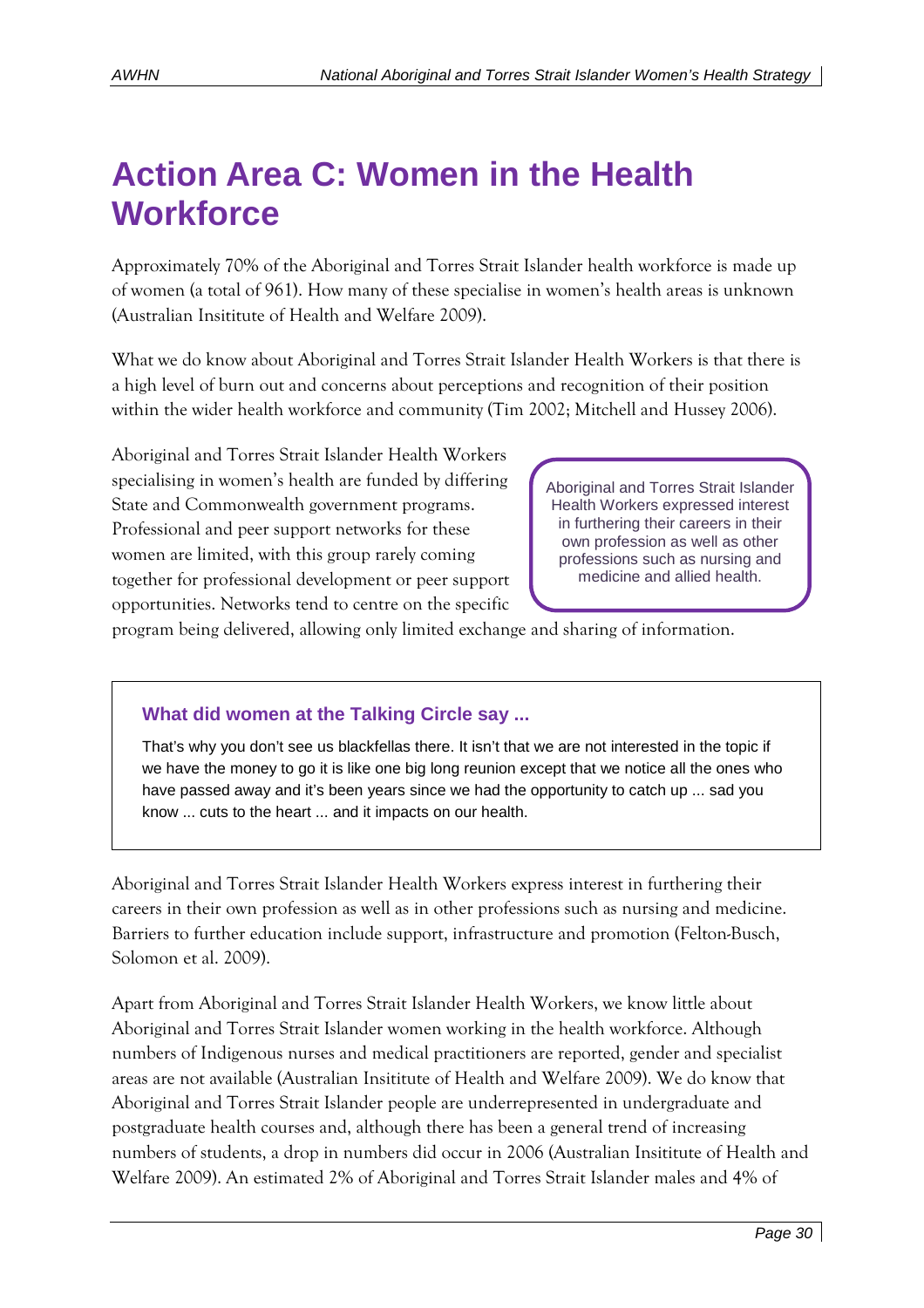Aboriginal and Torres Strait Islander females study at university or other higher education institution, compared with 5% of non- Indigenous males and 6% females (Australian Insititute of Health and Welfare 2006).

Outcomes that have been associated with increased employment include access to increased income and improved health status, self-esteem and well-being (SCRGSP 2007; Walter 2009; 2007). These outcomes are also the expected outcomes for Aboriginal and Torres Strait Islander women who participate in employment. The widely-expressed sentiment that all would be well if Aboriginal and Torres Strait Islander people 'would' or 'could' just 'get a job' fails to consider the historical processes and impacts of colonisation and the racialised social structures that impact on the daily lives of Aboriginal and Torres Strait Islander people and communities (this sentiment is clearly expressed in a number of government policies, Australian newspapers, and letters to the editor). 'Welfare dependency is depicted as the source of social and economic marginalisation rather than marginalisation seen as enforcing welfare dependency' (Walter 2007: 162). In essence, Aboriginal and Torres Strait Islander people are depicted as deficient and requiring change, rather than the systems that maintain the dominance and structural inequalities requiring change. It is not about just getting a job and developing employment programs for Aboriginal and Torres Strait Islander women. The historical processes and impacts of colonisation and the racialised societal structures that impact on the daily lives of Indigenous women and communities also need to be addressed (Walter 2009).

#### **What did women at the Talking Circle say ...**

We can't go back .. it's just too damn late ... we have lost so much – culture, family members, loved ones, language, land, roles and a job and decent ways to make a living – and we don't want to lose any more. We need to know how to work in the right way, to live in a changing world and yet we want to keep our cultural heritage. Do you understand what I am saying? Does what I have said make any sense to you? Because I have already said it so many times before.

### **Employment strategies**

Strategies to employ Aboriginal and Torres Strait Islander people have been used by health and human service work places, housing and education departments, and social security, to address the needs of the Aboriginal and Torres Strait Islander populations they service. A number of government departments and agencies introduced Aboriginal and Torres Strait Islander employment strategies in the 1980s and 1990s to increase the recruitment and retention of Aboriginal and Torres Strait Islander people within their workplaces.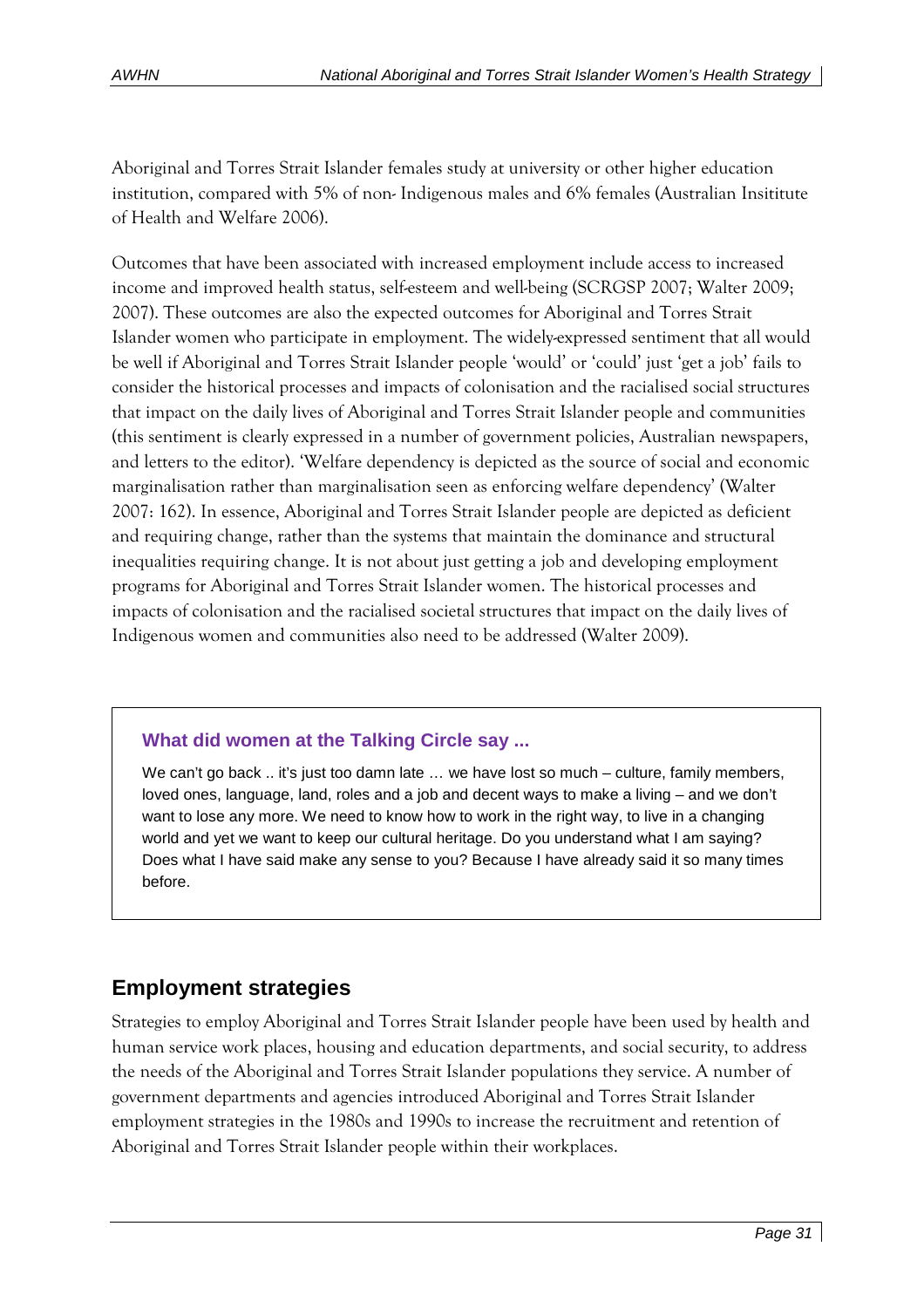Australia has also witnessed the growth of specialised Aboriginal and Torres Strait Islander positions – also termed 'identified' or 'Aboriginal and Torres Strait Islander specific' or 'Indigenous designated' positions. Today, Aboriginal and Torres Strait Islander designated positions are in place in most government departments and agencies, and in some large nonprofit community-based organisations. These include Aboriginal and Torres Strait Islander hospital liaison officers, program co-ordinators, field workers, health workers, research officers, health promotion officers, chronic disease coordinators, and many more such positions. There may also be positions which have 'Indigenous' or 'Aboriginal and Torres Strait Islander' written after the position title, for example, Public Health Nutritionist (Aboriginal and Torres Strait Islander Health).

Designated Aboriginal and Torres Strait Islander positions are not unique to the health arena, nor to any one government department or state or territory. For example, there are Aboriginal and Torres Strait Islander liaison officers, Indigenous project officers and policy officers in corrective services, juvenile justice sections, policing, housing, education and legal services.

The strategy of introducing designated positions has been replicated many times and this, coupled with the areas in which Aboriginal and Torres Strait Islander people work, has resulted in a strongly segregated Aboriginal and Torres Strait Islander workforce in terms of occupational type and employment sector (Walter 2007). A large proportion of Aboriginal and Torres Strait Islander people work in government employment and, despite the growth of the private sector employment market, Indigenous employment has declined within this market since 1991 (ABS 2001; Walter 2007).

While there has been growth in the number of Aboriginal and Torres Strait Islander designated positions or units within government departments and agencies, this does not mean that these positions are always occupied by Aboriginal or Torres Strait Islander people. Designated positions can also be occupied by non-Indigenous people. This issue was discussed a number of times at the Talking Circle workshop in Brisbane on 30 April 2010. For participants, this was not necessarily an issue when there are no suitably qualified Aboriginal and Torres Strait Islander people available to undertake the position and a strategy is developed so that there will be qualified Aboriginal and Torres Strait Islander people for such positions in the future. But it becomes an issue in communities or workplaces when Aboriginal and Torres Strait Islander people believe that there are a number of Aboriginal and Torres Strait Islander people who are suitable for the position and are not selected. In addition, it may increasingly become an issue when a non-Indigenous person occupies a position and there are Aboriginal and Torres Strait Islander people waiting for that person to move on to another role, retire or realise that 'maybe the reason they gained the position is no longer the reason they should be staying in the position' or that 'there may be other ways they can assist Aboriginal and Torres Strait Islander peoples and the struggle for social justice than occupying the position they are in' (Fredericks 2009c: 26). In this scenario, non-Indigenous people are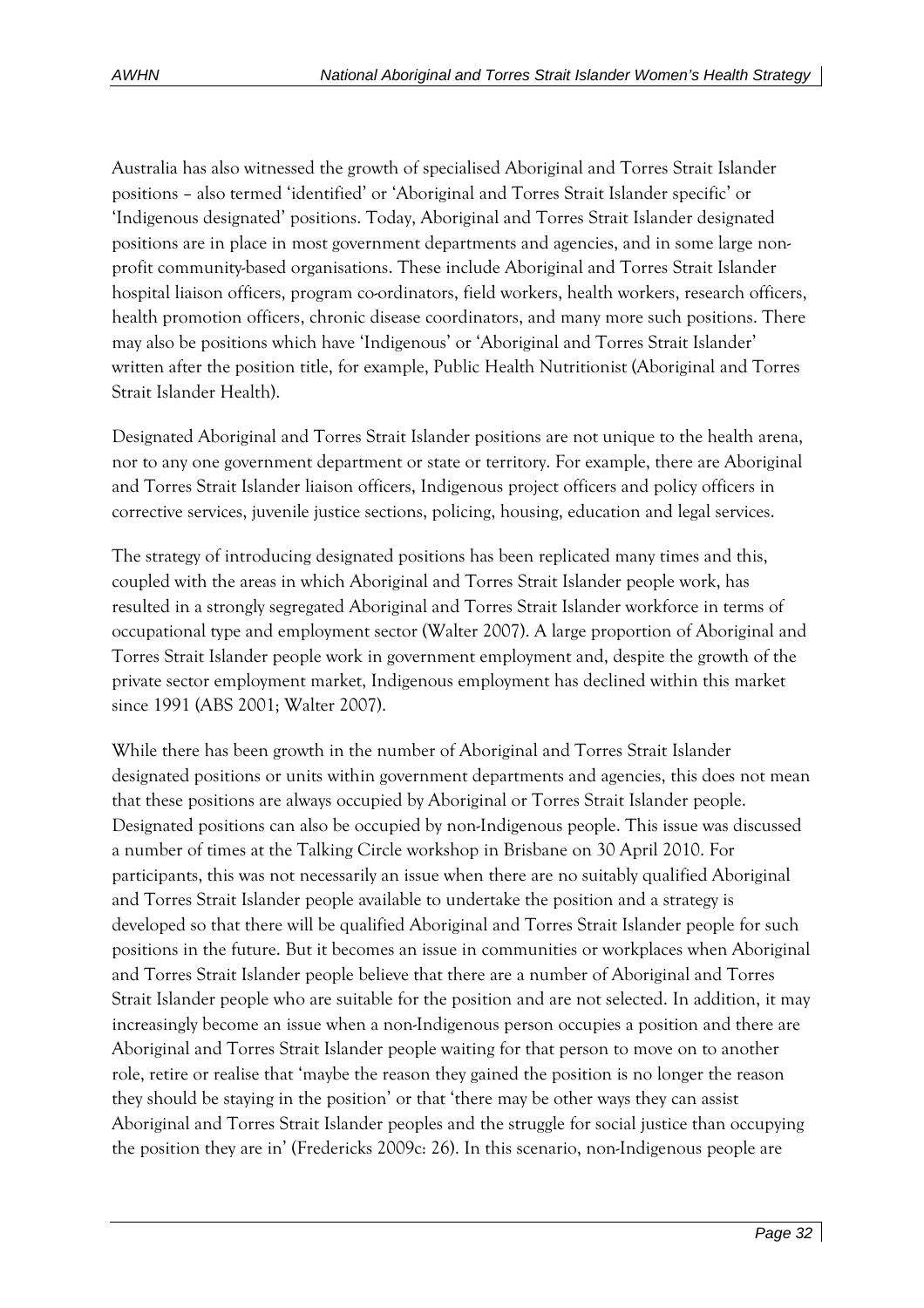maintaining and protecting their own interests in Aboriginal and Torres Strait Islander issues by the denial and exclusion of Aboriginal and Torres Strait people (Moreton-Robinson 2004).

In order to make real differences for Aboriginal and Torres Strait Islander women, more Indigenous women need to be employed not just in service delivery but also 'in areas where they can participate in making organisational structural changes, to challenge the status quo and to address areas where ideological and theoretical differences can be developed and implemented' (Fredericks 2009c: 32). The strategy of designated positions may work against this goal. If Aboriginal and Torres Strait Islander women are employed to fill designated positions and to maintain the status quo or make slight adaptations, the marginalisation of Aboriginal and Torres Strait Islander women will continue (Moreton-Robinson 2000). Fredericks (2009c) states that 'if health services, systems and governments only ever appoint or employ Aboriginal people who fit into the Eurocentric frameworks of whiteness and never challenge or question, then some cosmetic changes will occur and some minor improvements will take place, but the entrenched stratified situation will remain' (p.32). In this case, Aboriginal and Torres Strait Islander women will continue to be marginalised, their health status will remain poor, and they still be considered the most disadvantaged group of people in Australia (Australian Bureau of Statistics 2008; Walter 2009).

In considering employment of Aboriginal and Torres Strait Islander people within designated positions, employers need to 'work out whether they want someone who will "fit in" within their work environment, who will organise a NAIDOC display once a year and canvass Aboriginal clients, or whether they want to challenge the way they operate and function, their philosophies and even the core values of their organisation, institution or agency or whether they want to do both' (Fredericks 2009c: 32).

Employers should also consider the employment of Aboriginal and Torres Strait Islander people for non-identified positions. Aboriginal and Torres Strait Islander people are part of the Australian population and hence should also be part of the Australian workforce. Workforce initiatives that are already in place to increase the number of Aboriginal and Torres Strait Islander people across all areas of the health workforce need supporting and strengthening.

A number of Aboriginal and Torres Strait Islander women who had worked over long periods of time or who were working expressed concerns regarding superannuation, early retirement provisions and Centrelink entitlements along with how dependent status was recognised. It was articulated that superannuation laws and entitlement rulings needed to be changed to reflect chronic disease patterns and levels of disability as experienced by Aboriginal and Torres Strait Islander women. It was additionally noted that the current laws governing superannuation schemes are restrictive in whom they classify as dependents. Therefore they also needed to be changed to reflect cultural differences in who may be classified as dependent.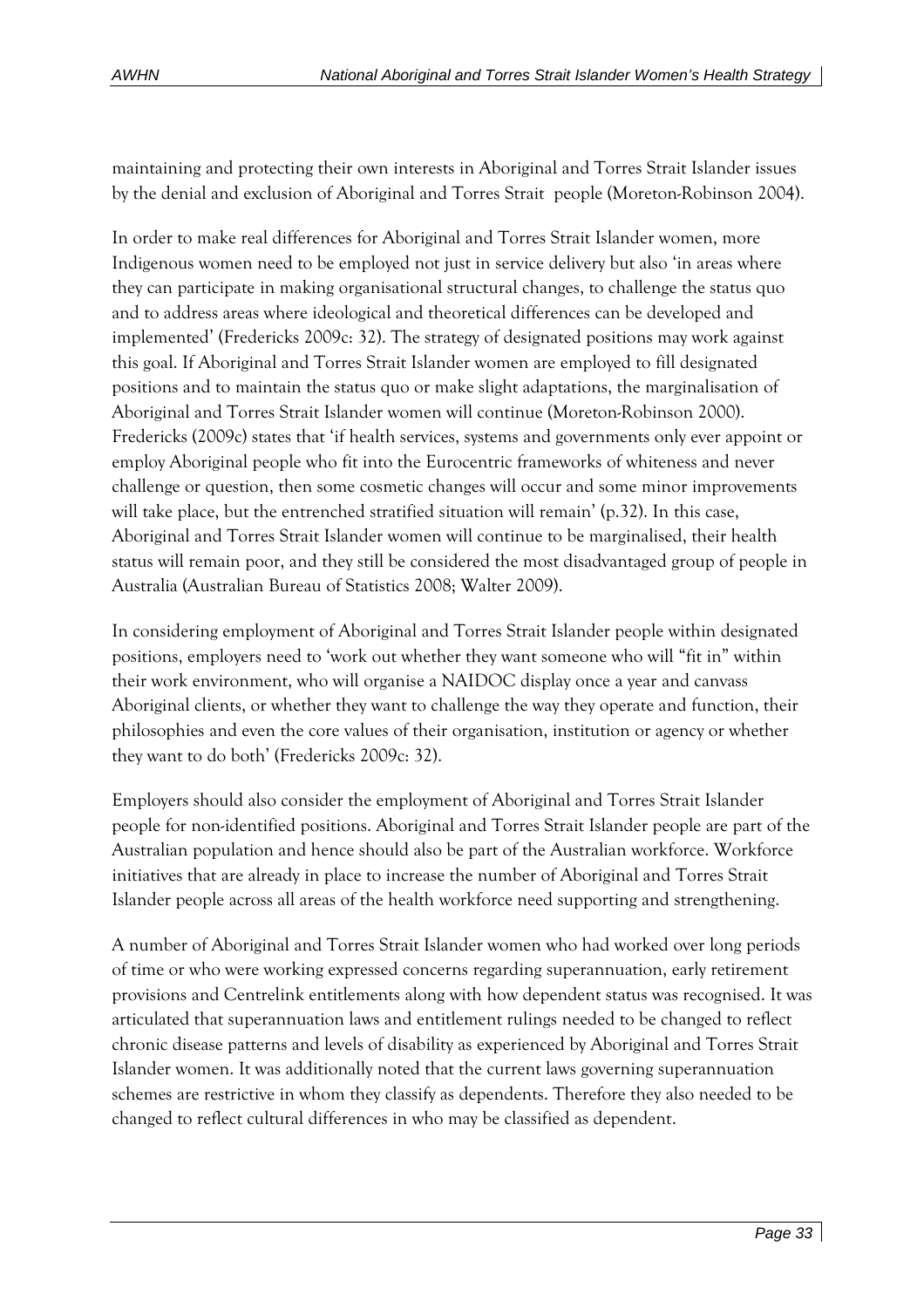### **Action area C: Recommendations and Measures/Monitoring**

1. Promote the role and importance of Aboriginal and Torres Strait Islander Health Workers working in women's health.

**Measure/monitoring:** Number of scholarships and promotional activities for Aboriginal and Torres Strait Islander women to work in Indigenous women's health. Regular opportunities for Aboriginal and Torres Strait Islander Health Workers working in women's health to come together, for instance, through continued meeting of the Aboriginal and Torres Strait Islander Women's Health Talking Circle or Indigenous Women's Alliance

2. Increase the number of Aboriginal and Torres Strait Islander women working and studying in the health workforce particularly in women's health areas.

**Measure/monitoring:** Number/proportion of Aboriginal and Torres Strait Islander women studying and working in health areas and in women's health. Regular opportunities for Aboriginal and Torres Strait Islander women working in women's health to come together, for instance, through continued meeting of the Aboriginal and Torres Strait Islander Women's Health Talking Circle or Indigenous Women's Alliance

3. Biannual Aboriginal and Torres Strait Islander women's health conference.

**Measure/monitoring:** Biannual Aboriginal and Torres Strait Islander women's health conference and evaluation.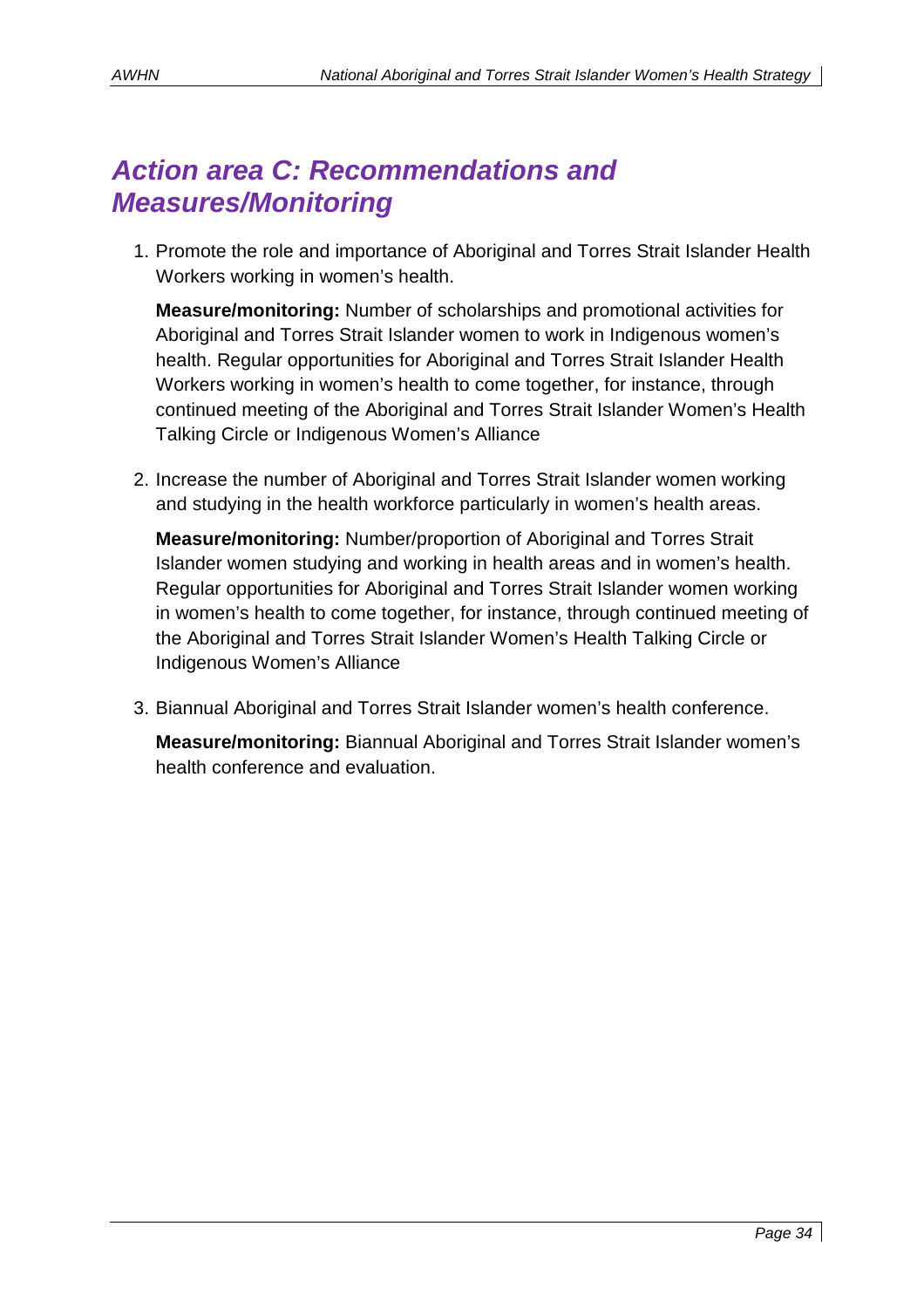## **Action Area D: A National Policy Officer**

A commonly identified element in success of policy implementation across localised and broader cross regional areas is where advocacy and support for the policy implementation exists. This includes the presence of a human interface between the written policy and the wider world of stakeholders (Plumer, Kennedy & Trojan 2010). In Indigenous health, leadership with clear and consistent messages for health service quality improvement have been identified as important (Gardner, Dowden, Togni & Bailie 2010). To ensure this strategy is implemented there needs to be a human interface that provides this leadership and consistency. The employment of an Indigenous Women's Health Senior Policy Officer will be essential to ensure that recommendations from this strategy are implemented in a consistent way and measures and monitoring are conducted. Currently there is no national position and communication and networking of differing programs at State and Territory and National levels is limited and ad-hoc. Women's health programs (such as, Healthy for Life, cancer screening, maternal and child health, domestic violence and social and emotional well-being) have resources and processes aimed at improving women's health and improved networking and communication between these areas would enhance delivery.

#### What did women at the Talking Circle say...

I am constantly being contacted by people looking for information about women's health programs and resources. There needs to be better co-ordination so that women aren't re-inventing the wheel all the time with developing resources and programs. I can't keep up with my full time job anymore as well as do this work, it's too stressful, there needs to be a position that co-ordinates this type of activity. When people ask me who do I contact about Indigenous women's health at the national level I think there isn't really anyone employed to do this….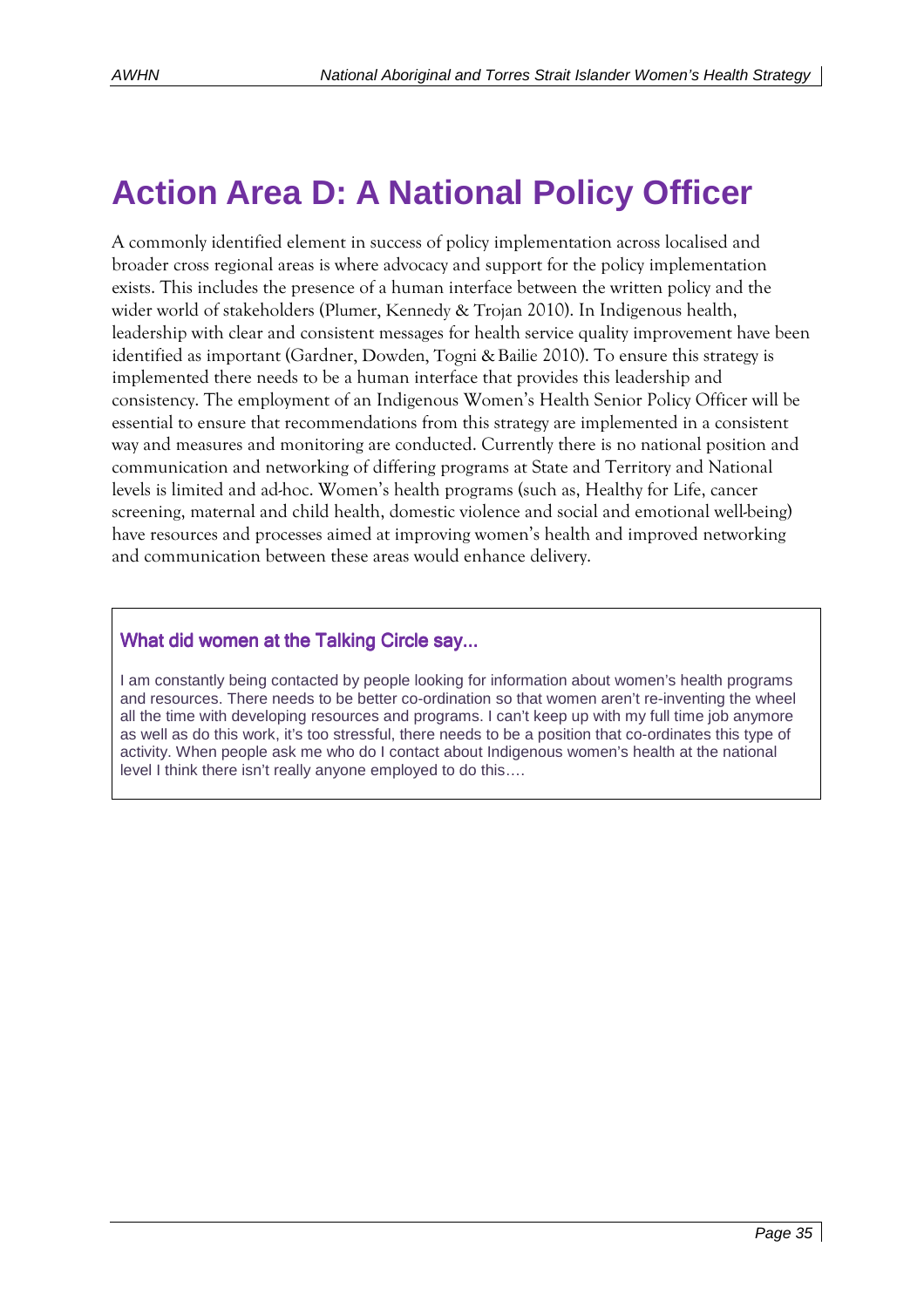# **A National Policy Officer**

### **Action Area D: Recommendations and Measures/Monitoring**

1. Employ a National Aboriginal and Torres Strait Islander Women's Health Senior Policy Officer.

**Measure/Monitoring:** Employment of National Aboriginal and Torres Strait Islander Women's Senior Policy Officer that co-ordinates implementation of this strategy.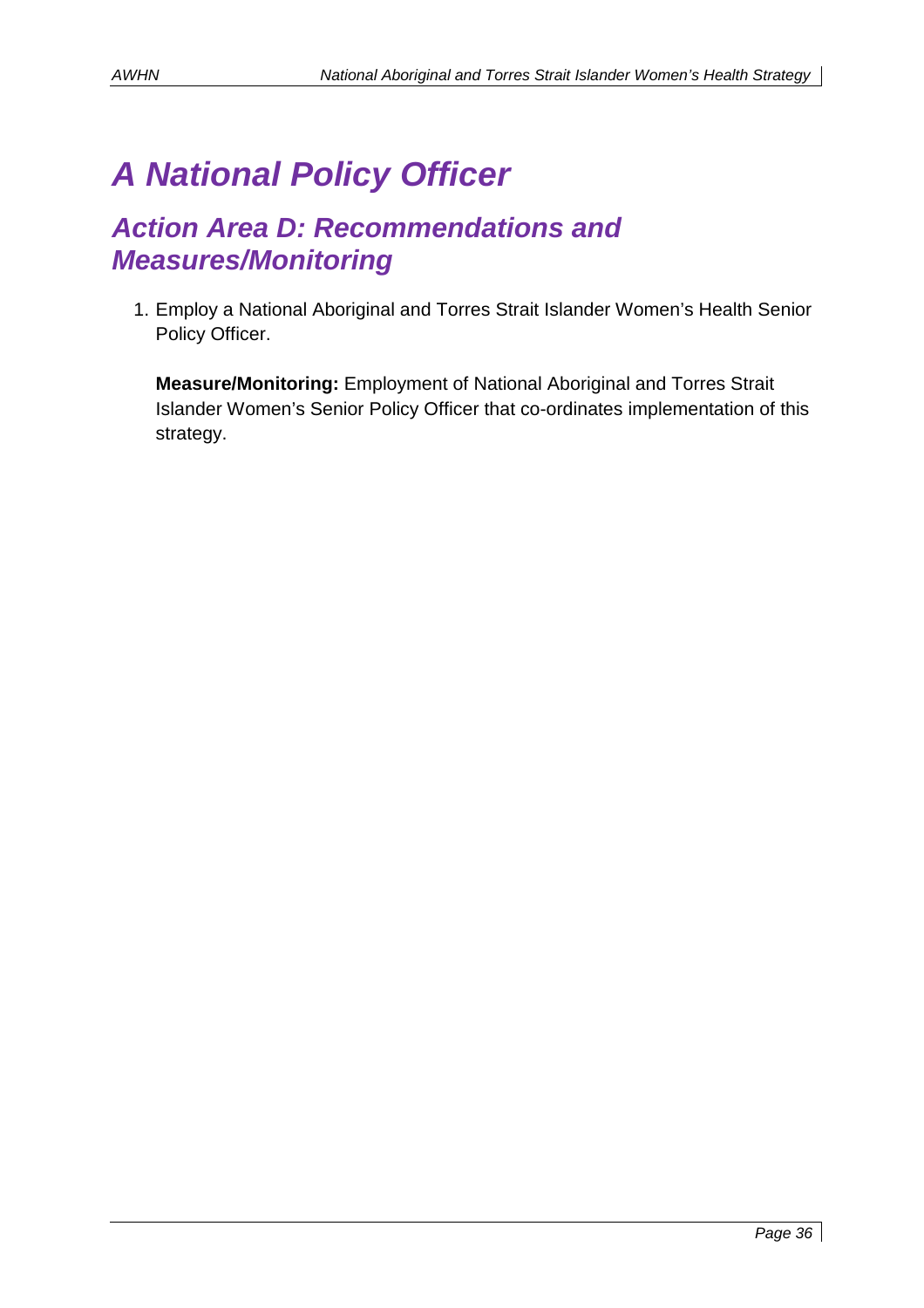## **References**

Abbie, A.A. (1976). The Original Australians. Rigby, Sydney.

Al-Yaman, F., Van Doeland, M.. & Wallis, M. (2006). Family violence among Aboriginal and Torres Strait Islander peoples. Canberra: Australian Institute of Health and Welfare.

Angus, S. and the Australian Women's Health Network National Talking Circle (AWHN - TC). (2009). Submission on national issues, barriers and recommendations concerning the health status of Aboriginal women for the development of the "National Aboriginal Women's Health Policy" as Identified by; Aboriginal women, Community Women, Partners and Service Providers. Melbourne: Australian Women's Health Network.

Australia, Commonwealth of. (1994). The National Aboriginal Health Strategy: An Evaluation. Canberra: Australian Government Publishing Service

Australia, Commonwealth of. (1989). National Women's Health Policy. Advancing Women's Health in Australia. Canberra: Australian Government Publishing Service.

Australian Bureau of Statistics (2008). Australian Social Trends, 4102.0. Canberra: Asutralian Bureau of Statistics.

Australian Bureau of Statistics (2007). The health and wellbeing of Aboriginal and Torres Strait Islander women: A snapshot, 2004-05, 4722.0.55.001. Canberra: Australian Bureau of Statistics.

Australian Bureau of Statistics (2006a). Population Characteristics, Aboriginal and Torres Strait Islander Australians, 4713.0. Canberra: Australian Bureau of Statistics.

Australian Bureau of Statistics (2006b). National Aboriginal and Torres Strait Islander Health Survey, Australia 2004-05, 4715.0. Canberra: Australian Bureau of Statistics.

Australian Bureau of Statistics & Australian Institute of Health & Welfare (2005). The Health and Welfare of Australia's Aboriginal and Torres Strait Islander Peoples 2005, 4704.0. Canberra: Australian Bureau of Statistics & Australian Institute of Health & Welfare.

Australian Institute of Health and Welfare (2009a). Aboriginal and Torres Strait Islander health labour force statistics and data quality assessment. Canberra: Australian Institute of Health and Welfare.

Australian Insititute of Health and Welfare (2009b). Media release: SAAP a refuge for Indigenous women and children. Canberra: Australian Insititute of Health and Welfare.

Australian Institute of Health and Welfare (2008). The health and welfare of Australia's Aboriginal and Torres Strait Islander peoples 2008, 4704.0. Canberra: Australian Institute of Health and Welfare.

Australian Insititute of Health and Welfare (2006). Aboriginal and Torres Strait Islander health performance framework 2006 report. Canberra: Australian Insititute of Health and Welfare.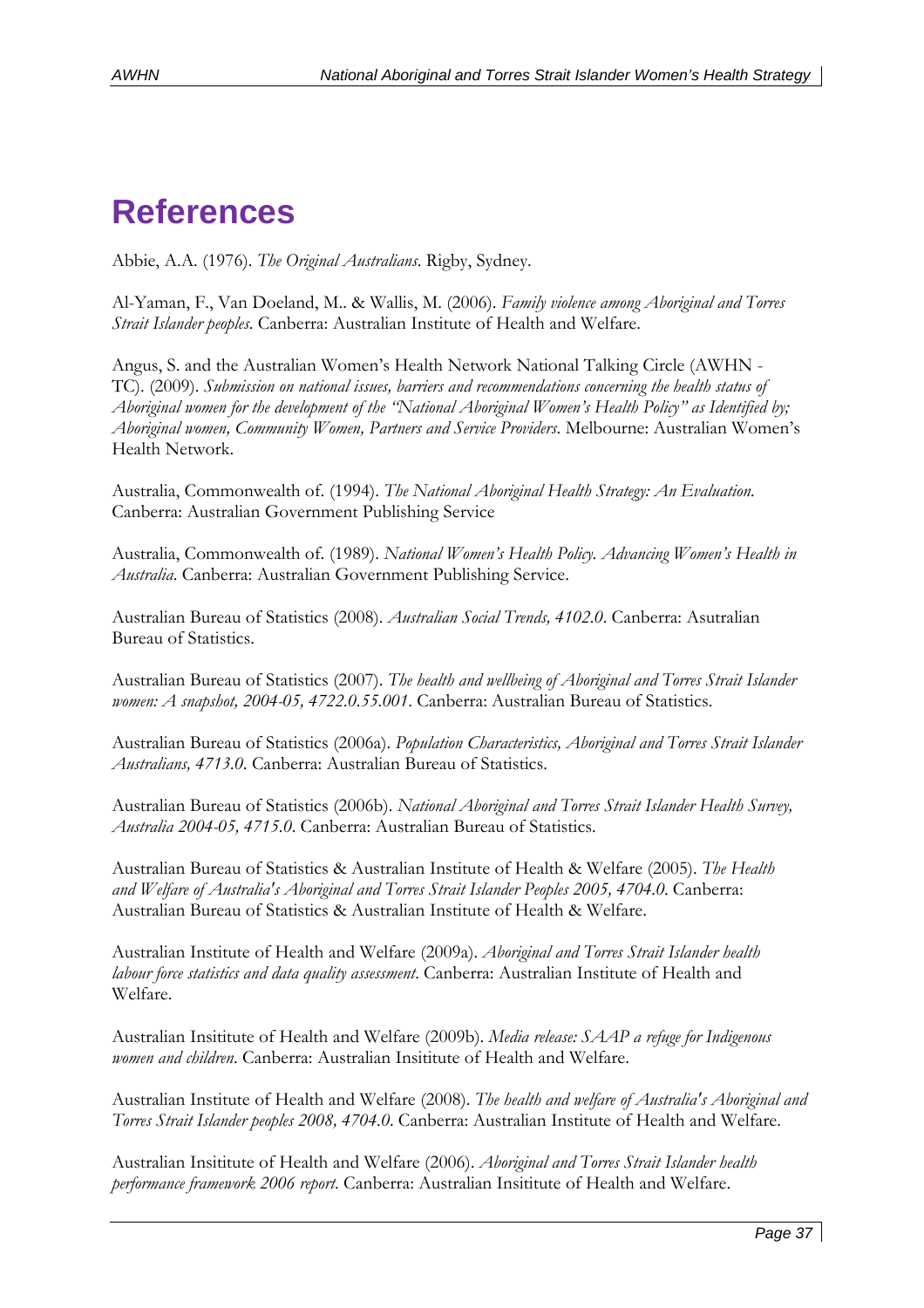Australian Women's Health Network (2009). Submission to the Development of a New National Women's Helath Policy. Melbourne: Australian Women's Health Network.

Baum, F. (2002). 2<sup>nd</sup> The New Public Health Model. South Melbourne: Oxford University Press.

Benson, H. (2000). The relaxation response - updated and expanded 25th the anniversary edition. New York: Avon.

Blainey, G. (1994). Triumph of the Nomads: A History of Ancient Australia. South Melbourne: Macmillan.

Broom, D. (1999). Finding Common Ground: Feminist Reflections on gendered health, 3rd National Men's Health Conference, Alice Springs, 5-8 October, 1999, (Unpublished paper).

Broom, D. (1991). Damned if we do: Contradictions in Women's Health Care. St. Leonards: Allen & Unwin.

Callaghan, P., & Morrissey, J. (1993). Social support and health: a review. Journal of Advanced Nursing, 18(2), 203-210.

Clark, M. (1966). Sources of Australian History, New York: Mentor.

Cleland, J.B. (1928). Disease Amongst the Australian Aborigines. Journal of Tropical Medicine and Hygiene, 31: 53-70, 125-30, 141-5, 157-60, 173-7, 196-8, 202-6, 216-20, 232-5, 262-6, 281-2, 290-4, 307-13, 326-30 (series of articles across same volume, different editions, available at University of Queensland).

Cronin, D. (2007). 'Welfare dependency and mutual obligation: Negotiating Indigenous Sovereignty'. In Sovereign Subjects Indigenous Sovereignty Matters, ed. A. Moreton-Robinson, Melbourne: Allen & Unwin, pp. 179-200.

Daylight, P. & Johnstone, M. (1986). Women's Business: Report of the Aboriginal Women's Taskforce. Canberra: Australian Government Publishing Service.

Dorman, R. (1997). Ngua Gundi (mother and child) program. Aboriginal and Islander Health Worker Journal, 21(5): 2-6.

Dyck, I. (1995). Hidden geographies: the changing lifeworlds of women with multiple sclerosis. Social Science and Medicine, 40(3): 307-231.

Dyck, I., Davis Lewis, N. and McLaffert, S. (2003). Geographies of Women's Health: Place, Diversity and Difference. London: Routledge.

Eades, S. (2004). Maternal and Child Health Care Services: actions in primary health care setting to improve the health of Aboriginal  $\mathfrak{S}$  Torres Strait Islander women of childbearing age, infants and young children. Canberra: Commonwealth of Australia.

Elphinstone, J. (1971). The health of Australian Aborigines with no previous association with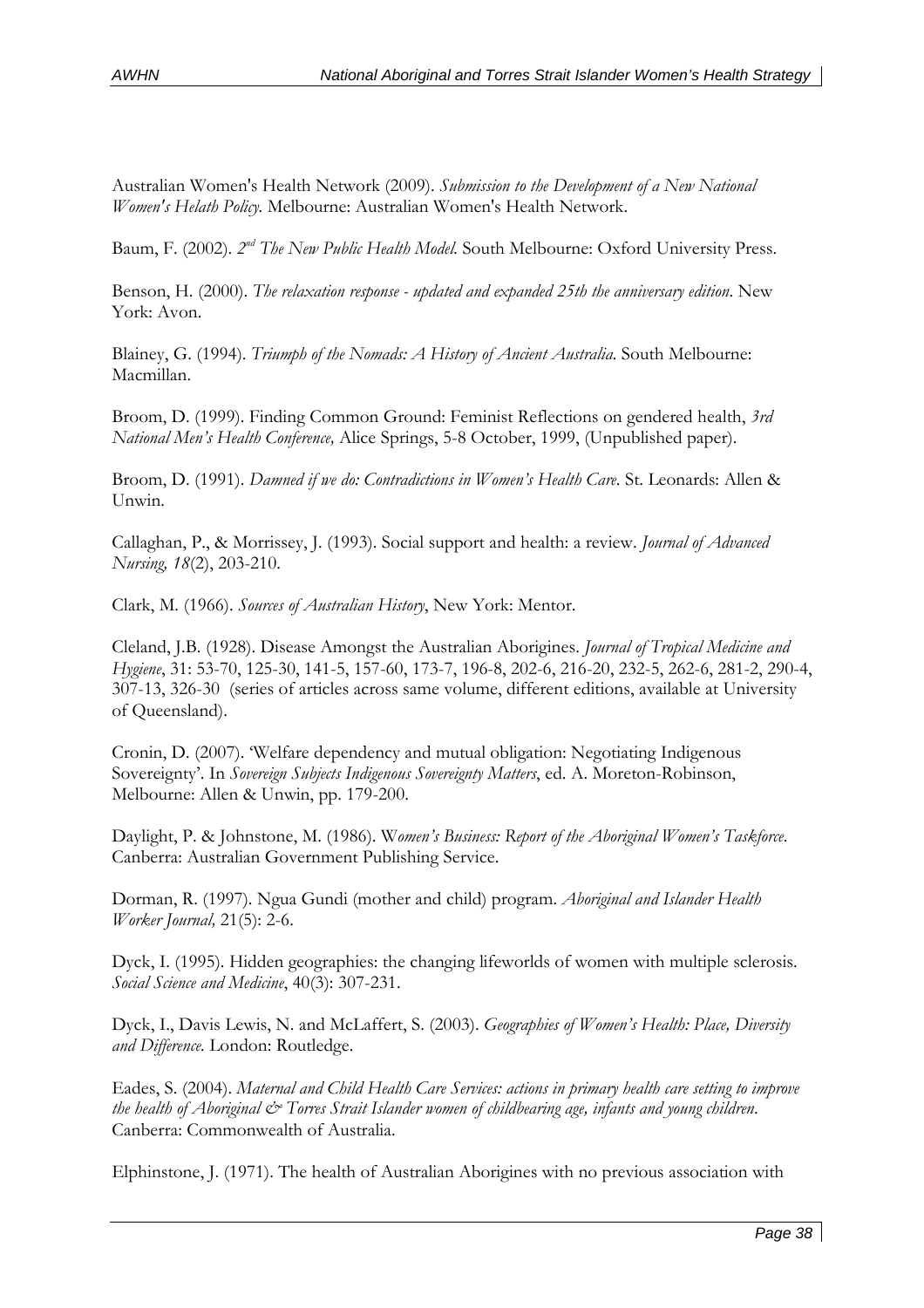Europeans. Medical Journal of Australia, 2: 293-301.

Evans, R., Cronin, K. & Saunders, K . (eds) (1975). Exclusion, Exploitation and Extermination: Race Relations in Colonial Queensland. Sydney: Australia and New Zealand Book Company.

Felton-Busch, C., Solomon, S., McBain, K., & De La Rue, S. (2009). Barriers to advanced education for indigenous Australian health workers: an exploratory study. Education for Health  $22(2)$ .

Franklin, M. and White, I. (1991). The History and Politics of Aboriginal Health. Sydney: Harcourt Brace Jovanovich.

Fredericks, B. (2010). Reempowering ourselves: Australian Aboriginal Women. Signs: Journal of Women in Culture and Society, 35 (3): 546-550.

Fredericks, B. (2009a). There is nothing that 'identifies me to that place': Aboriginal Women's Perceptions of Health Spaces and Places. Cultural Studies Review, 15(2): 41-61.

Fredericks, B. (2009b). How the Whiteness Embedded in Health Services impacts on the Health and Well-Being of Aboriginal Peoples, in D. Riggs & B. Baird (eds.), The Racial Politics of Bodies, Nations and Knowledges. Newcastle on Tyne: Cambridge Scholars Publishing, pp. 11-27.

Fredericks, B. (2009c). 'Getting a job' : Aboriginal Women's Issues and Experiences in the Health Sector. International Journal of Critical Indigenous Studies, 2(1):24-35.

Fredericks, B. (2008a). Researching with Aboriginal Women as an Aboriginal Women Researcher. Australian Feminist Studies, 23(55): 113-129.

Fredericks, B. (2008b). Fredericks, Bronwyn (2008). Which Way that Empowerment? : Aboriginal women's Narratives of Empowerment. AlterNative: An International Journal of Indigenous Peoples, 4(2): 6-19.

Fredericks, B. (2007). Australian Aboriginal Women's Health: Reflecting on the Past and the Present. Journal of Health and History, 9(2): 93-113.

Fredericks, B. (2003). Talking about women's health: Aboriginal women's perceptions and experiences of health, well-being, identity, body and health services. Unpublished PhD thesis, Rockhampton: Central Queensland University.

Gardner, K., Dowden, M., Togni, S. & Bailie, R. (2010). Understanding uptake of continuous quality improvement in Indigenous primary health care: lessons from a multi-site case study of the Audit and Best Practice for Chronic Disease project. *Implementation Science*, 5 (21): 5-21.

Harrison, J. (1991). Tjitji Tjuta Atunymanama Kamiku Tjukurpawanangku Looking After Children Grandmothers' Way. Alice Springs: Nagaanyatjarra, Pitantjatjara Yankunytatjara Women's Council.

Henderson, James Sa'ke'j Youngblood (2000). Challenges of respecting Indigenous World Views in Eurocentric Education, in R. Neil (ed.) Voice of the Drum: Indigenous Education and Culture. Brandon, Manitoba: Kingfisher Publications, pp.59-80.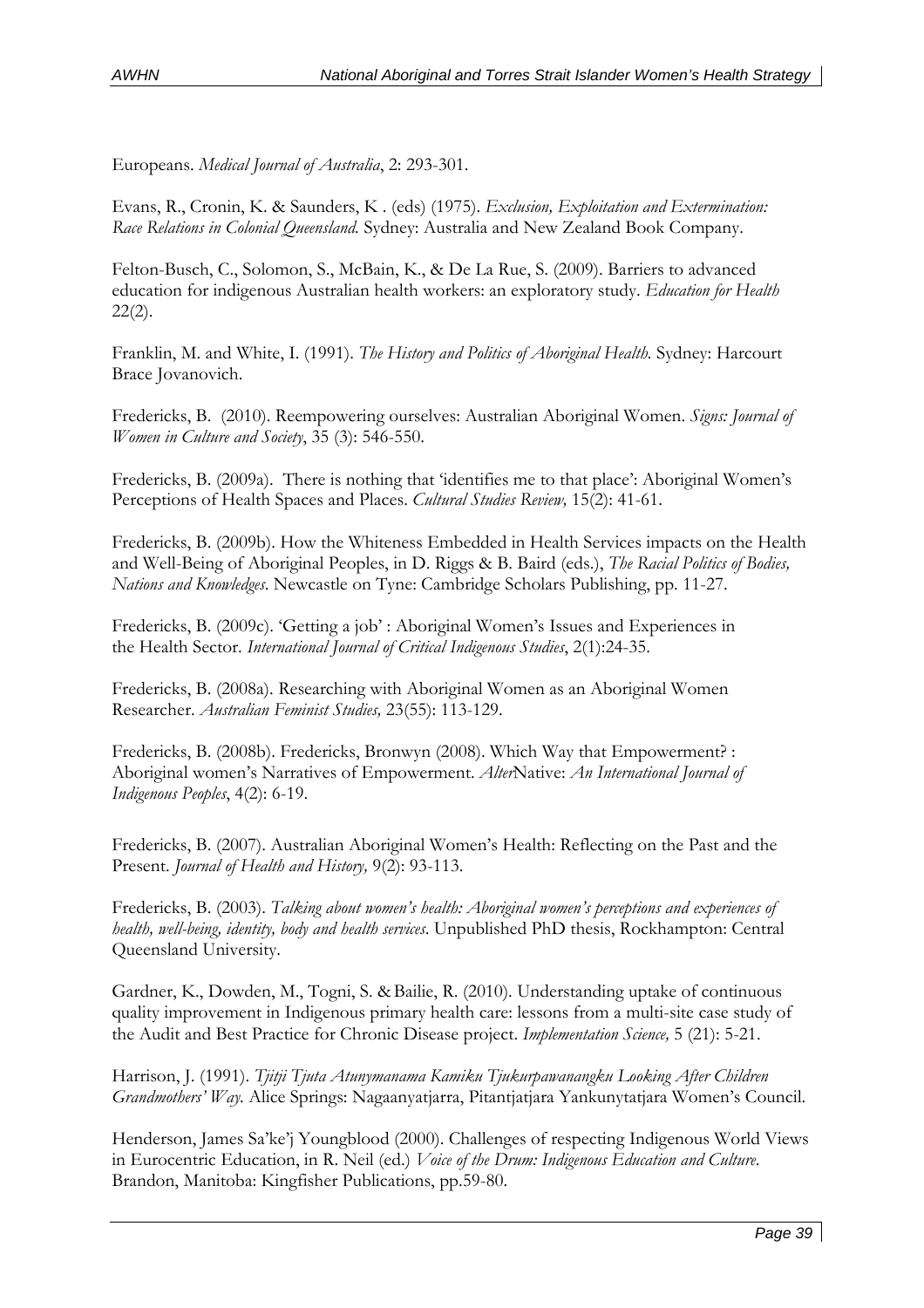Huggins, J. (1994). A Contemporary View of Aboriginal Women's Relationship to the White Women's Movement, in N. Grieve & A. Burns (eds) Australian Women and Contemporary Feminist Thought. South Melbourne: Oxford University Press, pp.70-79

Huggins, J. (1993). Always Was Always Will Be. Australian Historical Studies, 25(100): 459-64.

Huggins, J. (1991). Black Women and Women's Liberation, in S. Gunew (ed.), A Reader in Feminist Knowledge. London: Routledge, pp.6-12

Kidd, R. (1997). The Way We Civilise. St. Lucia: University of Queensland Press.

Kirk, M., Hoban, E., Dunne, A. & Manderson, L. (1998). Barriers to and Appropriate Delivery Systems for Cervical Cancer Screening in Indigenous Communities in Queensland: Final Report. Brisbane: Queensland Government Press.

Kirk, M., Manderson, L., Hoban, E., McMichael, C., Potts, H. & Hill, D. C. (2000a). Breast Cancer Among Indigenous Women Community Report. Brisbane: Queensland Health.

Kirk, M., McMichael, C., Potts, H., Hoban, E., Hill, D. C. & Manderson, L. (2000b). Breast Cancer: Screening, Diagnosis, Treatment and Care for Aboriginal Women and Torres Strait Islander Women in Queensland. Brisbane: Queensland Health.

Langton, M. (1985). Looking at Aboriginal women and power: fundamental misunderstandings in the literature and new insights, *ANZAAS Festival of Science*, Clayton: Monash University

Lippmann, L. (1994). Generations of Resistance Mabo and Justice 3rd Edition. Melbounre: Longman Cheshire.

Maslow, A. H. (1943). A Theory of Human Motivation. Pyschological Review, 50(4): 370-96.

Mitchell, M., & Hussey, L. (2006). The Aboriginal Health Worker. *Medical Journal of Australia*, 184(10): 529-530.

Moreton-Robinson, A. (2000). Talkin' Up to the White Women. Indigenous Women and Feminism. St. Lucia: University of Queensland Press.

Moreton-Robinson, A. (2009). The discursive nature of citizenship: Indigenous sovereign rights, racism and welfare reform. International Journal of Critical Indigenous Studies, 2(2): 2-9.

Murray, R. R. & Wronski, I. (2006). When the tide goes out: health workforce in rural, remote and Indigenous communities. Medical Journal of Australia, 185: 37-38.

National Aboriginal and Torres Strait Islander Health Council (NATSIC) (2001). National Aboriginal and Torres Strait Islander Health Strategy, Consultation Draft. Canberra: National Aboriginal and Torres Strait Islander Health Council.

National Aboriginal Community Controlled Health Organisation (1993). Manifesto on Aboriginal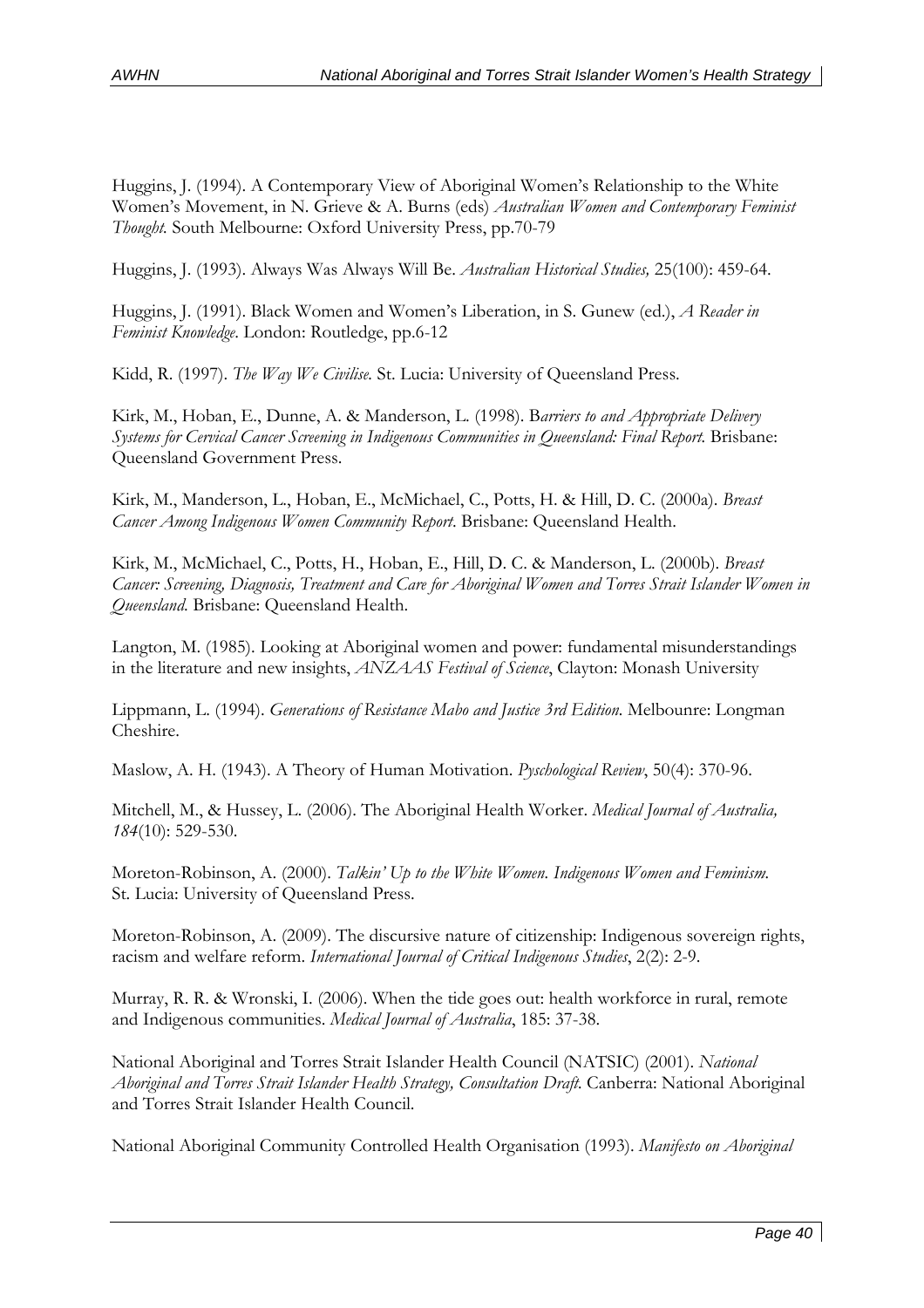Well-being and specific health areas, position paper. Canberra: National Community Controlled Health Organisation.

National Aboriginal Health Strategy Working Party (1989). A National Aboriginal Health Strategy. Canberra: Australian Government Publishing Service.

National Aboriginal Community Controlled Organisation & Oxfam Australia (2007). CLOSE THE GAP. Solutions to the Indigenous Health Crisis facing Australia. Braddon, ACT: National Aboriginal Community Controlled Organisation & Oxfam Australia.

National Centre in HIV Epidemiology and Clinical Research (2009). Bloodborne viral and sexually transmitted infections in Aboriginal and Torres Strait Islander People: Surveillance and Evaluation Report. National Centre in HIV Epidemiology and Clinical Research, Sydney: The University of New South Wales.

Nielsen, J. (2007). There's Always an Easy Out: How 'Innocence' and 'Probability' Whitewash Race Discrimination, Australian Critical Race And Whiteness Studies Association Journal, 3(1): 1-15.

Nielsen, J. (2004). How Mainstream Law Makes Aboriginal Women Disappear'. Indigenous Law Bulletin Special Focus Edition: Indigenous Women, March/April, 6(1): 23-25.

Peiris, D., Patel, A., Cass, A., Howard, M., Tchan, M., Brady, J., et al. (2009). Cardiovascular disease risk management for Aboriginal and Torres Strait Islander peoples in primary health care settings: findings from the Kanyini Audit. Medical Journal of Australia, 191(6), 314-309.

Plumer, K., Kennedy, L. & Trojan, A. (2010). Evaluating the implementation of the WHO Healthy Cities Programme across Germany (1999-2002). Health Promotion International. Apr 22. Epub ahead of print doi:10.1093/heapro/daq028

Pucher, J., & Dijkstra, L. (2003). Promoting Safe Walking and Cycling to Improve Public Health: Lessons From The Netherlands and Germany. American Journal Public Health, 93(9): 1509-1516.

Queensland Health (1992). Towards A Queensland Women's Health Policy - Social Justice for Women. Brisbane: Queensland Health.

Reibel, T., & Walker, R. (2010). Antenatal services for Aboriginal women: the relevance of cultural competence. Quality in Primary Care, 18(1): 65-74.

RedBird, E. B. (1995). Honouring Native Women: The Backbone of Native Sovereignty, in K. Hazlehurst (ed.), Popular Justice and Community Regeneration: Pathways of Indigenous Reform, London: Praeger, pp.121-142.

Rintoul, S. (1993). The Wailing A National Black Oral History. Port Melbourne: William Heinmann.

Rosser, B. (1985). *Dreamtime Nightmares: Biographies of Aborigines under the Aborigines Act.* Canberra: Australian Institute of Aboriginal Studies.

Saggers, S. and Gray, D. (1991). Aboriginal Health and Society: the Traditional and contemporary Aboriginal struggle for better health. Sydney: Allen & Unwin.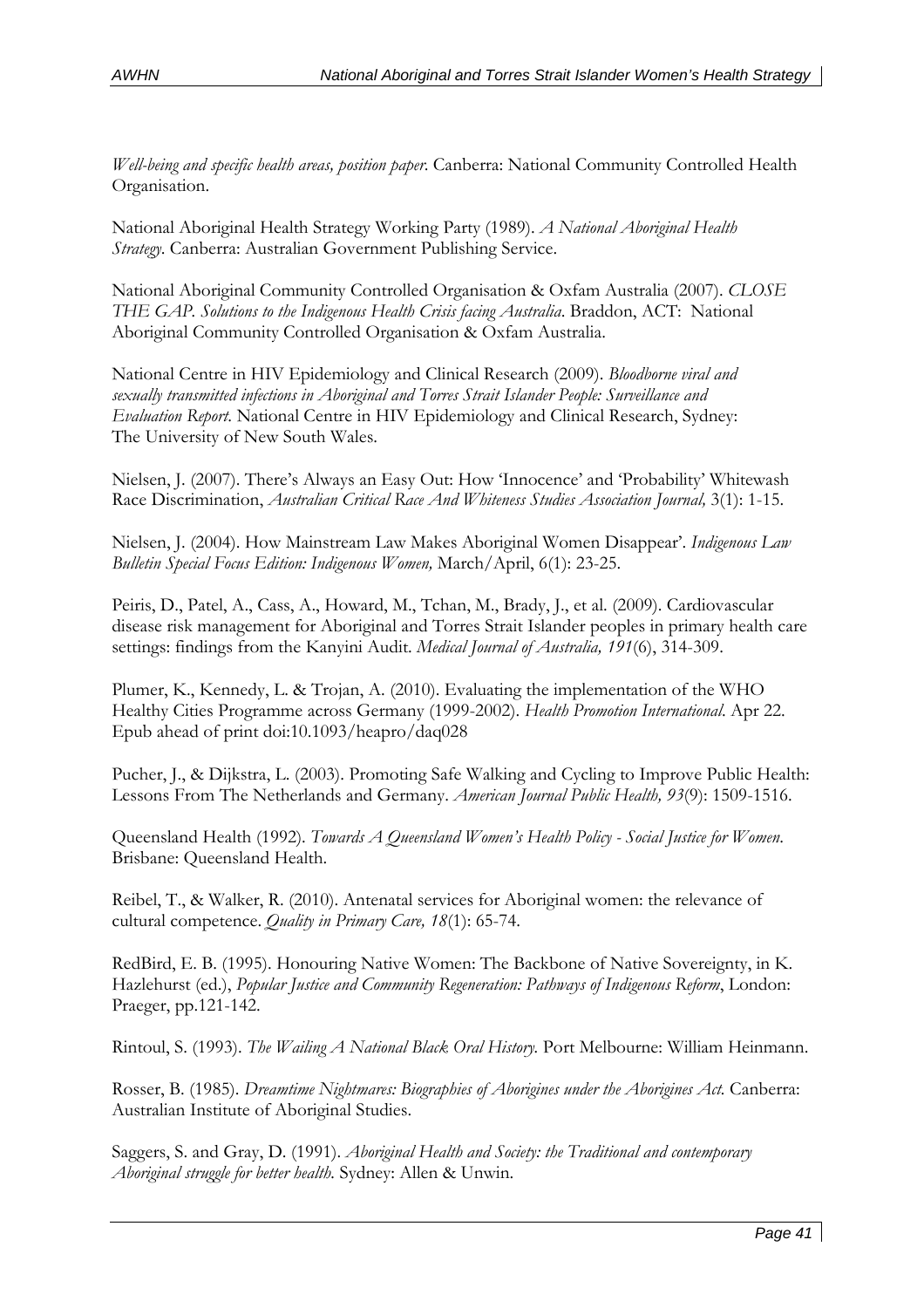Steering Committee for the Review of Government Service Provision (2009). Overcoming Indigenous Disadvantage: Key Indicators 2009. Canberra: Productivity Commission.

Stone, S. (ed.) (1974). Aborigines in White Australia: A documentary History of the Attitudes Affecting Official Policy and the Australian Aborigine 1697- 1973. Melbourne: Heinemann Educational Books.

Stout, M.D. & Downey B. 2006. Nursing, Indigenous Peoples and Cultural Safety: So what? Now what? *Contemporary Nurse*, 22: 327-332.

Tim, K. (2002). Leading with Courage and Integrity. Aboriginal and Islander Health Worker Journal, 26(3): 23-26.

The Aboriginal and Torres Strait Islander Women's Task Force on Violence (2000). The Aboriginal and Torres Strait Islander Women's Task Force on Violence Report. Brisbane: Department of Aboriginal and Torres Strait Islander Policy and Development, Queensland Government.

Thomson, N. (1984). Australian Aboriginal health and health-care. Social Science and Medicine, 18: 939-948.

Tong, J. (1989). Feminist Thought: A Comprehensive Introduction. Boulder, Colorado: Westview Press.

Vickery, J., Clarke, A. & Adams, K. (eds) (2005). Nyernila Koories Kila Degaia: Listen to Koories Speak about Health. Melbourne: Koori Heritage Trust and Onemda VicHealth Koori Health Unit.

Walter, M. (2009). An Economy of Poverty? Power and the Doman of Aboriginality. International Journal of Critical Indigenous Studies, 2(1): 2-14.

Walter, M. (2007). Indigenous sovereignty and the Australian state: Relations in a globalising era, in A. Moreton-Robinson (ed.) Sovereign Subjects Indigenous Sovereignty Matters. Crows Nest: Allen & Unwin, pp.155-167.

Wass, A. (1998.). Promoting Health The Primary Health Care Approach. 2<sup>nd</sup> Edition. Sydney: Harcourt Saunders.

Weeks, W. (1994). Women Working Together: Lessons from Feminist Women's Services. Melbourne: Longman Cheshire.

Weisman, L.K. (1992). Discrimination by Design. Interiors, 151(5): 10–13.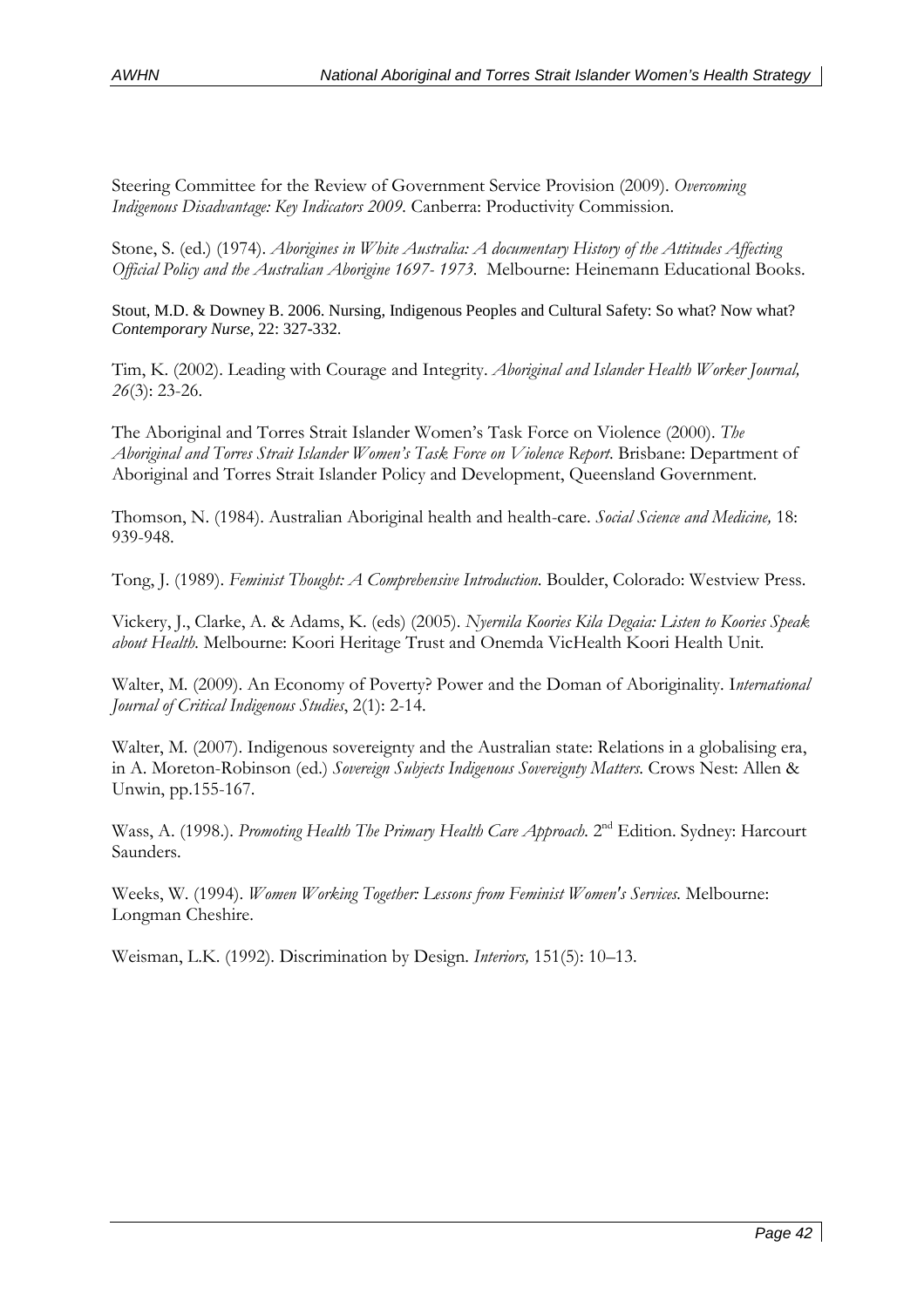### **Glossary of Terms**

The use of the word "Indigenous" women when used in this document refers only to Australian Aboriginal women and not to other Indigenous women of other countries.

| ACCHS          | <b>Aboriginal Community Controlled Health Service</b>                      |
|----------------|----------------------------------------------------------------------------|
| ACCHO          | Aboriginal Community Controlled Health Organisation                        |
| ADoHA          | Australian Department of Health and Aged Care                              |
| AHW            | <b>Aboriginal Health Workers</b>                                           |
| AIDA           | Australian Indigenous Doctor's Association                                 |
| AMS            | <b>Aboriginal Medical Services</b>                                         |
| AMS            | <b>Aboriginal Medical Service</b>                                          |
| APsP           | Aboriginal Pap smear Provider                                              |
| AWHN           | Australian Women's Health Network                                          |
| <b>AWHN-TC</b> | Australian Women's Health Network Talking Circle                           |
| <b>CATSIN</b>  | <b>Congress of Aboriginal and Torres Strait Islander Nurses</b>            |
| <b>CRANA</b>   | <b>Community Remote Area Nurses Association</b>                            |
| <b>CRCAH</b>   | Cooperative Research Centre for Aboriginal Health                          |
| DGP            | <b>Divisions of General Practitioners</b>                                  |
| <b>DOGGIT</b>  | Deed of Grant in Trust (Community)                                         |
| FaHCSIA        | Department of Families, Housing, Community Services and Indigenous Affairs |
| FAYS           | <b>Family Aboriginal Youth Service</b>                                     |
| <b>FPNSW</b>   | <b>Family Planning New South Wales</b>                                     |
| HPV            | Human Papillomavirus                                                       |
| HWI            | Healthy Women's Initiative                                                 |
| MOU            | Memorandum of Understanding                                                |
| <b>MWHN</b>    | Mobile Women's Health Nurse                                                |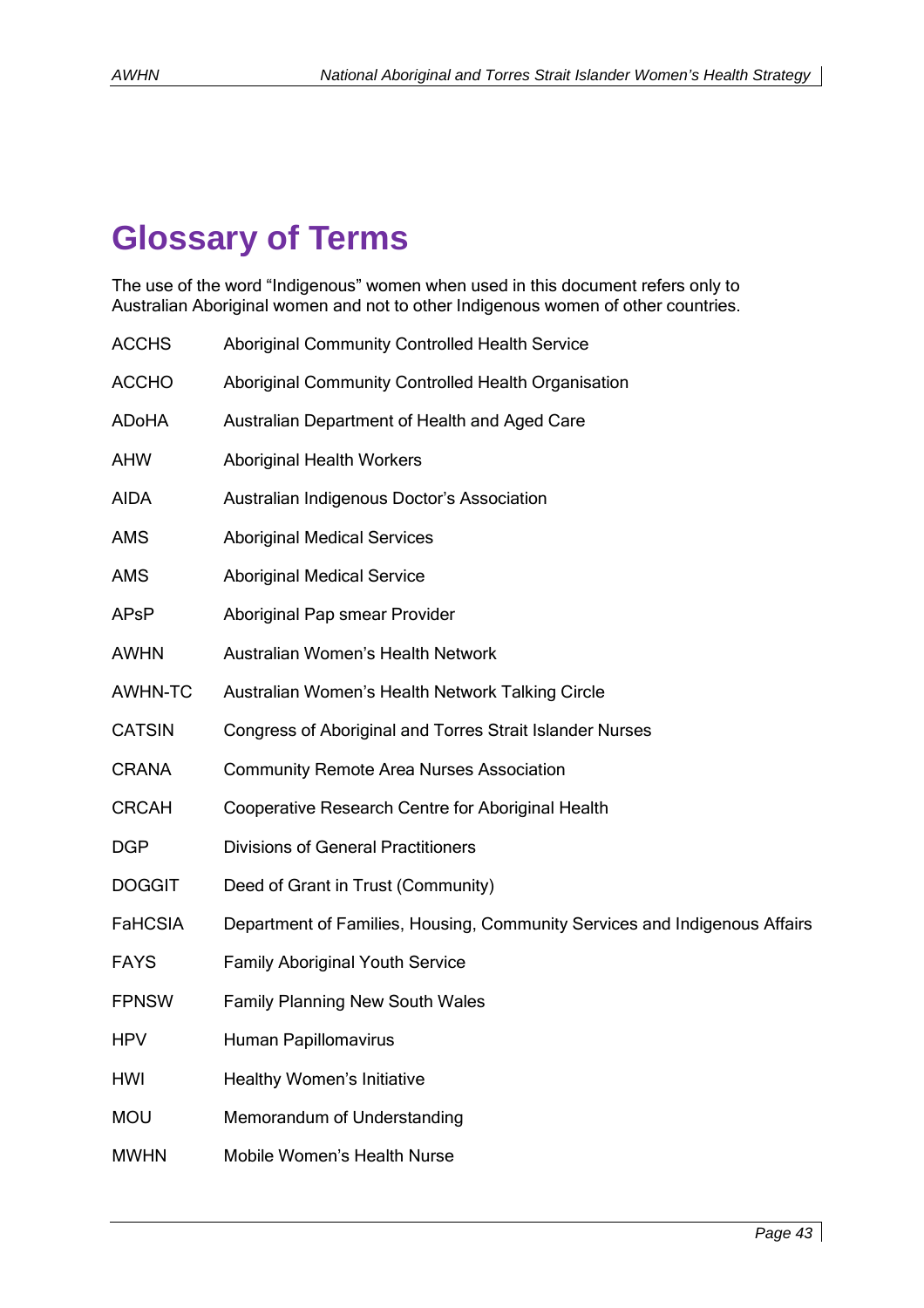| <b>NACCHO</b> | National Aboriginal Community Controlled Health Organisation  |
|---------------|---------------------------------------------------------------|
| <b>NWHP</b>   | New Women's Health Policy                                     |
| <b>OATSIH</b> | Office of Aboriginal and Torres Strait Islander Health        |
| PO.           | <b>Project Officer</b>                                        |
| QAIHC         | Queensland Aboriginal and Islander Health Council             |
| <b>RFDS</b>   | <b>Royal Flying Doctor Services</b>                           |
| <b>STDs</b>   | <b>Sexually Transmitted Diseases</b>                          |
| <b>VACCHO</b> | Victorian Aboriginal Community Controlled Health Organisation |
| <b>WACCHO</b> | Western Australian Community Controlled Health Organisation   |
| <b>AHCWA</b>  | Aboriginal Health Council of Western Australia                |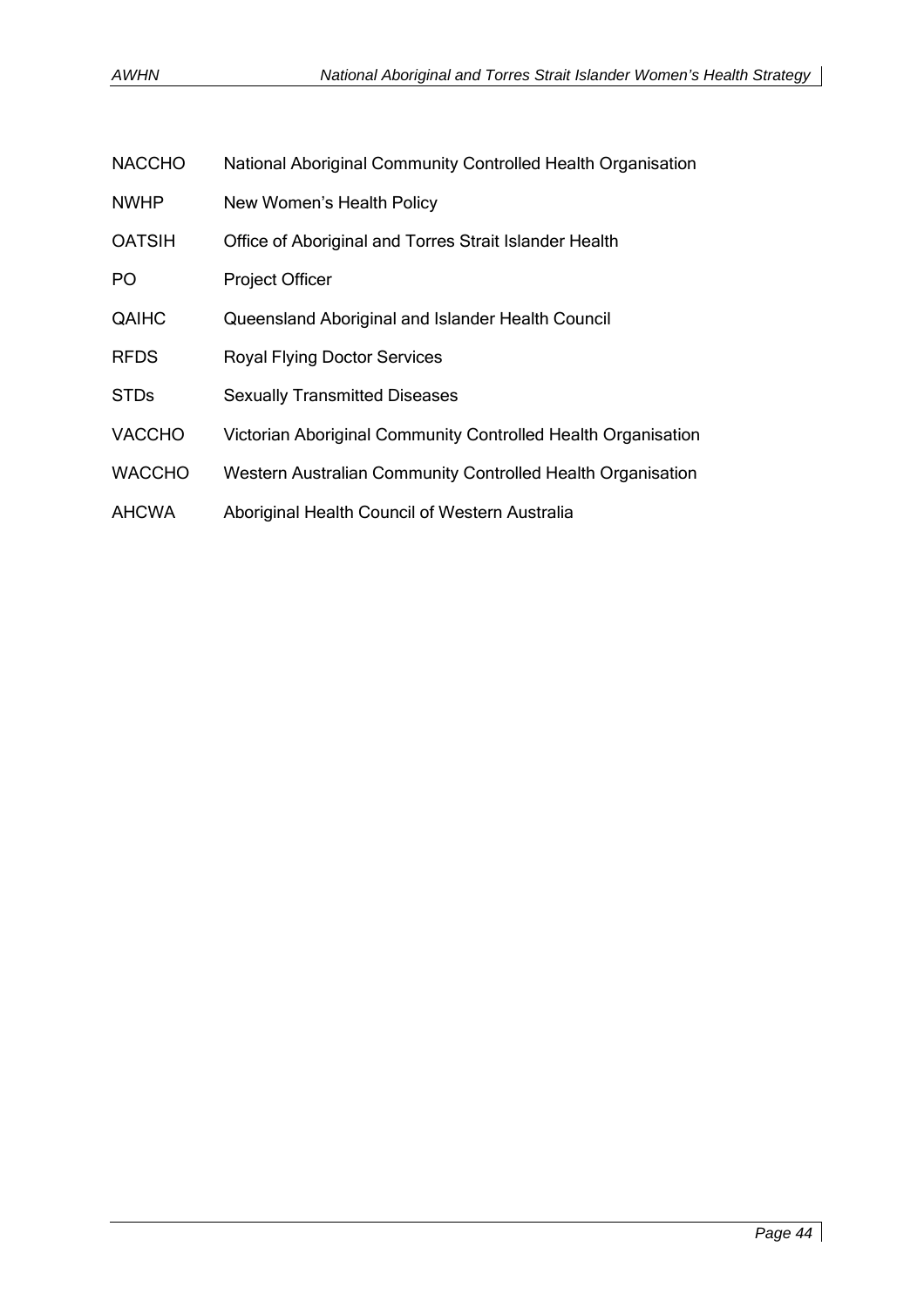## **Appendix One: Talking Circle Participants**

Listed are the names of over four hundred (400) people, mainly women who participated in individual face-to-face consultations, group meetings, workshops, focus groups and/or who provided written or verbal feedback via email or telephone conversations in the project work that lead to the submission (Angus et al. 2009) and to this document. Sincere apologies to anyone whose name is spelt wrongly or not included in this list (attempts were made to ensure correction). Not all women wanted their names recorded and that request was respected.

Agnus Abott Ali Weston Alisi Nasila Alison Bairnsfather-Scott Andra Challinger Anna McGowan Anne Edwards Annette Rabbitt Averil Scott Avril Lowenhoff Barbara Cox Belinda Wilson Belita Gadd Bonita Sansbury Bronwyn Fredericks Carmel Murtagh Carol Barlow Carol Hudson Carole Taylor Catherine Bolton Catherine Jacka Catherine McLaren Celia Moore Cheryl Cowen Chris Kingsnorth Chris O'Brien Christine Cutts Christine Hookey Cindy Macklin Cindy Turner Claudia Callus Colleen Williams Coral Mack Coral Walker Courtney Hala Daphne Bounghi Dawn Ross Dee Wallis Del Leslie Delvene Clarke Delvene Cockatoo-Collins Denele Crozier Denese Griffin

Djaumbi Marika Donna Sadler Dorinda Cox Dorothy Burton Elaine Peckham Elvie Sandow Frances Mathyssen Frances Ryan Freda Ogilvie Gail Keating Gail Smith Gillian Ingram Gwendolyn Gray Heather Castledine Honey Highfold Ingrid O'Loughlin Iris McCleod Isabelle McCleod Jean Mack Jeanette James Jeanette Springham Jenny Harris Jessica B-Scott Jill Steele Jillian Skinner Jo-Anne Nicol Joanne Simpson Jocelyn Hanson Jordana Angus Joy Williams Judith Parnham Judy Lirririnyin Julie Gapalthana Karen Bangarrapa-Bukulatjpi Judy Watego Julie Jackson Julie Maloney Julie Spratt Julie Wright June Magrath June Sculthorpe Kali Sailor Karen Adams

Karen Glover Karen McNulty Kate Challinger Kate Giambazi Kate Lamb Kate Lamb Kathy Malera Bandjalan Katrina Stafford Kay Hookey Kay Walley Kelly-Lee Hickey Kerry Walker Kerry Walsh Kim McCausland Kim Morey Kylie Mogg Kylie Shadford Laverne Bellar Leanne Miller Leanne Pilkington Leeanne Hunter Leonie Dickson Lily Arthur Linda Hookey Linda Lewis Linda Mc Bride -Yuke Linda Sexton Lisa Cook Lisa Peberdy Lisa Pigliafiori Liz Hurrell Liz McEntyre Lorna Bosen Lorraine Webb Marilyn Wommatakimi Teresia Portammi Lucy Quartey Luita Casey Lyn Martin Lynette Miller Linda McDinny Lynette Moore Lynette Wanganeen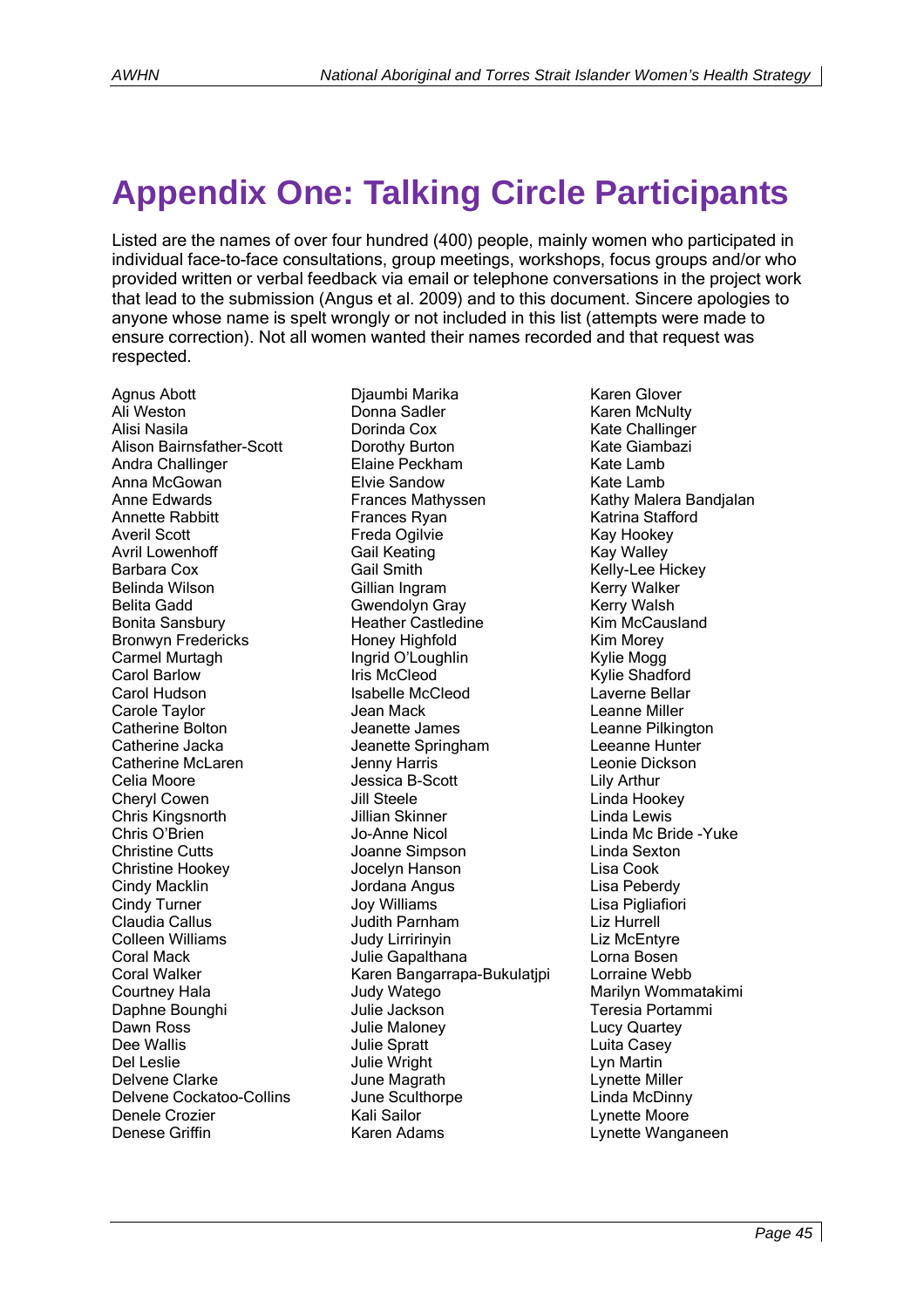### **Talking Circle Participants continued**

Lesley Barratt Lesley Reilly Lillian Simpson Mally Smart Margaret Hampton Margaret Russell Margaret Stanley Maria Grivorova Marie Johnson Marilyn Richardson Marilyn Wise Marion Bateup Marion Edmondson Marlene Liddle Mary Bloxome Mary Eatts Mary King Mary Myers Mavis Ingle Megan Howitt Melissa Wellington Merlee Simpson Merrissa Jose Michelle Dixon Michelle Fisher Muriel Brandy Natalie Kopp Natalie Lloyd Norah Ansey Norma Shelley Pamela Simon Pamela White

Pat Stewart Pat Waria-Read Peta Sutton Petah Hegarty Phillipa Cook Regina Coleman Renae Longbottom Rhonda Rhonda Banks Ritjilli Manybarr Ganambarr Rose Nean Roseanne Longford Roxanne Brown Elaine Gumun Dhamarrandji Tanya Dhamarrandji Rosie Smith Ruth Primrose Sal Rogers Samantha Hookey Sandra Angus Sandra McElligott Sandra Soki Sandra Wallace Sarah Bright Selena Lyons Shai Grigg Sharon Clarke Sharon Gallagher Sharon Nicholson Shelley Wellington Shelly Wellington Sherma Ugle

Sheryl Cimera Shirley Fender Sister Phyllis Robertson Staff - AWHN Staff - Family Planning Stephanie Hawkes Stephanie Radke Susan Brophy Susan Wason Susanne Ne Teena Moffatt Terry Cubillo Terry Stewart Thelma Weston Tinesha Miller Tracey Eades Tracey Hampton Tracey Quinn Tracey Smith Trish Heal Tristan Martin Val Dearman Val Dearman Valentina Snider Valma Mason Valmay Fisher Veronica Riordan Wendy Pomery Yvonne Bell Yvonne Hill Yvonne Lenihen Zoe Luz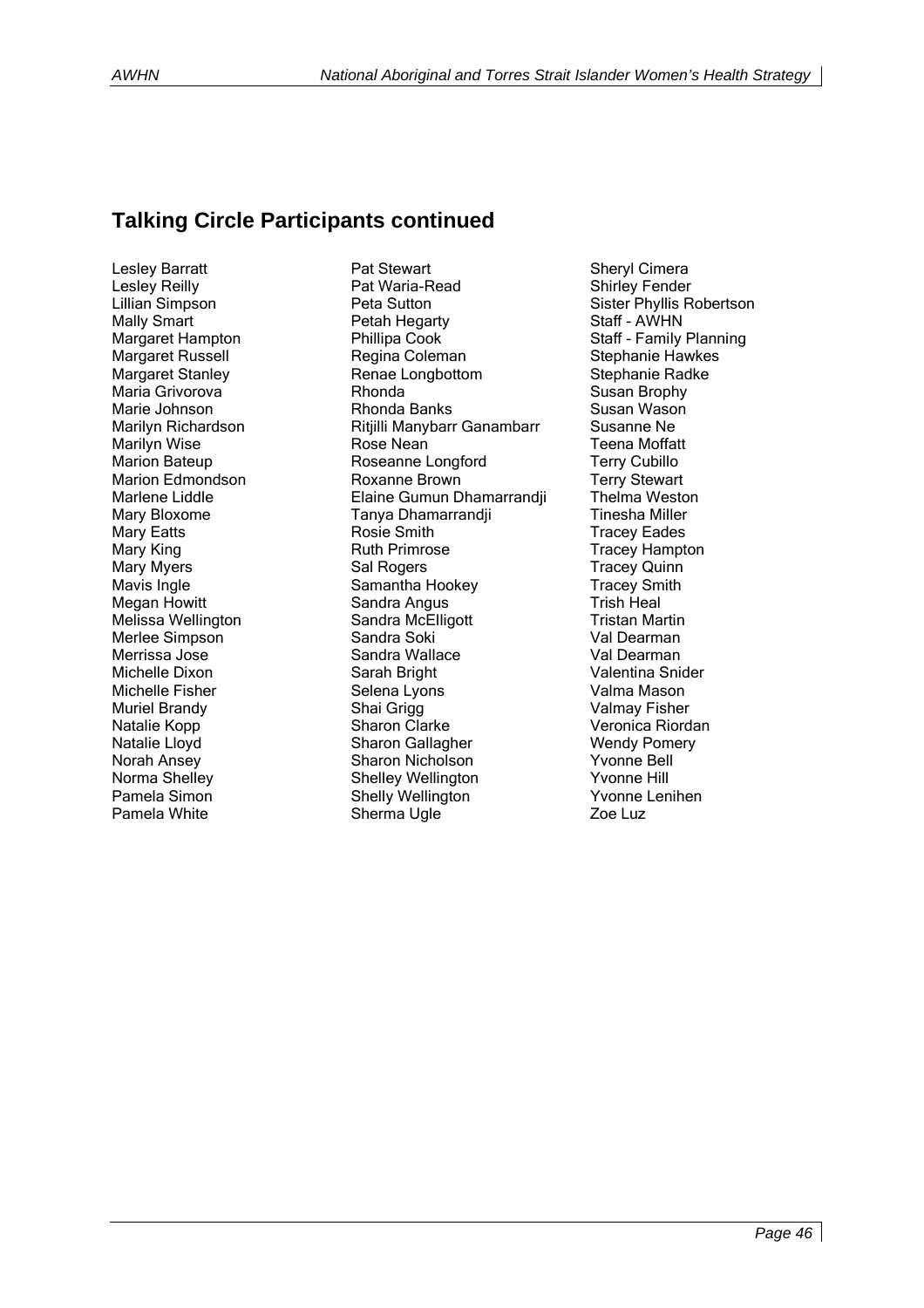## **Appendix Two: AWHN Participants**

The State and Territory participants of the Australian Women's Health Network - Talking Circle meeting held in Adelaide on 17th April 2009.

South Australia Karen Glover Christine Wilson Debra Axlelby Glenyise Coulthard Ingrid O'Loughlin Kerri Wilson Kerry Rogers Liz Hurrell Mandy Ahmat Joanne Wilmot Sandra Miller

Western Australia Dot Henry Deanna Eades Vicki Lambert

Tasmania Jeanette James June Sculthorpe

Australian Capital Territory Jilpia Jones

Northern Territory Marlene Liddle Julie Wright

**Queensland** Sandy Angus Colleen Williams

New South Wales Melissa Wellington Shelly (Michelle) Wellington Tracey Quinn

Victoria Jody Saxton

Commonwealth Government Maria Travers Georgia Philips

Apologies Maleta Nona, Torres Strait Islands

Australian Women's Health Network Marian Edmondson Vicki Lambert Gwen Gray